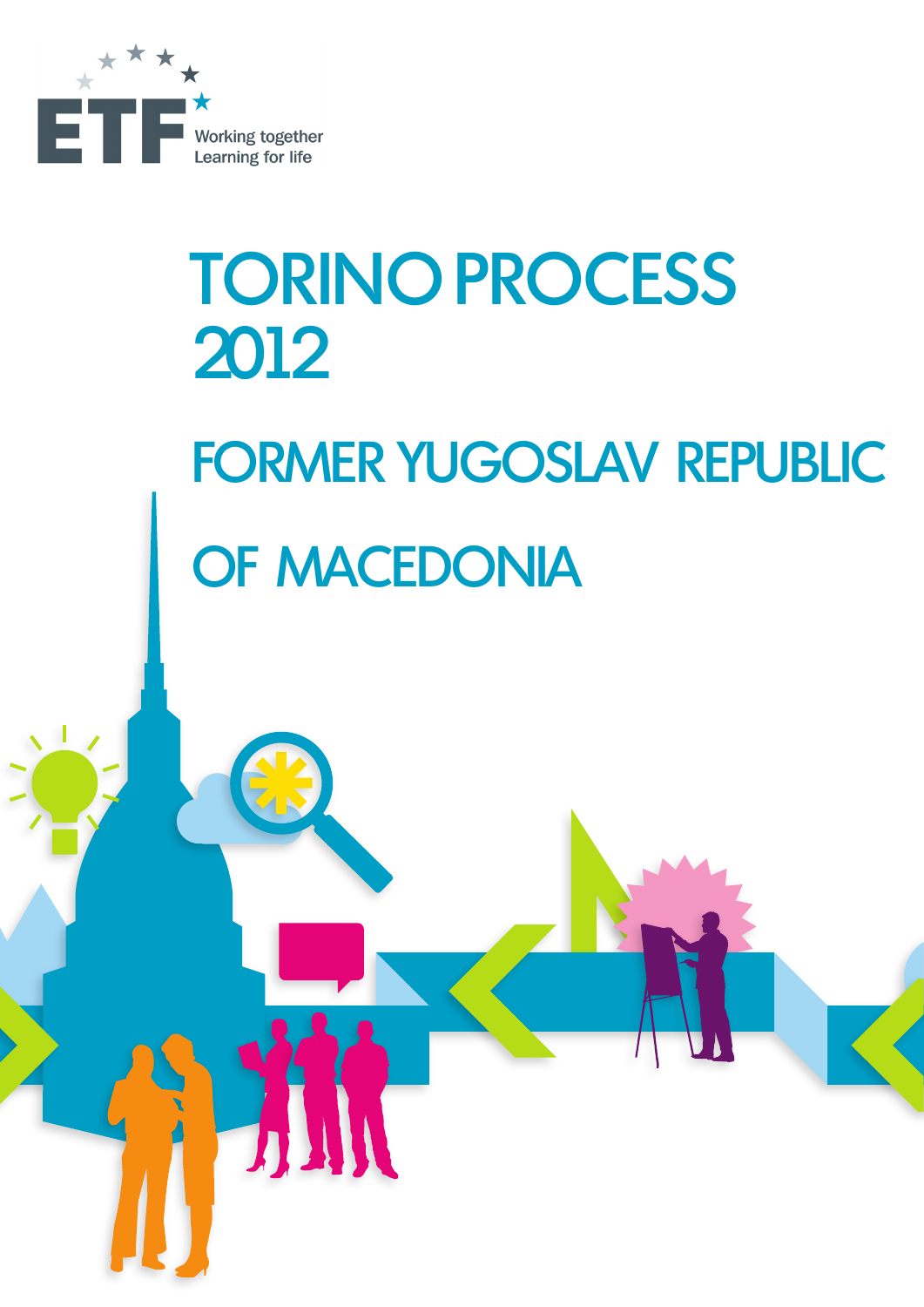## **Unedited version**

The contents of this paper are the sole responsibility of the ETF and do not necessarily reflect the views of the EU institutions.

© European Training Foundation, 2013 Reproduction is authorised provided the source is acknowledged.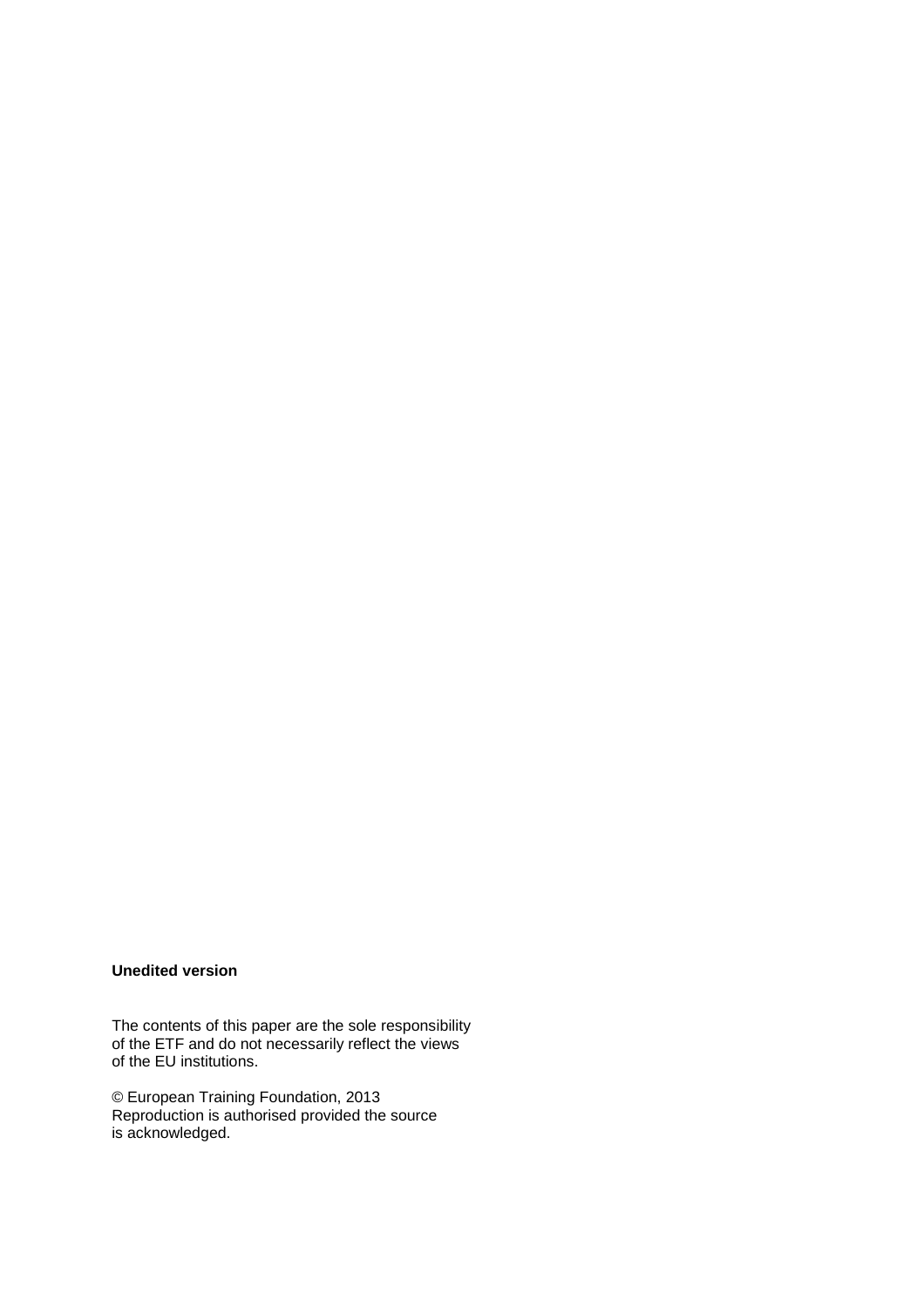

# **TORINO PROCESS 2012**

# **Former Yugoslav Republic of Macedonia**

# **Table of contents**

|          | <b>Torino process 2012</b>                                                               | 1  |
|----------|------------------------------------------------------------------------------------------|----|
|          | <b>Executive summary</b>                                                                 | 3  |
|          | The process                                                                              | 3  |
|          | Major initiatives relevant for VET policy                                                | 6  |
| А.       | Vision for VET system development                                                        | 7  |
| В.       | External efficiency: addressing demographic, economic and labour<br>market needs         | 8  |
| C.       | External efficiency: addressing social demands for VET and promoting<br>social inclusion | 13 |
| D.       | Internal quality and efficiency of initial and continuing VET delivery                   | 15 |
| Е.       | Governance and financing of VET                                                          | 17 |
| Annex 1: | <b>List of Key Indicators</b>                                                            | 19 |
|          | <b>Bibliography</b>                                                                      | 32 |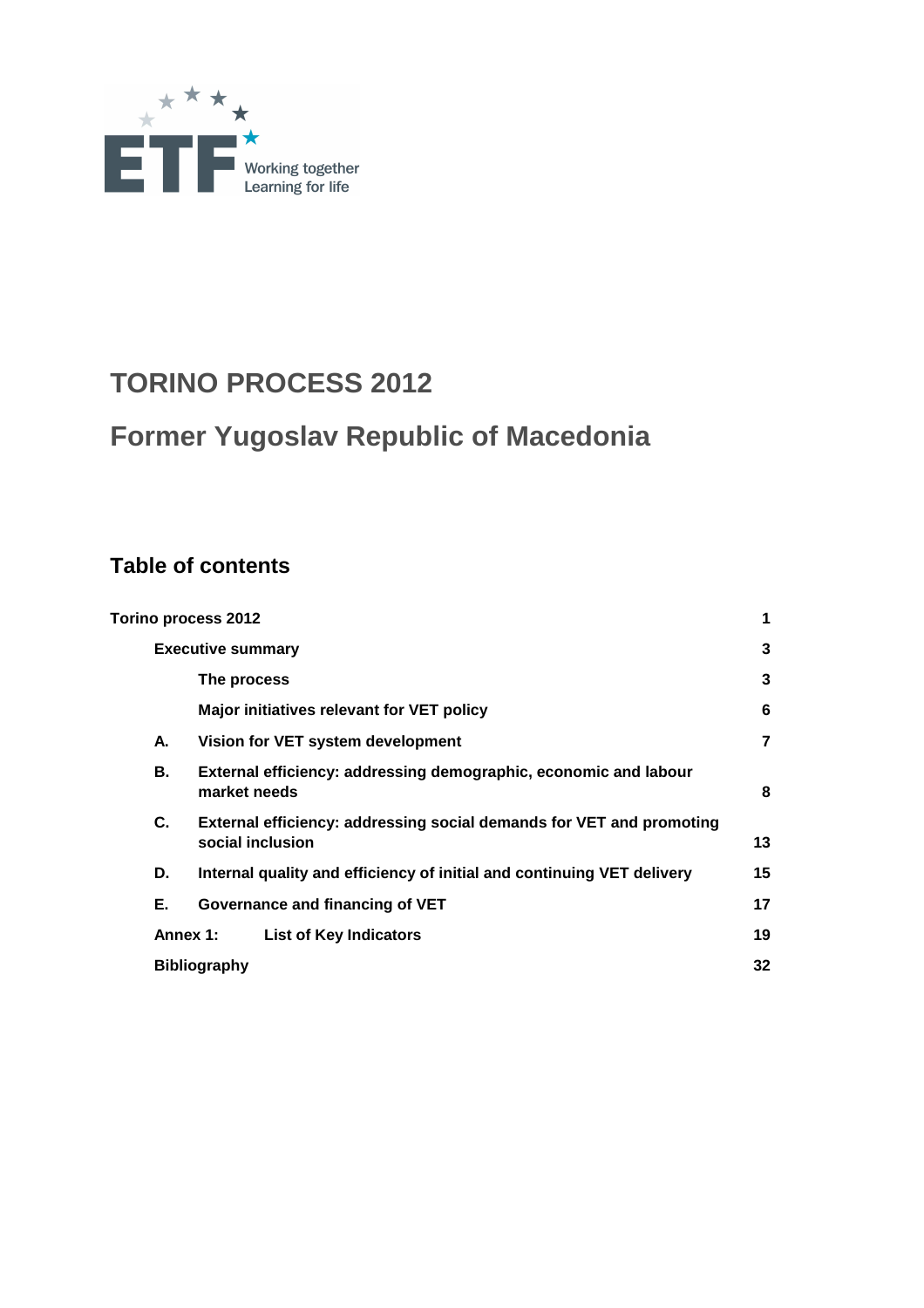# List of abbreviations

| <b>ALMMs</b>  | Active labour market measures                                      |
|---------------|--------------------------------------------------------------------|
| <b>ALMPs</b>  | Active labour market policies                                      |
| <b>BDE</b>    | Bureau for Development of Education                                |
| <b>CAE</b>    | Centre for Adult Education                                         |
| EBRD          | European Bank for Reconstruction and Development                   |
| <b>ECTS</b>   | European Credit Transfer System                                    |
| <b>ESA</b>    | <b>Employment Service Agency</b>                                   |
| ETF           | <b>European Training Foundation</b>                                |
| EU            | European Union                                                     |
| <b>FDI</b>    | Foreign Direct Investment                                          |
| <b>GDP</b>    | <b>Gross Domestic Product</b>                                      |
| HRD           | Human Resources Development                                        |
| <b>ICT</b>    | <b>Information Communication Technologies</b>                      |
| IMF           | <b>International Monetary Fund</b>                                 |
| <b>LFS</b>    | Labour Force Survey                                                |
| MoE           | Ministry of Economy                                                |
| MoES          | Ministry of Education and Science                                  |
| <b>MKD</b>    | Macedonian Denar                                                   |
| <b>MoLSP</b>  | Ministry of Labour and Social Policy                               |
| <b>NCDIEL</b> | National Centre for Development of Innovation and Entrepreneurship |
| <b>NGOs</b>   | Non-Governmental Organisations                                     |
| <b>NQF</b>    | <b>National Qualifications Framework</b>                           |
| <b>OECD</b>   | Organisation for Economic Cooperation and Development              |
| <b>OSCE</b>   | Organization for Security and Co-operation in Europe               |
| <b>PIRLS</b>  | Progress in International Reading Literacy Study                   |
| <b>PISA</b>   | Programme for International Students Assessment                    |
| R&D           | Research and Development                                           |
| SEI           | <b>State Education Inspectorate</b>                                |
| <b>SEC</b>    | <b>State Examination Centre</b>                                    |
| SMEs          | <b>Small and Medium Sized Enterprises</b>                          |
| SSO           | <b>State Statistical Office</b>                                    |
| <b>TIMSS</b>  | Trends in International Mathematics and Science Study              |
| <b>USD</b>    | <b>United States dollar</b>                                        |
| <b>USAID</b>  | United States Agency for International Development                 |
| VET           | Vocational Education and Training                                  |
| VET-2         | Two-year vocational education and training                         |
| VET-3         | Three-year vocational education and training                       |
| VET-4         | Four-year vocational education and training                        |
| <b>ZELS</b>   | Association of Units of Local Self-government                      |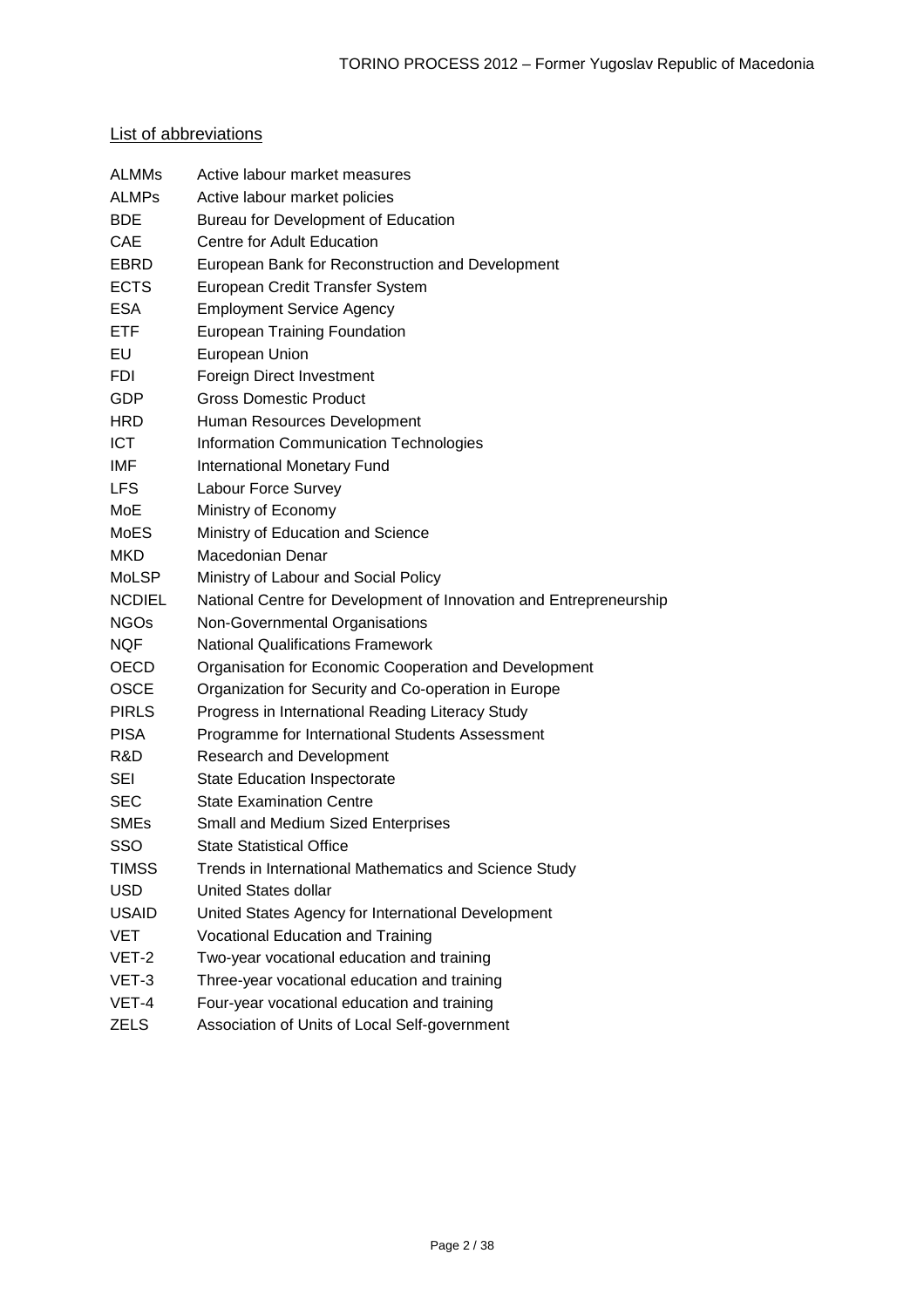# Executive summary

# **The process**

l

Three successive processes of policy review and development (2011-2012) contributed to the Torino process report 2012.

This report is based on information and evidence gathered in the course of three policy review and development processes.

The first contributing element is the policy review launched by the Former Yugoslav Republic of Macedonia in 2012 to assess progress in line with the commitment signed by the Ministers responsible for VET of 33 states and the European Social Partners<sup>1</sup>, in Bruges on  $7<sup>th</sup>$  December 2010, known as the Bruges Communiqué (2010). Led and coordinated by the Ministry of Education and Science (MoES), this policy review built on effective multi-stakeholder consultation and resulted in a rich stocktaking that highlighted achievements as well as recognised areas for substantial improvement.

The second contributing element is the process of development of the country's VET strategy for 2013 – 2020 that was started in 2012 by the country's Ministry of Education and Science and the European Training Foundation (it is forthcoming in 2013). At moment of writing of this report, the VET strategy undergoes government consultation, with approval expected within the first semester of 2013. The VET strategy and action plan have been developed by a team of national experts, with support of the ETF and counted on wide stakeholders' consultation, and advice by the inter-agency steering group led by the MoES.

Third, this Torino Process report is also based on information and evidence gathered from the Review of Human Resources Development (HRD Review) (ETF, 2013), drafted in 2011-2012 on request of the European Commission's Directorate General for Employment, Social Affairs and Inclusion, to serve as a reference for the revision of the Operational Programme HRD. For the writing of this HRD Review, ETF has depended on evidence and knowledge gathered with participation of numerous key government institutions, international organisations, non-governmental organisations, representatives from schools, and independent national and international experts active in the three policy areas: education and training; employment and social inclusion.

## **OVERVIEW OF IMPORTANT INDICATORS**

Progress underlines outstanding challenges in education policy

This report highlights that some positive trends in education and training, both in terms of indicators and new policy initiatives, have marked the period. However, major challenges will continue to require consistent action reinforced policy focus, notably in the areas: (i) access to early childhood education and care; (ii) quality of education and its expression in secondary education students' performance, as measured through external and international assessment studies; (iii) labour market relevance of vocational education and training and attractiveness of post-secondary and tertiary VET; (iv) outreach of education and training for the adult population, particularly for vulnerable categories.

The country shows mixed performance as regards the five **EU Education and Training 2020 benchmarks** (annex 1, Tables A3.5 and A3.5.1). There is visible progress in two benchmarks:

a) early school-leaving, in which the 2012 country indicator (12.0%) surpassed the EU-27 average (12.9%), thanks to the reforms in 2008 that made upper-secondary education compulsory;

b) the share of the population aged 30-34 with higher education: the country indicator increased by 10.3 percentage points between 2006 and 2012 and in 2012 reached 21.7% (against the EU-27 average of 35.5%).

However, in parallel, the country faces substantial challenges in areas where country indicators have been slow in progress: participation in early childhood education and care, in which the country indicator lags far behind the EU-27 average (29.6% against 92.4%, 2010); participation in adult learning; and youth basic skills (literacy, mathematics, science of 15 years olds).

<sup>1</sup> EU-27, Iceland, Liechtenstein, Norway, Croatia, Turkey and the Former Yugoslav Republic of Macedonia; European Social Partners: ETUC, BUSINESSEUROPE, UEAPME, CEEP.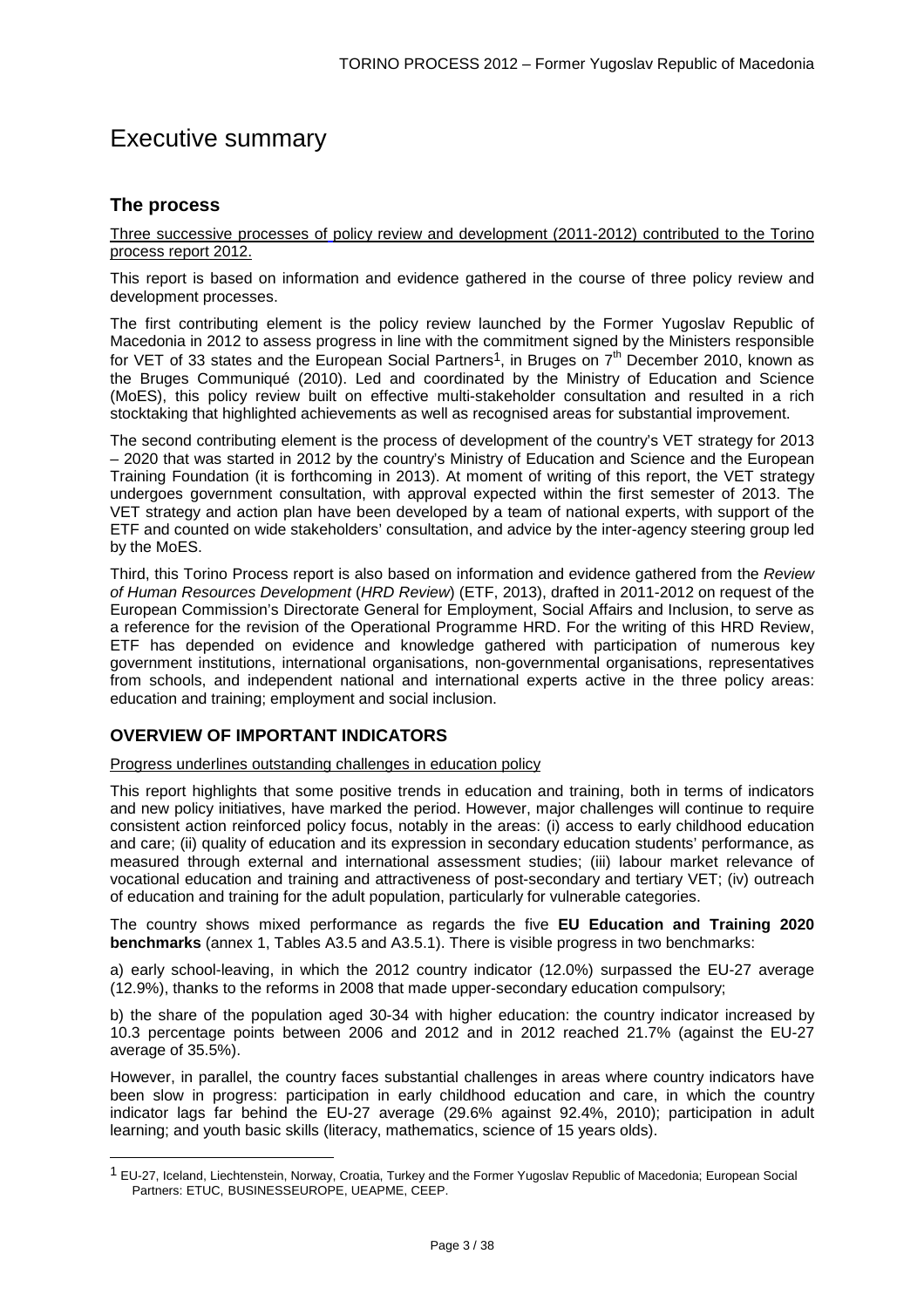Results from international students' assessment studies (PIRLS, TIMSS and PISA) have been disappointing. Low performance demonstrated in the earlier participations (until 2006), has been confirmed by the poor results at TIMSS 2011 ( $8<sup>th</sup>$  grade students), the most recent study in which the country participated since adoption of the education reform programme (2005-2015).

Overall educational attainment of the working-age population (15-79 years) (Annex 1, Table A3.3) continued to improve thanks to the rapid growth of tertiary education attainment and decline of the proportion of lowest education level. However, in 2011 the share of working-age population with higher educational attainment<sup>2</sup> is still low (14.5%). Moreover, in 2011 there was still a significant weighting of people with incomplete primary and no education at all (10.2%), and 31.4% with only primary and lower secondary education. These low-skilled people are overly vulnerable to long-term unemployment and poverty. Adult education is therefore essential for the country's turnaround, both in terms of competitiveness and social inclusion.

# **VET IN CONTEXT – ECONOMY AND POPULATION**

The context for VET policy is highly challenging, notably due to complex labour market dynamics.

Following a moderate crisis-related decline in 2009, growth has resumed in 2010, albeit at a modest rate of 1.8%, and 3.0% in 2011. Projected growth in 2013 is 3.2%. The sector of services is the leading contributor to GDP (63.4% in 2011).

The demography (2,059 million population, estimate of 31.12.2011) faces the double challenge of complex inter-community / ethnic interactions and an aging trend.

Labour market indicators show improvements in the last 5 years, but the country continues to face a serious challenge, which, combined with low job creation and skills mismatch call for better articulation of all relevant policies, as acknowledged by the National Employment Strategy 2015.

The activity rate (15-64 years) stabilised since 2009 at approx. 64% (64,2% in 2011). The employment rate (15-64) increased slightly (to 43.9% in 2011), and the unemployment rate fell below 32% (31.4% in 2011, 31.0% in 2012).

Respective to the Europe 2020 employment headline indicator (target: 75%) the country has a long way to go as shows a gap of 20 percentage points separating the country employment rate (20-64) of 48.4% to the EU-27 average (68.2%) in 2012. This indicator was only 38.8% for females, which is far from the EU-27 average of 62.3% (females) $3$  (Annex, Table A2.13).

Another major challenge is high youth unemployment, which continues to grow and reached 55.3% in 2011. The share of long-term unemployed (over 12 months) remains very high (82.6% in 2011).

In spite of high unemployment many job vacancies remain unfilled. Issues with relevance of skills and qualifications of the labour force are one of the causes of this dire situation. Employment rates of the population with higher education largely outperform the country average; and unemployment rates are substantially lower (Table A2.14 and A2.15). However advantage shows signs of moderation in 2011.

#### **TORINO PROCESS: PROGRESS AND CHALLENGES**

The **vision** for VET has been revisited in 2012, through the process of development of the country's VET strategy (2013-2020). The strategic objectives are based on a lifelong learning perspective and its four pillars are inspired by the framework set in the Bruges Communiqué (2010): a) enhanced role of VET in social inclusion and cohesion, by improving the skills of youth and adults; b) reinforced attractiveness of VET, through diversity and flexibility of pathways and accent on key competences; c) emphasis on quality and relevance of VET, and stronger links with the labour market; d) improved governance, capacity and resources, including accent on social dialogue.

The **external efficiency of VET** in the Former Yugoslav Republic of Macedonia is mixed. In responding to **labour market needs**, available evidence shows a low degree of external efficiency, with unfavourable employment and unemployment rates associated with secondary education (general and vocational-technical), in comparison with higher education. Despite high levels of unemployment, modern enterprises often experience difficulties in recruiting personnel with the right skills, identifying

l

<sup>2</sup> Academic (12%) and vocational (2.5%) higher education

<sup>3</sup>http://epp.eurostat.ec.europa.eu/tgm/refreshTableAction.do?tab=table&plugin=0&pcode=t2020\_10&language=en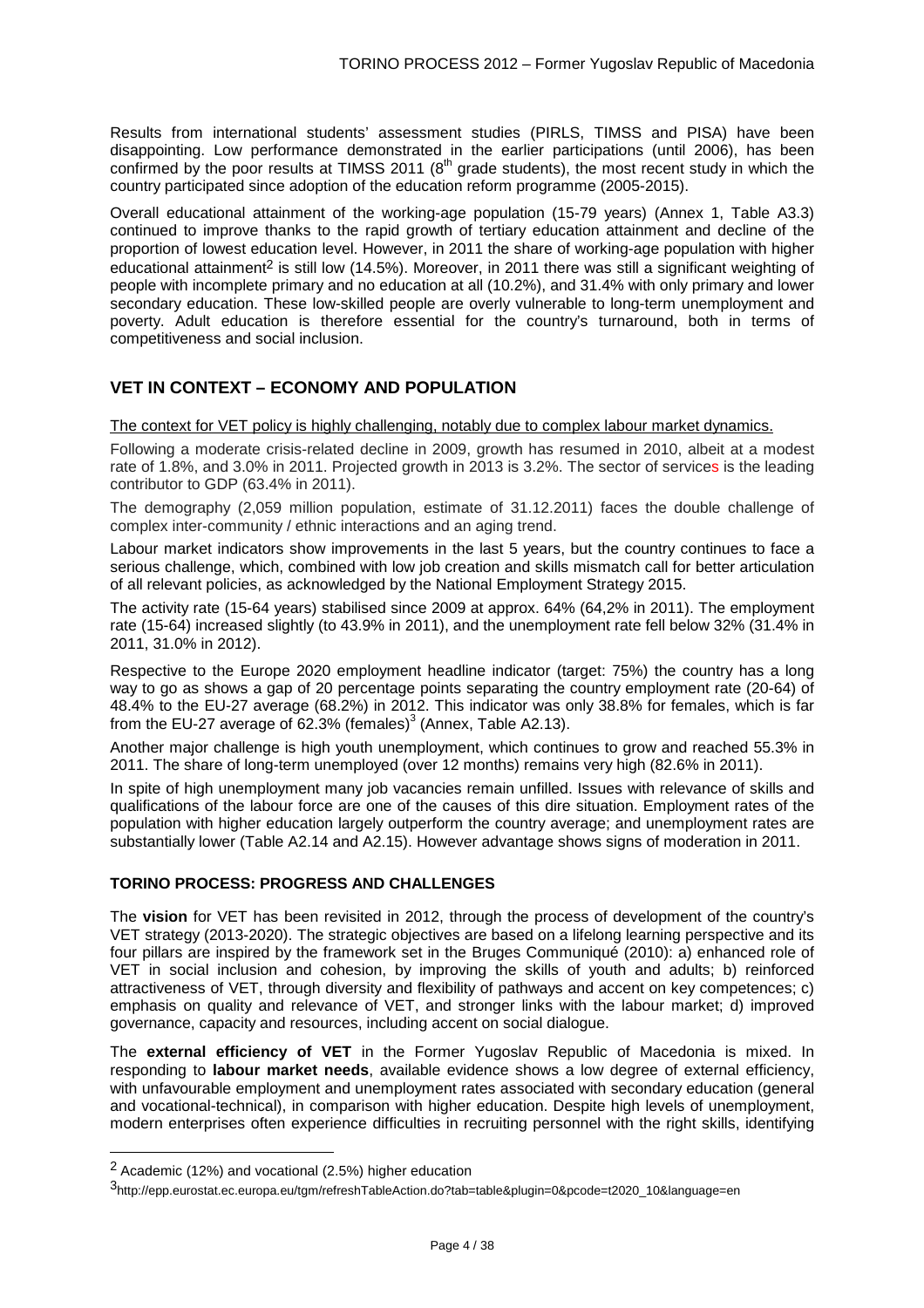inadequate levels of transversal and soft skills among job seekers as one of the key problems. Should this issue continue unaddressed, it will hamper the modernisation process and limit economic productivity in the country.

Data and analysis of emerging trends in jobs and skills demand, qualitative analysis of changing content of jobs and information on current and emerging mismatches are fundamental pillars for improving the alignment of education and training with the economy. Labour market information possesses some basic elements, based on employers' surveys by the State Employment Agency (ESA) and studies supported by international organisations. But the existing data and analysis contribute only partially to decisions related to skills development of the population.

The use by the country's VET system (at policy and providers' levels) of existing information on trends in demand for jobs and skills is insufficient and unsystematic. Apart from insufficiencies of technical and resource nature to deal with such information within the VET system, and the current limited coverage of the existing studies, there are only very limited possibilities allowed by the country's legal framework to adjust curricula and the supply of formal initial VET to respond to trends in the job market.

Recent analysis (ILO, 2012) confirms for the Former Yugoslav Republic of Macedonia that skills shortages co-exist with mismatch (over and under-education), and affect competitiveness in the branches of the food and tourism sectors. The EU Twinning project "Support to National Employment Policy" (report forthcoming) analysed skills-occupations (ISCED-ISCO) matching, and revealed the occurrence of non-negligible under-qualification, as well as over-qualification, with large variations by sector. There is substantial undersupply of labour with higher education across almost all sectors, in particular in health care; as well as in many service and production branches.

Enrolment in VET-four years of education has been increasingly biased towards two occupational areas: economy-law and trade, which absorbs over 25% of students; and health, with approx. 19% of students. Other occupational areas, such as mechanical and electrical engineering, have seen their cohorts steadily eroded.

This bias is also strong in tertiary education, with a remarkable rise of students' enrolment in higher education that has been disproportionately high in humanities and social sciences, fields that capture almost three quarters of all graduates of first cycle (bachelor) in the last decade. Graduations in medical, technical and biotechnical sciences have stagnated for years. This pro-humanities tendency may aggravate the existing jobs-skills mismatch.

The new draft concept of the eight-level NQF has high potential to improve progression and value of the qualifications inserted in the Macedonian Qualifications Framework (MQF). The draft concept explicitly includes qualifications acquired through formal and non-formal adult education pathways, alongside qualifications from formal education.

In addressing **social demands**, VET shows strengths and weaknesses. From the one hand, initial VET (technical education) is accessible for a large share of youth, since the country initial VET system is dominated by public school-based VET-four years of education (NQF level 4), in which are enrolled over half of all upper-secondary students. However, other levels of VET, in particular VET-three years (NQF level 3), post-secondary non-tertiary (NQF level 5) and vocational higher education (levels 5 and 6) absorb very low shares of students, due to insufficiencies in career information and guidance and in supply of modernised and relevant programmes and pathways.

Education policy recognises the importance of a lifelong learning approach in view of the country's socio-economic needs and the demographic challenges. In this context an adult learning law was adopted in 2008 and the Centre for Adult Education (CAE) was established. In 2012 CAE started implementation of a quality assurance approach for adult learning programmes and providers, and initiated courses in regions stricken by low adult literacy. However, access to training of adults and employees of companies remains limited.

**Quality** of education has been a central focus of policies and reforms, including in VET. In the country, quality in education is assessed through a combination of external evaluation known as the 'integral' or 'integrated' approach and school self-assessment, both of which apply a common system of school quality indicators. In the last years, large numbers of teachers have benefited of training in various areas of skills. However, results of external students' assessment show gaps. In international students' assessment studies, which provide a measure of quality in education, the country reveals no progress. The country's results in TIMSS 2011 (for 8<sup>th</sup> grade students) were disappointing and showed substantial gaps in the key areas of mathematics and science.

The country has yet to adopt VET-specific quality indicators, and introduce approaches to build a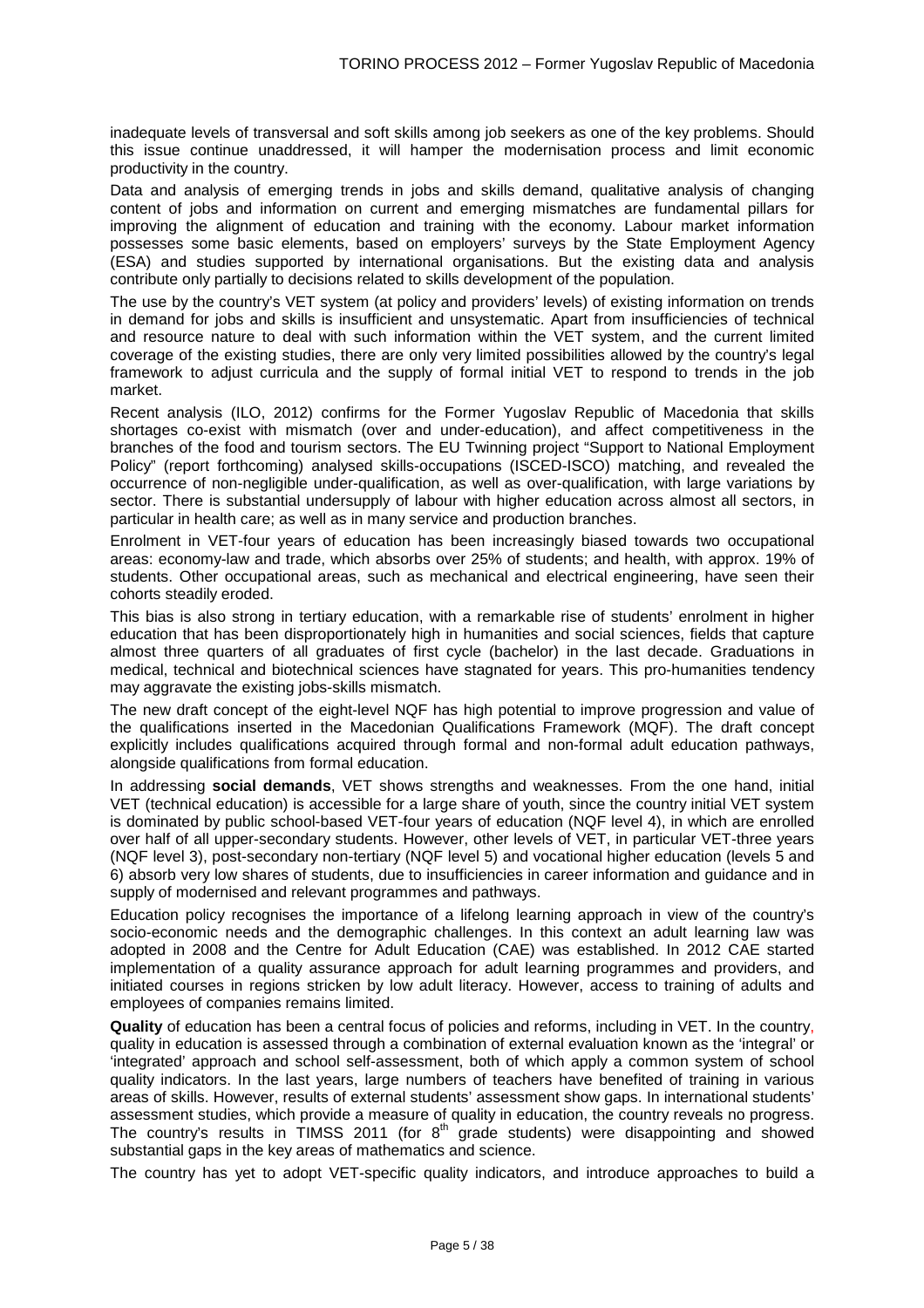culture of quality, such as peer learning / peer reviews among VET schools. Quality of learning outcomes in VET depends also on the role of practical training, which remains too limited in the curriculum of VET-four years of education. Every year at least three quarters of graduates from this predominant type of VET continue studies in higher education, often in fields of education unrelated with the qualification acquired in initial VET.

The **governance** setting in education and training features several specialised public agencies, under the leadership of the Ministry of Education and Science. Decentralisation towards the municipal level has mixed results, partly due to varying capacities and resources of municipalities. There is some institutional fragmentation, combined with a degree of overlaps in responsibility for certain areas, notably, for secondary VET (VET Centre) and adult education (CAE). Social partnership benefits of a legal base, but implementation remains weak and ineffective. The NQF has the potential to foster closer articulation of these departments and agencies. If effectively put in place, the planned Qualifications Council (Agency) can represent a much-needed bridge in the system.

The institutional setting for VET policy remains fragile despite the establishment of the VET Centre in 2007, and the adoption in 2010 of its strategy for institutional strengthening for the period 2010-2015. The institutional setting (MoES, BDE and VET Centre) allocates competences (decision making, advisory and executive) in a manner that limits the effective leadership by the VET Centre. Moreover, the current setting compromises the operational (budgetary and management) capacity of the VET Centre to lead and take action. Reflecting this state of affairs, the state budget for the VET Centre in the recent years has not accompanied the development needs of the sector.

# **Major initiatives relevant for VET policy**

l

The education and training sector in 2012 was marked by several exercises of policy review and strategic planning. As mentioned above, VET was one of the dynamic fields, through the review under the Bruges process, the development of the VET strategy (2013-2020), and the Torino process. In parallel, the strategy for development of entrepreneurial learning and the strategy for combating brain drain were initiated, and the Innovation Strategy was adopted in 2012.

The vision for VET has been revisited in 2012, throughout the process of development of the VET strategy (2013-2020). Approval of the strategy is imminent. The strategy builds on extensive consultation of stakeholders and all government agencies. The strategic objectives are based on a lifelong learning perspective and are aligned with the framework set in the Bruges Communiqué (2010), notably: impact on social inclusion and cohesion; reinforced attractiveness for youth and adults; quality and relevance through closer links with the economy and employment; improved governance and social dialogue.

The VET Law was amended in 2013 to reflect changes in the procedure of adoption of occupational standards, and in students' assessment. The national legislation (Laws on Primary and Secondary Education) was amended in 2012 to incorporate mandatory external students' assessment for primary and secondary education.

Higher education has seen numerous legislative modifications, and policy initiatives, such as the establishment of a National Council for Higher Education, Science, Innovation and Technology – as expert advisory body of the Government; launch of the database on quality indicators for higher education; establishment of at least one career guidance centre per university; signature of cooperation agreements with top world universities; defined duration of studies in the regulated professions.

The draft policy concept of the comprehensive National Qualifications Framework (NQF), finalised in 2013, covers all levels not included in the qualifications framework for higher education (adopted in 2010), includes qualifications obtained via formal and non-formal pathways, and specifies quality assurance aspects and institutional roles. This is a timely development, as the country became member of the Advisory Group EQF from January 2013, and is expected to prepare for referencing to the European Qualifications Framework, a long process requiring leadership and expert support.

Pressured to enhance quality and labour market relevance of the curriculum, and after years of inaction, the VET Centre engaged in preparation of reforms of VET-three years of education, which is the pathway with closer link with employment. With EU support<sup>4</sup> (Twinning project, 2012), 51 occupational standards for 13 professional fields; 25 standards of qualification and 13 new curricula

<sup>4</sup> EU Twinning project "Support to the modernisation of the education and training system", with the VET Centre and the Slovenian Vocational Education and Training Centre (CPI).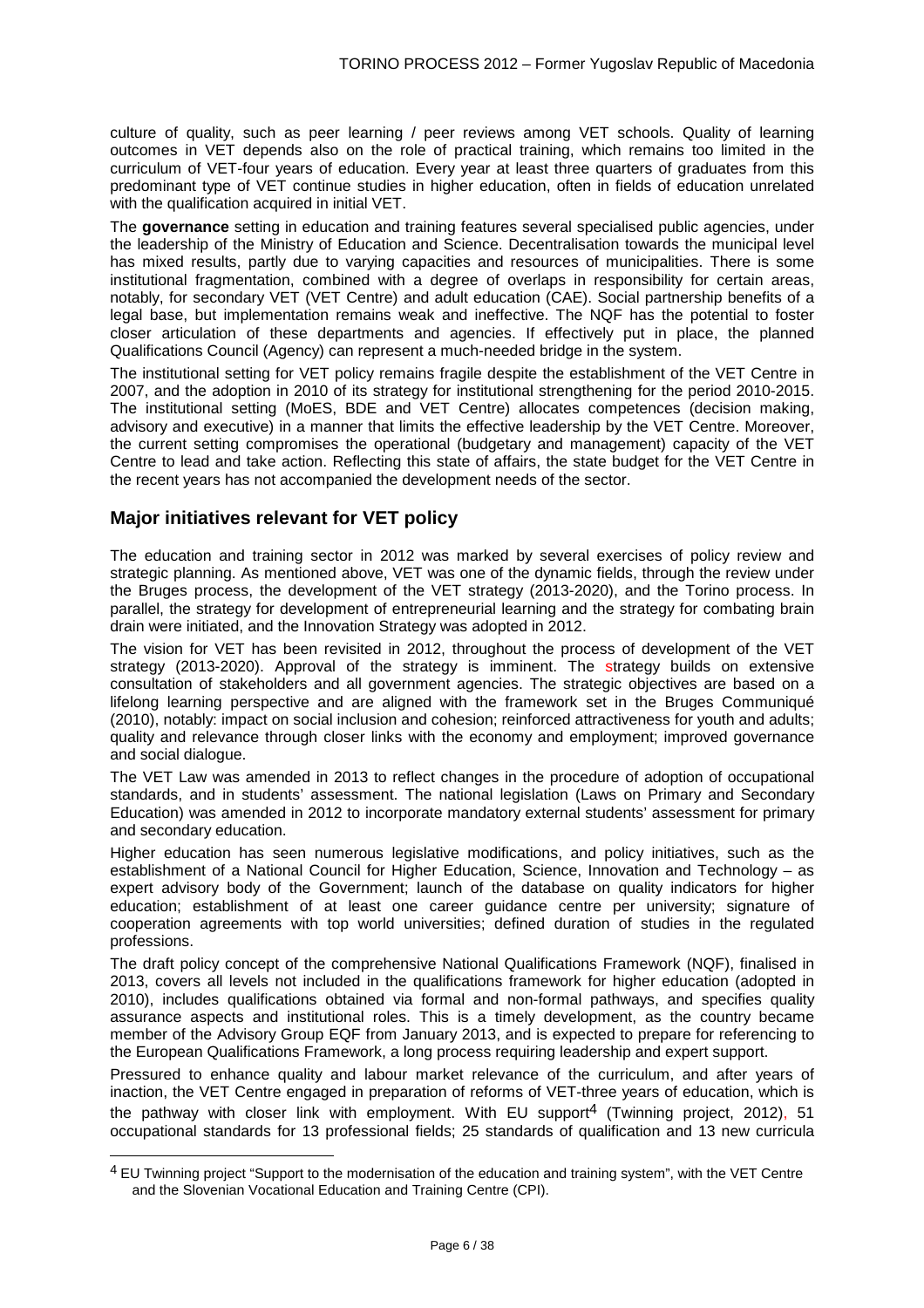were developed. The project's contribution to capacity development included VET teacher training and methodology packages for design of standards and curriculum.

The Ministry of Education and Science reached preliminary agreement with OECD regarding participation in PISA-2015, the important international students' assessment from which the country has been absent since 2000.

# **A. Vision for VET system development**

The challenges reside not only in the labour market conditions and low job creation, or in insufficient engagement of the industry in VET at all levels. Part of the problem lies with the inefficient functioning and interactions of the relevant decision-making and executive institutions. This influences the effectiveness of reforms in VET at macro level, and the logic of individual choices of careers and study paths at micro level.

The current system of initial VET is predominantly school and theory-based, has weak links with the context of work and lacks the capability to respond to the demands of a restructured economy that requires employees with new types of skills and competences (soft) that traditional learning packages and approaches have hardly been developing.

The **vision** for VET has been revisited in 2012, throughout the process of development of the VET sector strategy (2013-2020). The vision is enshrined in the theme of the VET strategy paper: **"Better skills for a better tomorrow".**

The development of this VET sector strategy promises renewed impetus for the VET sector, based on reinforced collaboration with social partners, but, if it is to meet the expectations, VET policy must concentrate on deploying more and better practical learning in cooperation with enterprises, on improving quality of VET programmes and qualifications and ensuring flexible access for the various categories of learners.

The VET strategy document is a comprehensive and long document, accompanied by a Action Plan and cost estimate, that details activities for the whole period from 2013 to 2020.

The formulation of the vision for VET 2020 could be improved by building on clear scenarios for socioeconomic development and the related skills anticipation – an exercise the country has still to undertake and communicate throughout its policies.

The final draft of the VET strategy (2013-2020) builds on four pillars, formulated below, inspired in the strategic objectives of the Bruges Communiqué (2010). The strategy acknowledges social and economic challenges of a more competitive skills mix of the labour force, with a strong emphasis on lifelong learning perspective. The future VET system should be more flexible and open to learning innovation and to social partnership, responsive to economic needs of the enterprises as well as to social needs of individuals and communities, and be based on improved management, evidence and accountability.

- Strengthening the role of vocational education and training in achieving social cohesion in the country and preventing social exclusion of youth and adults which is consequence of low qualifications and skills for employment and labour market participation; improvement of quality of life in general,
- Strengthening the attractiveness of vocational education and training through raising public awareness on the opportunities it offers, building diverse and flexible pathways for learning, improving professional guidance in a lifelong learning context, and developing key competences for lifelong learning,
- Improving the quality of vocational education and training through establishing a system for quality assurance and application of a new pedagogy, and its relevance to the needs of the labour market, as a guarantee for competitiveness,
- Strengthening and innovating the mechanisms for good governance, utilisation of resources, the capacities and accountability in the future VET system and the social dialogue.

The adoption of the VET strategy and Action Plan by the Parliament is expected to contribute to better mid-term expenditure planning for VET development. However the scale and complexity of the actions planned for the seven years of the strategy will require an approach to implementation that cannot be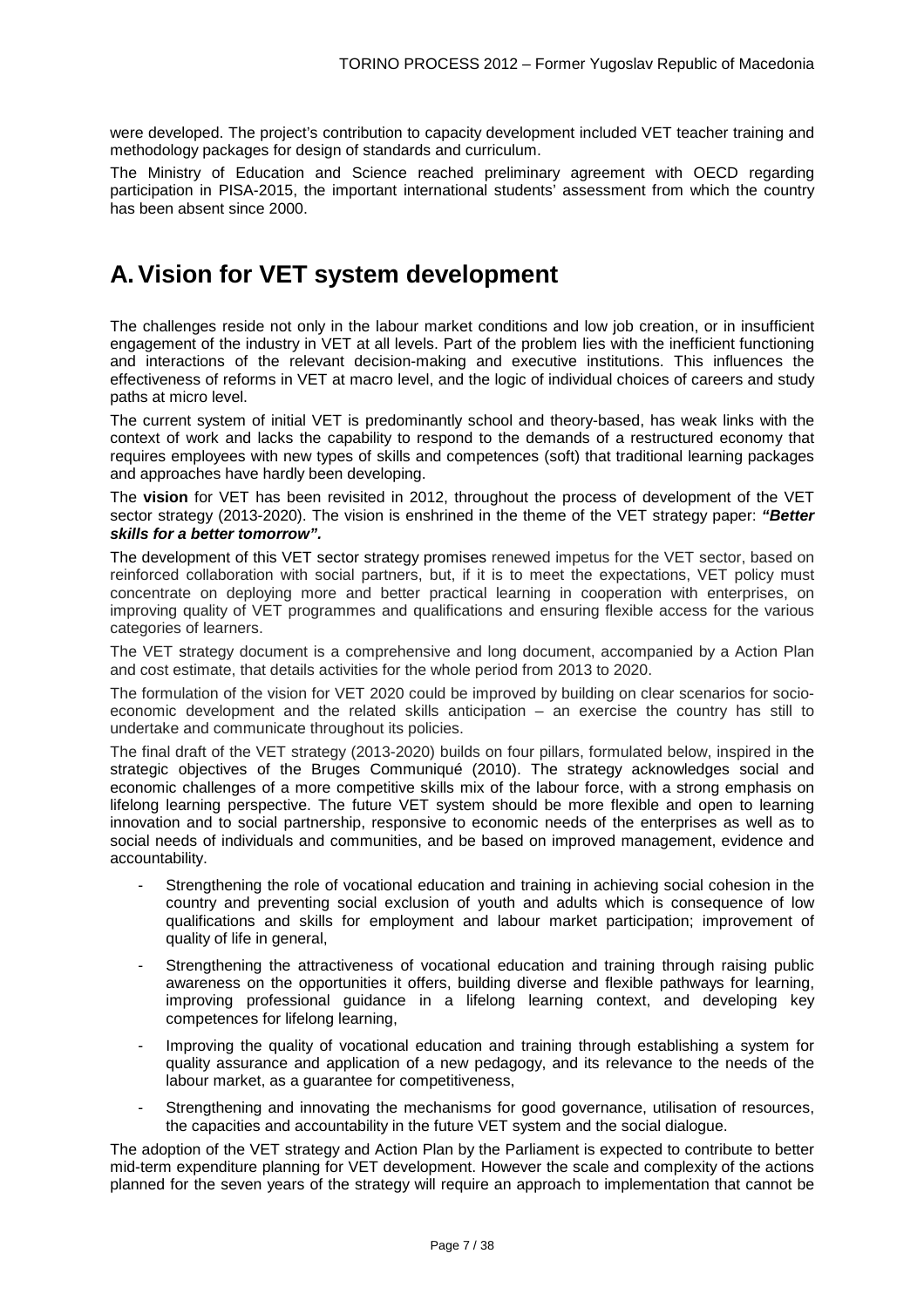complacent, or "business as usual". Apart from steering from the top political level, and the need for a strongly reinforced capacity of the VET Centre, the role of local and municipal bodies will be a necessary pillar to ensure that the planned reforms and actions reach the population.

Summing-up, the following are the key messages related to the implementation of the VET strategy and its contribution to the vision for VET. There is a need for:

- Improved skills needs anticipation and use for steering of VET and skills policy;
- Promotion of the involvement of dynamic partnerships of education and economic actors at local and municipal levels to move towards action, innovation and ownership for outcomes, and reinforce the relevance of practical learning;
- Implementation, funding and monitoring of the VET strategy 2013-2020 based on evidence and coordination with other relevant strategies, notably in adult learning, entrepreneurial learning and employment;
- Systematic knowledge management and sharing through open resources of outcomes and good practices.

# **B. External efficiency: addressing demographic, economic and labour market needs**

## **Challenges**

#### Reforms: from pilots to system change

VET development has benefited from domestic and international support, but the overall system performance is disconnected from many of the novelties developed through such international cooperation. This confirms the well-known problems coined as: "lack of sustainability", "lack of ownership", "fragmented technical inputs not absorbed by the system" or "lack of coordinated actions to reform the system". To blame are the involved sides (international and national) and the short-run nature of the political cycle, incompatible with the long-run nature and continuity that underlies skills development and education policies. The cost of failed experiments is huge as generations of youngsters fail to benefit from the expected outcomes of such investment.

As a result, the performance of the VET system is considered generally disappointing. A recent example relates to the difficulties in launching the modernised VET curriculum (VET-3 years of education) which feature a larger weight of practical learning. Developed with EU support in 2011- 2012, the new curricula face a difficult adoption process, which, if not timely concluded might slow down the preparation to implementation of these new programmes in the coming school year. In technical terms the project reached the planned outputs; but the other – non-technical - deciding factors need to be better embedded in this interaction of the new and old.

#### Labour market information and intelligence – evidence for VET policy

Data and analysis of emerging trends in jobs and skills demand, qualitative analysis of changing content of jobs and information on current and emerging mismatches are fundamental pillars for improving the alignment of education and training with the economy. But the use by the VET system (policy and providers' levels) of information on trends in jobs and skills is insufficient and unsystematic.

Existing resources and studies are as yet sporadic and partial in their coverage of economic sectors and regions, dependent as they are mostly from donors' projects. The exception is the annual employers' survey conducted by the Employment State Agency.

Skills needs analysis reports published on an annual basis by ESA show only a partial picture of the market. They are mainly concentrated on small and medium-sized enterprises and tend to focus on lower-medium level of skills) and are by nature, oriented to the short-term. Other skills anticipation studies are available, namely with a sectoral approach, such as the ICT study, supported by GIZ; and study in skills for food processing and tourism, initiated by the ILO (ILO, 2012). But the deciding actors in the VET sector are not enabled to translate such information and analysis into relevant policy decisions, and curriculum reforms – due to both technical capacity and procedural (legal) reasons.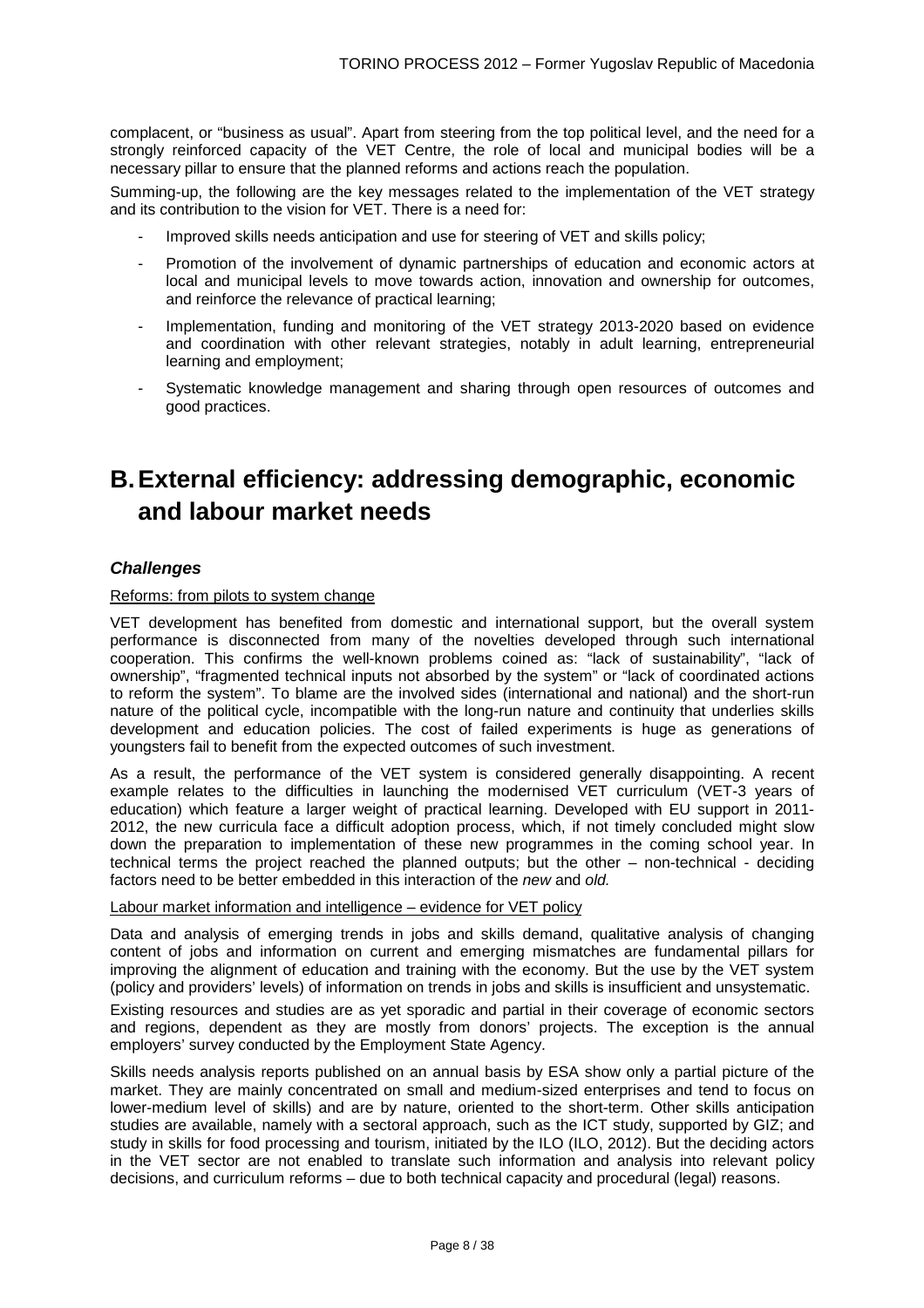Apart from long-term forecasting at national level (in development at MLSP, with EU support) providing aggregate information with sector and occupational relevance, it is necessary to develop more continuous updates on demand and supply of skills at local and regional levels, with succinct reporting tailored for VET provision and other users.

Schools and municipalities do not use reliable tools to monitor transition of learners / graduates to the labour market and other opportunities of career development.

Career guidance services suffer from the absence of good knowledge of skills demand trends and the intrinsic employment / career value of the occupations and qualifications. Moreover, the most disseminated career guidance initiatives are not the most effective, limited as they are with a supply of VET perspective (e.g. information events on existing courses in VET schools to attract students), or with not yet consistently developed donors initiatives linked with support – temporary and partial - to new career centres in VET schools.

#### The socio-economic and labour market context

Persisting low labour market participation, particularly of women, combined with very high unemployment set a vast challenge for a VET policy, which is deprived of the needed resources and engagement from the industry.

The **population** (2,059 million, estimate of 31.12.2011) features various challenges, notably, complex inter-community / ethnic interactions and an aging trend. In 2011, the youngest group (0-14) represented 17.3% of the population, and the group over 65 - 11.8%.

Following a moderate crisis-related decline in 2009, growth has resumed in 2010, albeit at a modest rate of 1.8%, and 3.0% in 2011. Projected growth in 2013 is 3.2%.

Agriculture contributes with 11% to GDP, but is a big employer (about 19% of employed). Around half of the employed are in the services sector, which produces 63.4% of GDP (2011). The industrial sector absorbs 30% of the employed and contributes 27.5% to GDP (2011). (Annex, Tables A2.1 and A2.2).

The informal economy and informal forms of employment are of substantial size. Policies need to consistently promote ways to tap the potential of this part of the economy and labour resources.

Labour market indicators show improvements in the last 5 years, but the country continues to face a serious challenges, which, combined with low job creation and skills mismatch call for a better articulation of all relevant policies, as acknowledged by the National Employment Strategy 2015.

The activity rate (15-64 years) stabilised since 2009 at approx. 64% (64,2% in 2011). The employment rate (15-64) increased slightly (to 43.9% in 2011), and the unemployment rate fell below 32% (31.4% in 2011, 31.0% in 2012).

Respective to the Europe 2020 employment headline indicator (target: 75%) the country has a long way to go as shows the gap of 20 percentage points separating the country employment rate (20-64) of 48.4% the EU-27 average (68.2%) in 2012. This indicator was only 38.8% for females, which is far from the EU-27 average of 62.3% (females) $<sup>5</sup>$  (Annex, Table A2.13).</sup>

Another major challenge is high youth unemployment, which continues to grow and reached 55.3% in 2011. The share of long-term unemployed (over 12 months) remains very high (82.6% in 2011).

In spite of high unemployment many job vacancies remain unfilled. Issues with relevance of skills and qualifications of the labour force are one of the causes of this dire situation. Employment and unemployment rates of the population with higher education largely outperform the country average (Table A2.14 and A2.15), but this comparative advantage shows signs of moderation in 2011.

#### Mismatch

l

Despite high levels of unemployment, modern enterprises often experience difficulties in recruiting personnel with the right skills, identifying inadequate levels of transversal and soft skills among job seekers as one of the key problems. Should this issue continue unaddressed, it will hamper the modernisation process and limit economic productivity.

Analysis of the **external efficiency of VET** brings up high and persisting challenges. In responding to **labour market needs**, available labour market indicators (SSO) show a low degree of external efficiency, with unfavourable employment and unemployment rates associated with secondary education (general and vocational-technical), in comparison with higher education.

<sup>5</sup>http://epp.eurostat.ec.europa.eu/tgm/refreshTableAction.do?tab=table&plugin=0&pcode=t2020\_10&language=en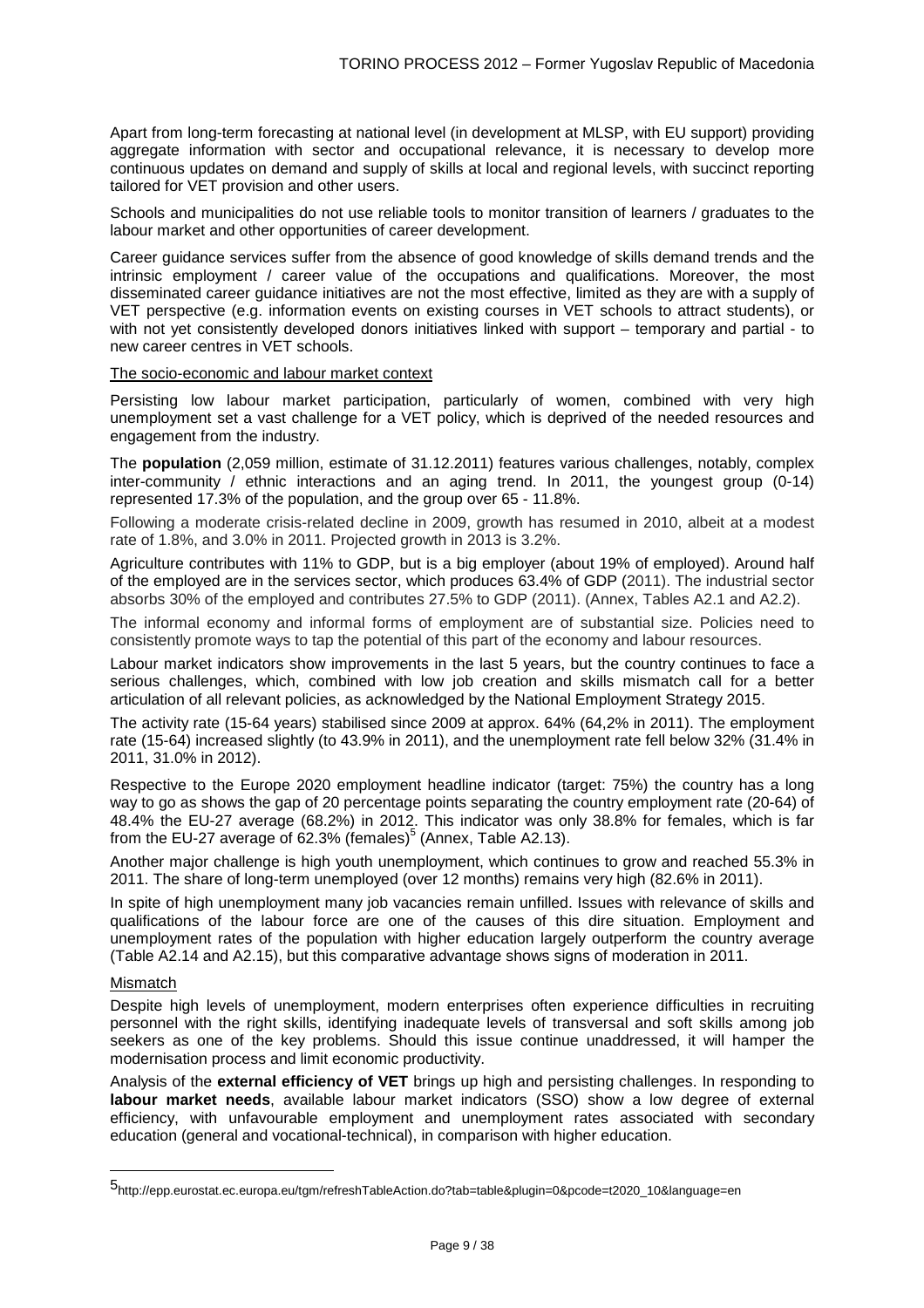The labour market status of individuals differs according to their level of education and this point should be an important consideration for the much-needed lifelong learning policy. Figure 1 shows that university, or ISCED 5-6, level education is associated with employment rates that exceeded the country average by 27 percentage points in 2010 (corresponding to a difference of 70%).





Source: SSO, LFS. Graph: ETF

Likewise, Figure 2 shows unemployment rates associated with this level of education in 2009 were lower than the country average by a sizeable 29%.





# Source: SSO, LFS. Graph: ETF

Despite the inherent advantage, however, unemployment for university graduates is still higher here than in most transition economies. Moreover, the initial comparative advantage on graduation shows a tendency to stagnate, as the associated employment rate gradually falls and the unemployment rate grows over time.

High concentration of VET students in few fields of study reflects, amongst others, limitations in career information and guidance. Enrolment in VET-four years of education has been increasingly biased towards two occupational areas: economy-law and trade, which absorbs over 25% of students; and health, with approx. 19% of students. Other occupational areas, such as mechanical and electrical engineering, have seen their cohorts steadily eroded.

The visible rise of students' enrolment in higher education in the last decade has been disproportionately high in humanities and social sciences, fields that capture almost three quarters of all graduates of first cycle (bachelor) in the last decade. Graduations in medical, technical and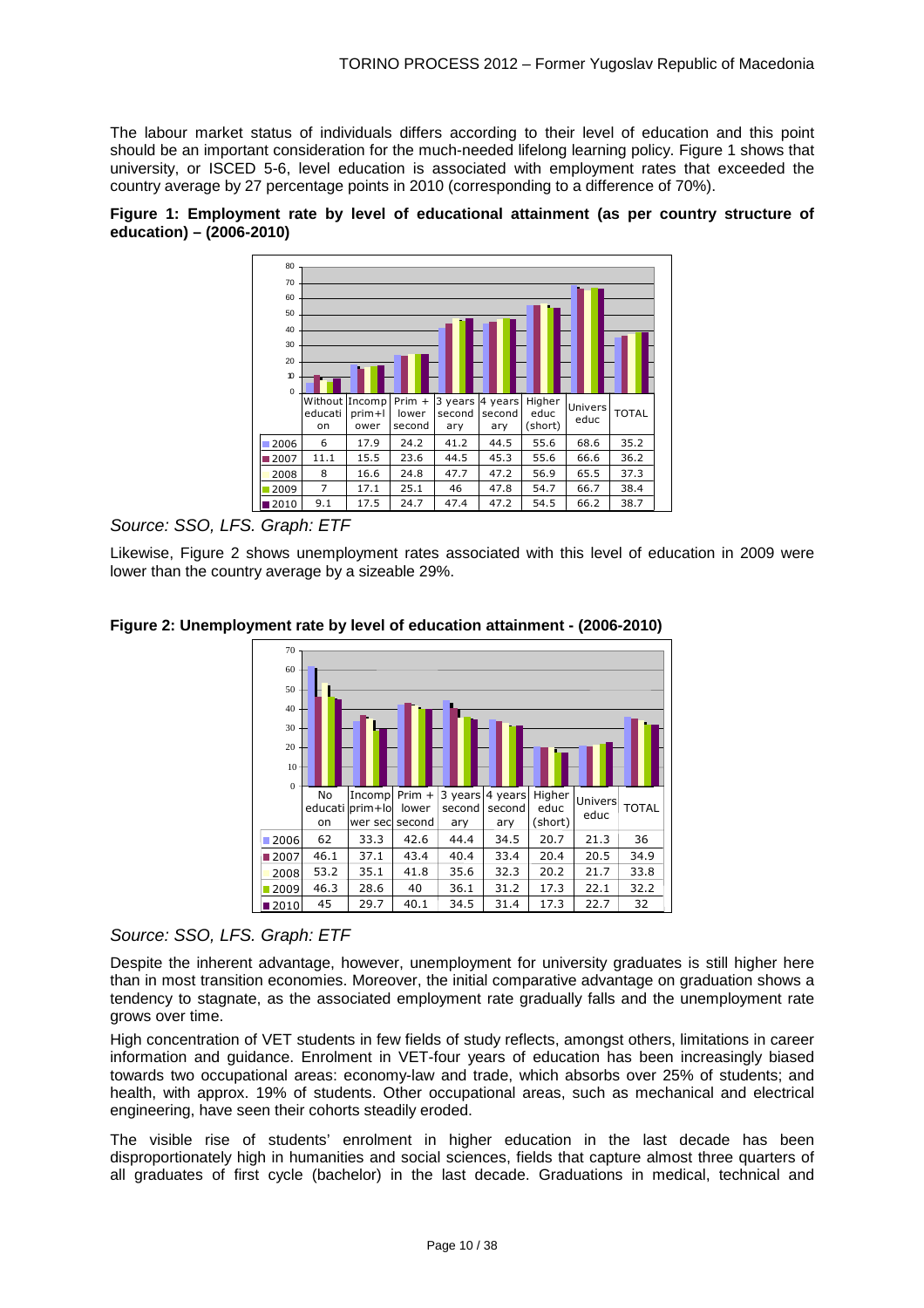biotechnical sciences have stagnated for years. This pro-humanities tendency may aggravate the existing jobs-skills mismatch.

Recent analysis (ILO, 2012) confirms that skills shortages co-exist with mismatch (over and undereducation), and affect competitiveness in the branches of the food and tourism sectors. The EU Twinning project "Support to National Employment Policy" (report forthcoming) analysed skillsoccupations (ISCED-ISCO) matching, and discussed the conclusions with stakeholders in 2013. This analysis indicates the occurrence of non-negligible under-qualification, as well as over-qualification, with large variations by sector; and points to a substantial undersupply of labour with higher education across almost all sectors, in particular in health care; as well as in many service and production branches. The current level of under-qualification is highest in the sectors of healthcare, trade and electricity gas and water supply. In agriculture over-qualification is significant. Inversely, hotels and restaurants, transport, and manufacturing are among the sectors showing highest matching of skills to occupations.

#### **Main policy initiatives**

l

In 2010-2012 the stakeholders continuously developed conceptual and analytical work, leading to the main highlight: the VET strategy (2013-2020), mentioned in Section A of this report.

Other developments, supported by international partners and the government have addressed needs in the areas of VET curriculum, the qualifications framework and social partnership.

Pressured to enhance quality and labour market relevance of the curriculum, and after years of inaction, VET Centre engaged in the preparation to a meaningful reform of programmes in VET-three years of education, which is the pathway with closer link with employment. With EU support<sup>6</sup> (Twinning, 2012) 51 occupational standards for 13 professional fields; 25 standards of qualification and 13 new curricula were developed. The 13 occupational fields are: agriculture-veterinary, forestry-wood processing, mining-geology and metallurgy, mechanical engineering, chemistry-technology, textileleather industry, graphics, construction-geodesy, transport, catering and tourism, personal services and economy-law and trade. Examples of the occupations for which new curricula were developed include: mining machine operator, printing machinist, meat processor, car-mechanic, waiter, and sales person.

The newly designed curriculum is oriented to learning outcomes, proposes approx. 30% of workload for practical learning in work context, and room for adjustment (20% of content) to school and local context and needs. This curriculum is competence-based, i.e, professional competences from the occupational standards are translated in the curriculum; the catalogue of knowledge includes key and professional competences, achieved through the learning outcomes; learning outcomes is the basis for students' assessment. The project's contribution to capacity development included VET teacher training and methodology packages for design of standards and curriculum. However, as mentioned in this report, implementation of this new curriculum faces difficulties.

A newly designed subject – "Innovation and entrepreneurship" – was introduced in upper-secondary curriculum (from academic year 2012/2013) and in 8th and 9th grade of lower secondary education (from 2013/2014).

The new draft concept of the comprehensive NQF (draft of January 2013) has high potential to improve progression and value of the qualifications inserted in the NQF. The draft concept explicitly includes qualifications acquired through formal and non-formal adult education pathways, alongside qualifications from formal education – from levels 1 to 8.

The VET Centre signed a number of memoranda of cooperation with social partner organisations, in particular with chambers, business confederations, trade unions, and association of units of local selfgovernment. These memoranda aim to provide systematic grounding and dynamism to cooperation on VET policy and programmes, namely, in ensuring better conditions for practical learning.

To improve the organisation of practical learning, VET Centre designed, with USAID support, an online registry of companies that fulfil a number of quality criteria to host learners for practical training. This online registry, which was piloted in 2012, aims to open wider access of VET schools to reliable companies.

 $6$  EU Twinning project "Support to the modernisation of the education and training system", with the VET Centre and the Slovenian Vocational Education and Training Centre (CPI).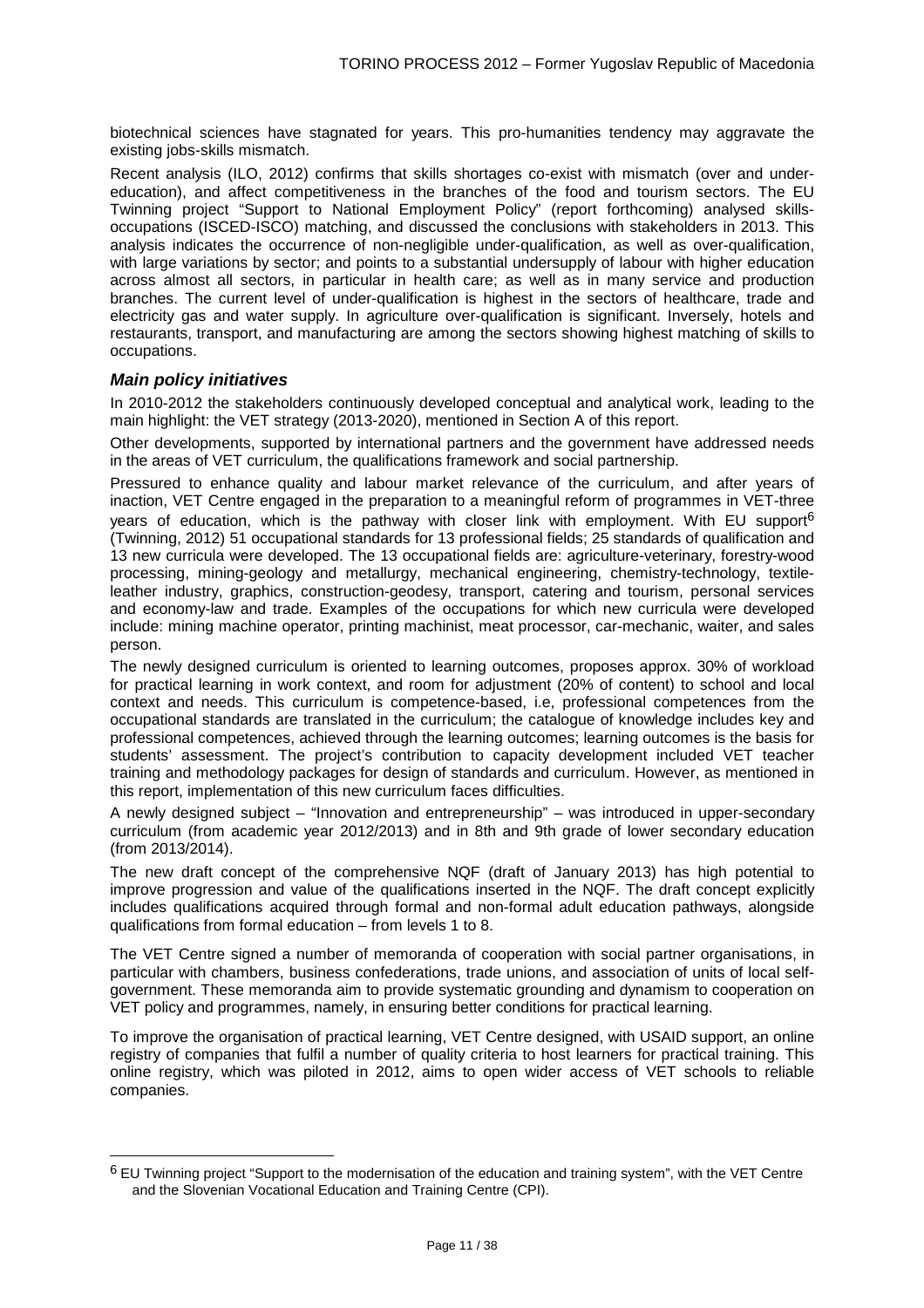# **Capacity of the formal VET system**

Most of the capacity of initial VET provision is based on public schools (Ministry of Education and Science and European Training Foundation, 2013). The supply of occupational profiles is pegged to schools' characteristics in terms of infrastructures and traditions, which change slowly. This somewhat inflexible offer of VET profiles partly predetermines students' choices, linked as they are with the area of residence and the functioning VET schools. Some say that students do not have much alternative, they tend to simply enrol in the accessible VET school.

Secondary VET is part of secondary education school and has the following levels:

- Technical VET: VET-4 years
- VET-3 years
- VET-2 years

Secondary education is carried out in 99 public (10 state schools, 21 schools of the City of Skopje, and 68 municipal schools) and 13 private schools.

According to the type of secondary education and curricula delivered in the public schools, 16 are general education schools and 40 vocational schools, whereas 34 schools offer both general and vocational education; 4 are vocational schools for students with special education needs and 5 are art schools. $^8$ 

The number of secondary vocational schools by occupational areas is as follows<sup>9</sup>: agricultureveterinary 11, forestry-wood processing 8, geology-mining and metallurgy 7, machine engineering 25, electro-technical 20, chemistry-technology 15, textile-leather fabrication 17, graphic 4, personal services 9, construction-geodetics 8, traffic 11, catering-tourism 12, economy-law and trade 17, medical 16, sports general school 3, and art education  $6<sup>1</sup>$ 

13 private secondary schools operate in the country, of which 6 offer vocational education (in the fields of economy-law and trade, medical, personal services, traffic and catering-tourism occupational areas).<sup>11</sup>

The important question is whether these profiles and levels of qualification meet current demand and are whether the VET system is sufficiently open to adjust and diversify its offer to meet both needs of the enterprises and the lifelong learning possibilities of employees and job seekers. The reply is given by existing evidence from labour market statistics. As well as by the fact that current rules and procedures for introduction of new occupational profiles and to modify and modernise existing courses and programmes are considered highly centralised and lengthy; and discourage innovation at VET providers level on this crucial question. Finally, it is practically certain that without more practical training in the work context, VET learners cannot be approximately job fit.

As said above, VET-4 has the dominating share of enrolments in upper-secondary education (over 58% in the last years), in spite of a declining trend since 2000 (Annex, Table A3.6).

A complementary perspective is given in Table 1, showing that vocational education and training is unattractive at all levels after secondary education. This could be a confirmation of the previously stated hypothesis that the massive students' option for VET-4 is largely predetermined by the existing supply (school at place of residence), rather than by more or less informed career option.

l

<sup>7</sup> According to: Public call for enrolment of students in public secondary schools for the school year 2012/2013, MoES

<sup>8</sup> Ibid

<sup>9</sup> According to: Public call for enrolment of students in public secondary schools for the school year 2012/2013, MoES

<sup>10</sup> Number of schools indicating where respective occupational areas/curricula are taught; one school can offer training in several occupation areas.

<sup>11</sup> SSO of the RM, Primary and secondary schools at the beginning of the school year 2011/2012 , 2.4.12.04/718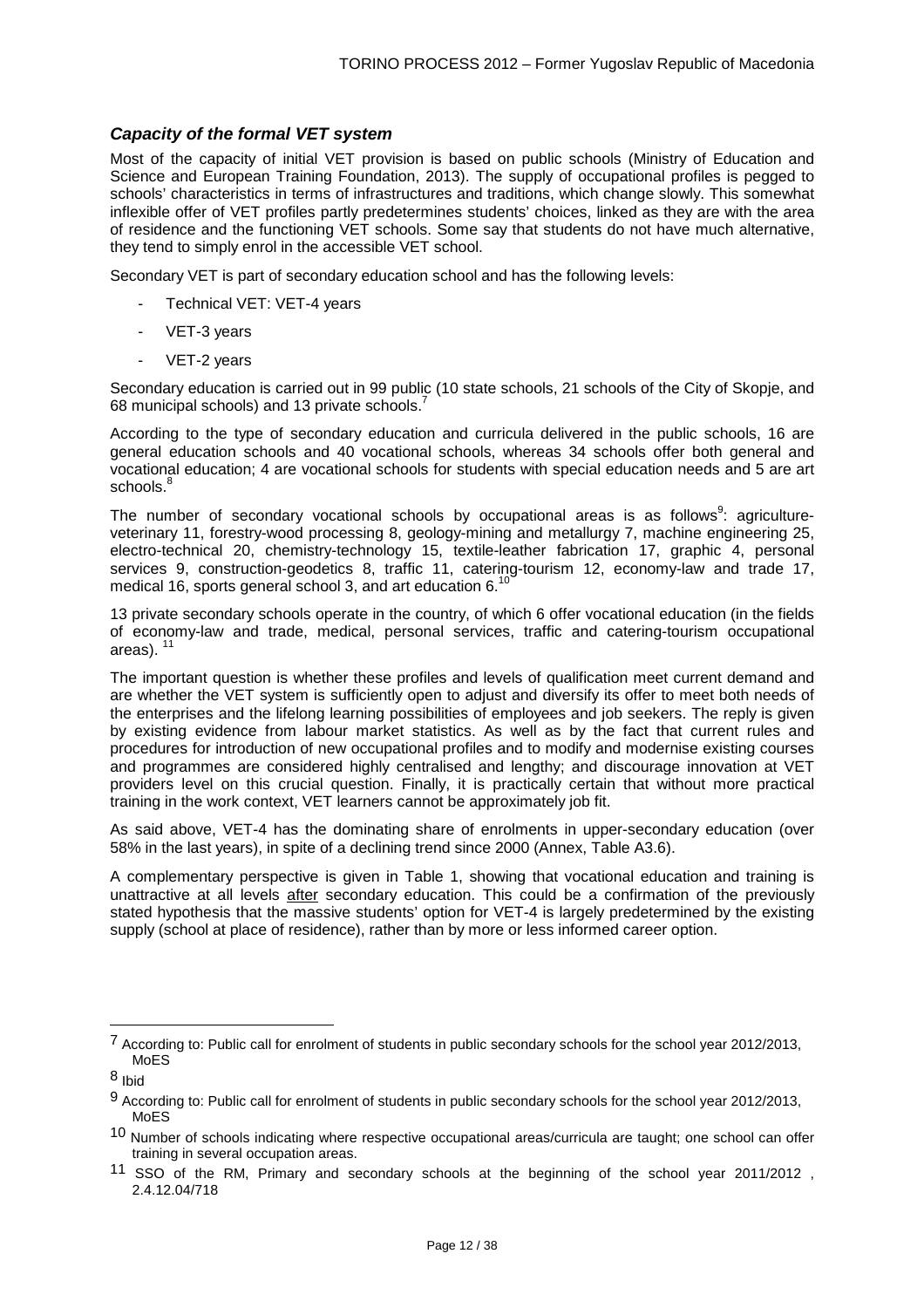| <b>Levels</b>                             | <b>Types of VET</b>       | <b>Number of students</b> | %      |
|-------------------------------------------|---------------------------|---------------------------|--------|
|                                           | Vocational skilling       | 163                       | 0.29   |
| Secondary vocational education            | 3-year secondary VET      | 5058                      | 8.88   |
|                                           | 4-year secondary VET      | 48882                     | 85.85  |
|                                           | special secondary schools | 287                       | 0.50   |
| Post-secondary vocational                 | Specialisation            | 449                       | 0.79   |
| education                                 | Master exam               |                           |        |
| Higher vocational education <sup>12</sup> | Higher vocational schools | 2102                      | 3.69   |
| <b>Total</b>                              |                           | 56941                     | 100,00 |

**Table 1: Overview of students in vocational education and training - 2011** 

**Source:** SSO of the RM, Primary and secondary schools at the end of the school year 2010/2011. Statistical Review No. 2.4.12.06/720, Skopje, June 2012

# **C. External efficiency: addressing social demands for VET and promoting social inclusion**

In 2011 the share of poor people decreased to 30.4% (Annex A.4.1). According to the State Statistical Office, **poverty** is associated with the size of the household, status of unemployment and **low educational levels.** 48.5% of the poor people live in households with 5 and more members. The poverty rate for the unemployed is 40.7%, i.e. 46.0% of all poor people are unemployed. 54.6% of the poor live in households where the head of the household has no, or at most primary education.

The country's rank in the gender gap index declined in 2011 and 2012 (Annex, Table A4.1. and  $A4.4.1$ ).

The gender gap has improved in several education and labour market indicators, in particular (i) women outperform in tertiary education attainment (30-34 years) and largely in higher education enrolment; (ii) similarly, girls have higher enrolment rates in upper-secondary education; (iii) activity and employment rates have been on the rise for women in 2010 and 2011, unlike for men.

However, in many important indicators, the gender gap is unfavourable for women: (i) activity and employment rates for men are much higher (by over 15 percentage points); (ii) enrolment rates in lower education levels; (iii) share of the working age population (15-79) with lower education levels (at most lower secondary). Male students continue to predominate in secondary vocational education.

In addressing **social demands**, VET features both strengths and weaknesses.

l

On the side of the strengths, recent structural reforms in education result in young people staying more years in education on average, following a common trend with the EU. In the 2007/2008 academic year the country increased the duration of lower secondary education to a statutory minimum of nine years, and upper-secondary education (2 years) was made compulsory the following year. These policies do contribute to universal access of the whole population to a common stock of knowledge and competences enshrined in general education, which is positive for lifelong learning of the individuals (without dead-ends), and for social cohesion.

In addition, enrolment in higher education grew by approximately 77% in the 2000-2008 period, making an average annual growth rate of 7.4%. This pace substantially outstripped the EU-27 annual average of 2.5% for the referred period (European Commission, 2011c) and was an indispensable element in gradually overcoming the persistent low share of higher education attainment in the population. This growth is linked with increased higher education offer throughout the country coupled with state scholarships to support students. A large proportion of VET-4 graduates underwent the State Matura examination that provides access to higher education (ETF, 2010b). The share of VET-4 graduates completing the Matura was 75.8% and 65.4.3%, in the 2007/2008 and 2008/2009 school years respectively.

Moreover, "technical secondary education" is accessible for a large share of youth, since the country initial VET system is dominated by public VET-four years of education (NQF level 4), in which are enrolled over half of all upper-secondary students (and 86% of all secondary VET students). This is

<sup>&</sup>lt;sup>12</sup> The part on higher vocational education lacks students enrolled in vocational study programmes at universities who are not among the students of the vocational higher schools.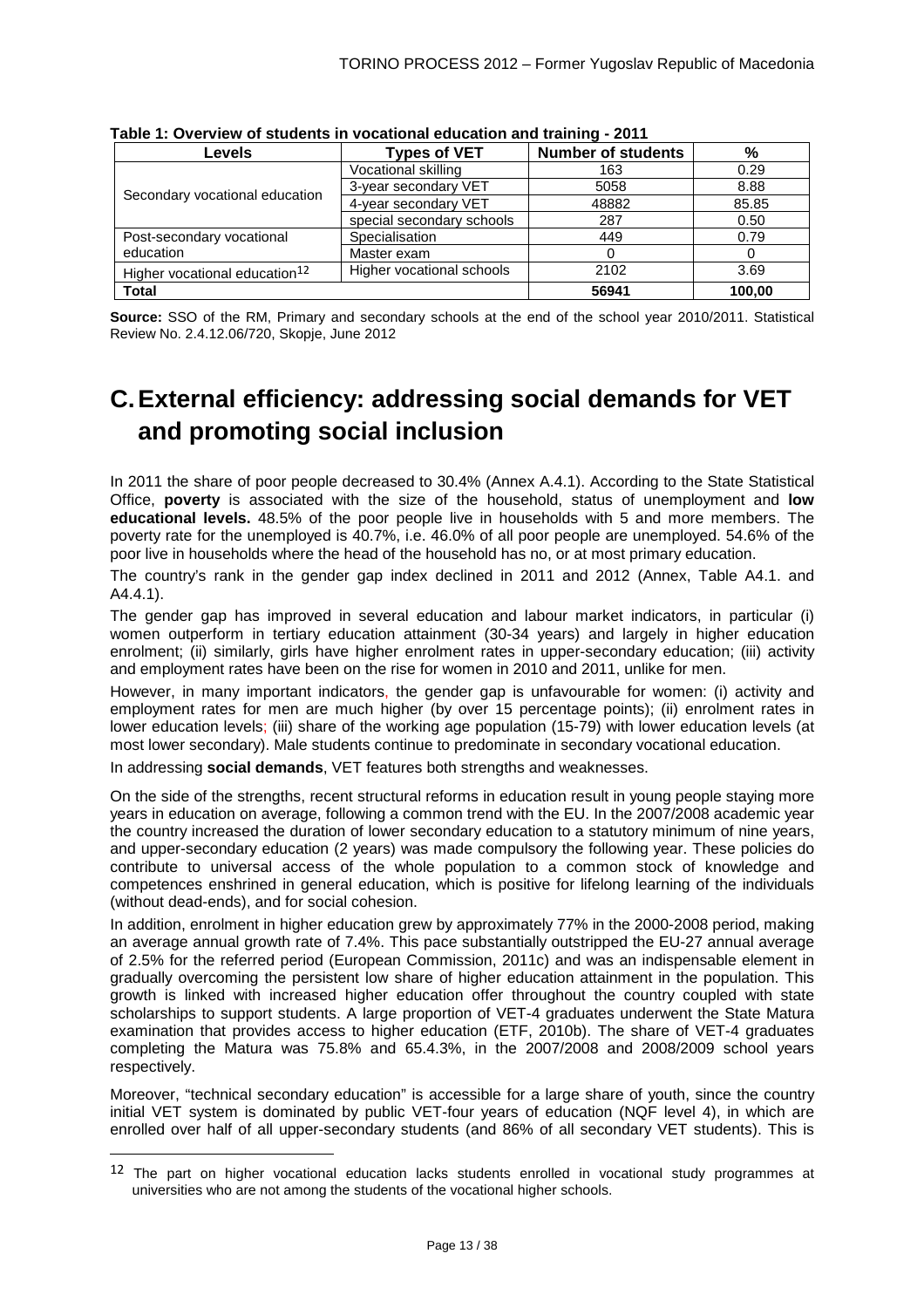likewise positive to build that meaningful stock of population with medium level qualifications, allowing them to be immediately employed, as well as to pursue education and training in diverse formats and pathways, from post-secondary flexible specialisation courses, to tertiary vocational and academic studies.

But the challenges are complex, linked as they are with the predominant societal and political understanding of the purpose of initial VET, reflected in VET structures and legislation. The current VET system is only weakly facilitating transition to employment. And this is a serious challenge.

The problem lies with the important gaps between VET-4 (school-based and essentially theoretical) and employment from one side; and, from the other side, with the current vacuum in terms of flexible and meaningful post-secondary training granting meaningful professional qualifications, and making them more job-fit, in closer articulation with enterprises. Learners have no alternative but to go from school-based and rather inflexible VET-4, poorly connected with practical learning – to academic studies in tertiary education. Finally, students' career choices in higher education lead three quarters of them into social sciences and humanities, while the technical and other sciences that would stimulate more innovation and entrepreneurship continue to lose ground.

This is illustrated by the fact that other levels of VET, in particular VET-three years (NQF level 3), postsecondary non-tertiary (NQF level 5) and vocational higher education (levels 5 and 6) absorb very low shares of students, due to insufficiencies in career information and guidance and in supply of modernised and relevant programmes and pathways. The share of learners in the VET pathways that are more oriented to employment is very low; moreover reforms of these pathways have only started.

As the weight of low education (no education and lower secondary) remains significant, and statistics show that low skilled people are much more vulnerable to long-term unemployment, and tend to exclusion from developments in technology and economy, the country's policies need to address more specifically the needs of this part of the population. This low-education vulnerability is particularly accentuated among women and ethnic minorities, calling for better-targeted policies.

This inefficient skills distribution calls for diversification of the VET offer, in terms of pathways, duration, flexibility, and combination of formal and non-formal forms of VET for all population groups. However, VET policy continues to focus mostly on formal secondary VET, especially, on VET-4.

Education policy recognises the importance of a lifelong learning approach in view of the country's socio-economic needs and the demographic challenges. In this context an adult learning law was adopted in 2008 and the Centre for Adult Education (CAE) was established, and initiated courses in regions stricken by low adult literacy. However, access to training of adults (employees in companies as well as unemployed) remains limited.

The implemented active labour market measures (ALMMs), coordinated by the Employment State Agency (ESA), do include training on demanded skills and occupations, but their outreach is low, due to declining budgets, as well as insufficiencies in the adjustment of such training programmes to needs and profiles of the target groups. In 2010-2011 ALMMs benefited of budgets corresponding to 0.1% of GDP and a limited outreach (approx. 2% of the number of registered unemployed). (Annex, Tables A2.11 and A2.12).

In 2012 the area of gender equality and non-discrimination received a number of new legal and policy documents, in particular: (i) the Strategy for Gender Equality (2013-2020) and the National Action Plan (2013-2016); (ii) the National Strategy (2012-2015) and the Action Plan (2012) for equality and nondiscrimination on the grounds of ethnic origin, age, disability and sex; (iii) the Strategy (2012-2017) and the Action Plan (2013) for implementation of gender responsive budgeting.

The Conditional cash transfers (CCT) project (with World Bank support) aims to contribute to poverty reduction and enhancement of human capital, thereby reducing the inter-generational transmission of poverty over the long run. The November 2012 assessment of progress considers high the likelihood to achieve the development objectives, despite budget constraints. The impact evaluation for education planned for October 2012 was postponed due to delays in funding from the Ministry of Finance. The attendance rates of children ages 15-18 in CCT beneficiary households was 96.42%, in 2012, therefore surpassed the required minimum (85%).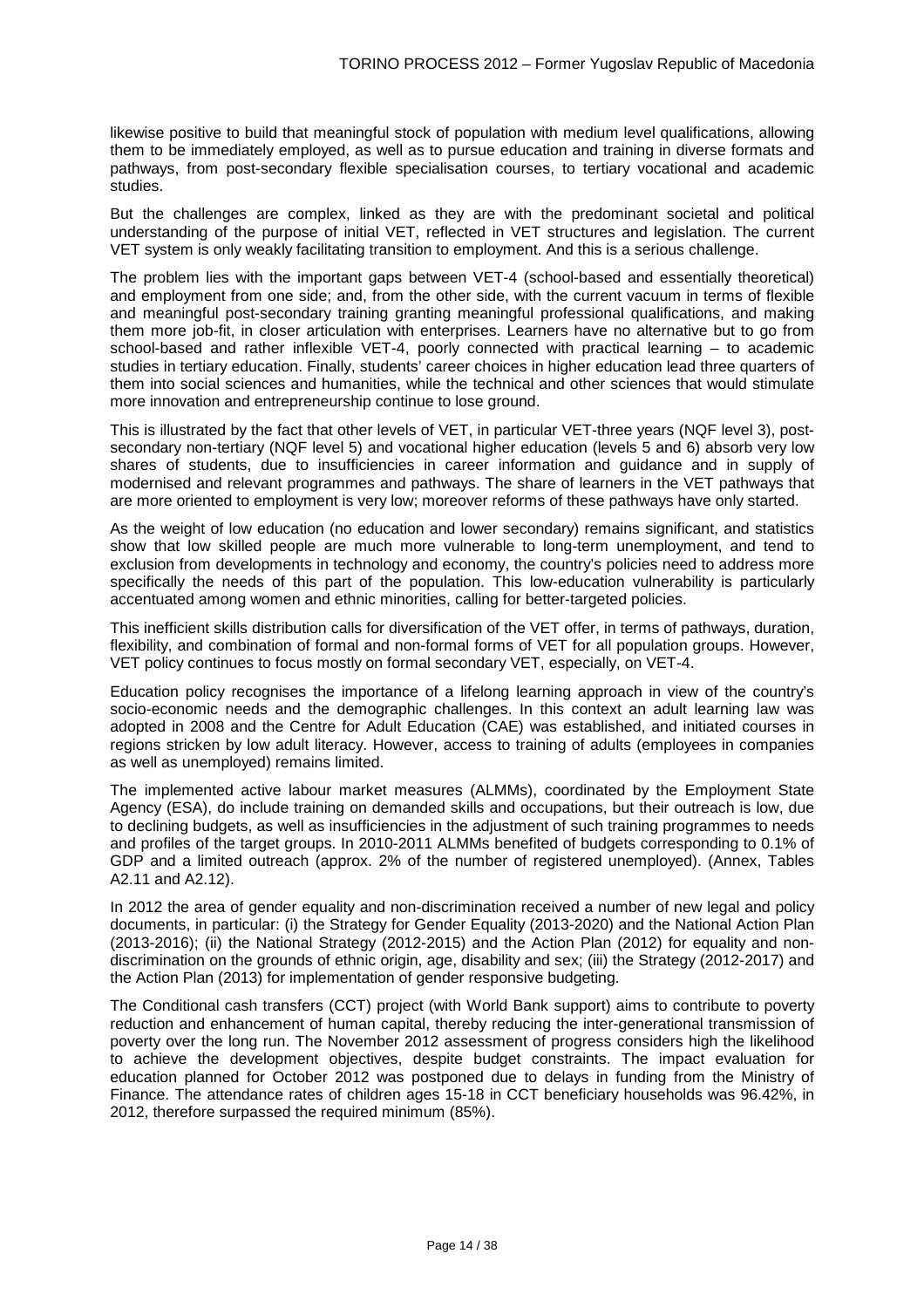# **D. Internal quality and efficiency of initial and continuing VET delivery**

**Quality** of education has been a central focus of policies and reforms, including the VET system. In the country, quality in education is assessed through a combination of external evaluation known as the 'integral' or 'integrated' approach and school self-assessment, both of which apply a common system of school quality indicators. In the last years, large numbers of teachers have benefited of training in various areas of skills.

In 2012, the CAE started implementation of a quality assurance approach for adult learning programmes and providers.

The draft NQF concept includes a number of quality assurance aspects, notably related to verification of programmes and qualifications included in the NQF, and roles of the various institutions. And in the VET strategy (2013-2020) the issues of quality and relevance are addressed in one of the four strategic pillars.

A meaningful set of quality indicators for VET needs to be designed and used widely across the system, at providers, and policy levels. The EU initiatives in VET quality assurance (EQAVET) offer an immense knowledge base as well as an online tool that could be a useful starting point for developments in the country.

#### **Students' assessment**

Results of external students' assessment show substantial challenges. In international students' assessment studies, which provide a measure of quality in education, the country has revealed continuing decline in performance. The country's results in TIMSS 2011 (for 8<sup>th</sup> grade students) were very disappointing, as they showed the continuation of declining performance, reflecting substantial gaps in the key areas of mathematics and science.

The State Examinations Centre (SEC) was established as an independent body to develop student assessment. The Centre launched external assessment in the form of normative tests for pupils in primary and lower secondary education in a way that will help demonstrate the degree of objectivity in teacher assessment of students.

SEC pursued the implementation of the State Matura from 2008 with the support of a World Bank project. The results produced in these external exams show some improvement in the knowledge and understanding of a first language and literature with significant improvement in means scores between 2008 and 2011. This trend is likely to be indicative of overall improvements in functional literacy; a fundamental pillar of lifelong personal and professional development. Progress in the learning of foreign languages has, however, been uneven and slow.

State Matura results in mathematics clearly show the country to be in the grips of a challenging situation. Sharply declining numbers of candidates at both basic and advanced levels raises questions about the future stock of knowledge in this essential area for tertiary education and further professional training. The evidence provided by State Matura outcomes clearly shows the area of mathematics is experiencing persisting weaknesses worthy of specific attention from education authorities and schools.

#### **Quality in VET: issues related to practical learning**

The country has not yet adopted a set of initial VET-specific quality indicators, or tools such as peer learning / peer reviews among VET schools. Quality of learning outcomes in VET depends also on the role of practical training, but its weight remains too limited in the curriculum of VET-four years of education. Every year at least three quarters of graduates from this predominant type of VET continue studies in higher education, often in fields of education unrelated with the qualification acquired in initial VET.

Curricula for VET-4 programmes (which absorb over 90% of all secondary VET students) follow a standardised structure, valid for all 42 educational profiles within the aggregated 14 occupational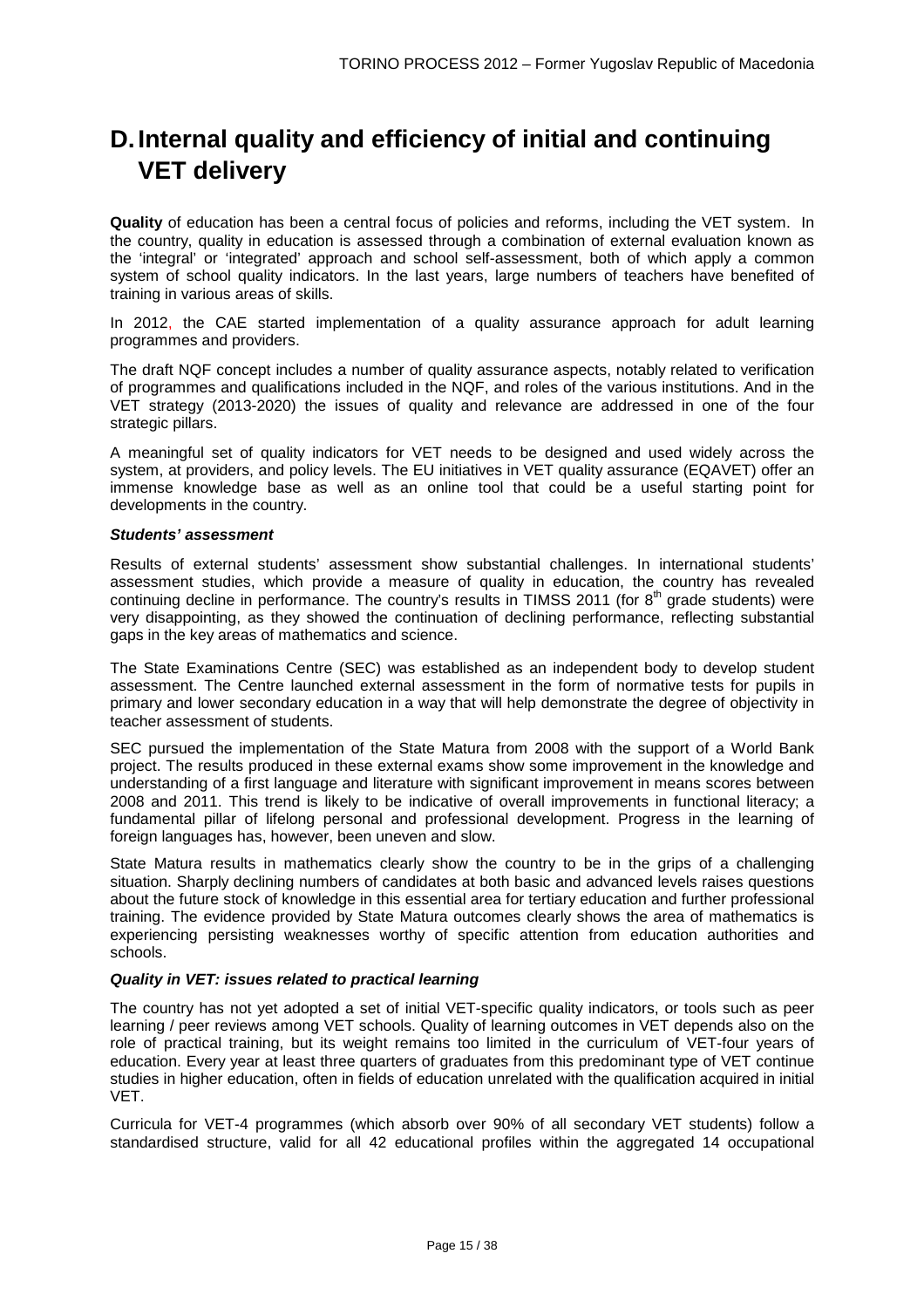groups13. The VET Centre provided this review with the Education Plans for all profiles, produced collectively by a team of VET Centre advisors and published and endorsed by MoES in 2007 (VET Centre, 2007). The VET Centre website contains no additional relevant details of education plans or programmes relating to VET-3 and VET-2.

Close study of the Education Plans shows the primary goal of VET-4 programmes is not to train learners for employment14. The curriculum delivered is subject-based, theory-rich and practise-poor. The extremely low input on practical learning and the acquisition of technical knowledge mostly through theoretical teaching mainly prepare graduates for continued studies in tertiary education.

The weighting of practical learning in VET-4 programmes varies between a minimum of 9% for a legal technician and a maximum of 20%-22% for a nurse or graphic technician; a low level by any reckoning.

The issue of limited practical learning is further compounded by questions relating to the quality of this input. Some of the profiles lend themselves to practical training through simulations and games, such as the creation of virtual enterprises in the economy-law-trade stream, where essential business planning and management skills can be learned. Other, more technical, lines use school workshops and laboratories for hands-on experience, but, on the whole, only limited possibilities are offered for practical learning by companies in any of the occupational profiles.

Although the Education Plans list foreign language acquisition, digital and entrepreneurial competences15 as desirable skills, no explicit mention is made of acquisition of the soft skills relevant to working life in general or the transferable competences important for flexibility and mobility in employment. It is widely recognised that school and university graduates alike lack self-confidence and some of the important soft skills required by employers (ETF, 2010b).

According to information gathered during the 2012 Bruges review three types of practise-based learning are used in VET-3 and VET-4: practical training, summer practice and professional practice. The data on student participation in Table 2 shows that nearly 70% of the approximately 55,000 VET students took part in practical training, while only around 5% participated in professional practise.

|                              | School year 2010/2011 | <b>School year 2011/2012</b> |
|------------------------------|-----------------------|------------------------------|
| 1. Practical training (labs) | 40,466                | 39.787                       |
| Of which: VET-4 students     | 37,039                | 36,369                       |
| 2. Summer practise           | 10,839                | 10,847                       |
| Of which: VET-4 students     | 8.891                 | 9,066                        |
| 3. Professional practise     | 3,005                 | 2,366                        |
| Of which: VET-4 students     | 2,503                 | 2,877                        |

#### **Table 2: Participation of VET students in practise-based learning**

#### Source: MoES

l

VET Centre advisors reported extensive consultation with employers during the design stage of the VET-4 curriculum vocational component some years ago. The renewal and adjustment of VET profiles and the related curricula is hampered by rigidities in processes and factors such as the lack of initiative among key players including the VET Centre itself, but more particularly, contacts in industry. Practitioners in VET schools are calling for greater flexibility to change and update both profiles and curricula, and employers should be better involved in such processes.

Reformed qualification standards of VET-3, carried our in 2012 with support of the EU Twinning project (Twinning, 2012), were designed with more systematic consultation with employers and VET Centre advisors took active part in the process.

<sup>&</sup>lt;sup>13</sup> The 14 occupational groups are: agriculture-veterinary; forestry-wood processing; geology-mining and metallurgy; machine engineering; electro-technical; chemical-technological; textile-leather fabrication; graphics; personal services; construction-geodesic; traffic; catering-tourism; economy-law and trade; medical.

<sup>14</sup> The weighting between the general and vocational theoretical curriculum is approximately 48% and 30-34% respectively. In the healthcare group, certain profiles contain 50.7% of the general education curriculum. The optional part of the curriculum (approx. 6% of the total workload), largely aims to reinforce relevant technical and scientific knowledge for the given profile.

<sup>&</sup>lt;sup>15</sup> All of which are listed in the framework of key competences for lifelong learning (European Parliament, 2006).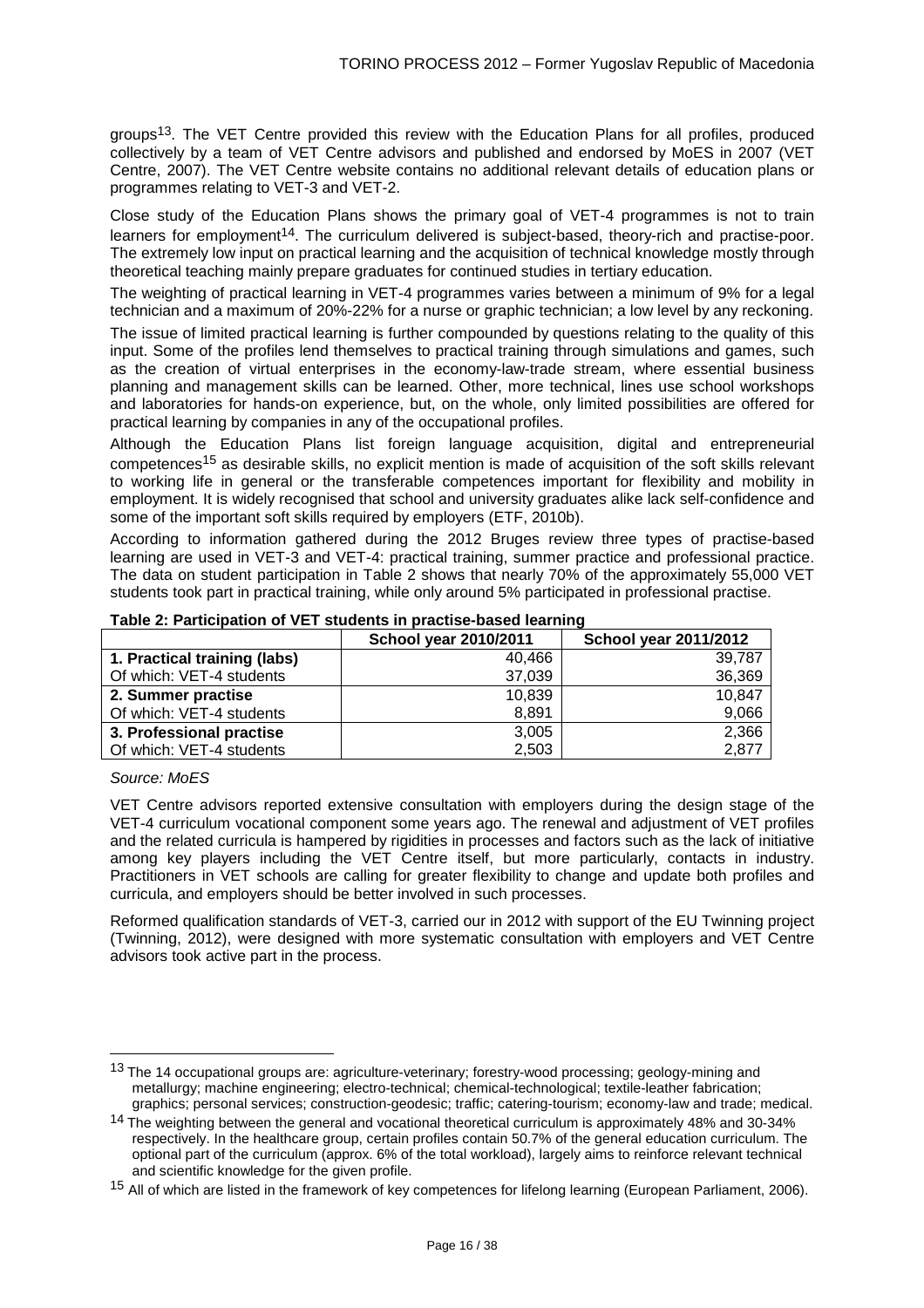# **E. Governance and financing of VET**

**Governance in VET** will require further efforts to improve effectiveness of the institutional setting, and of social partnership and dialogue at all levels. The institutional setting in education and training includes several specialised public agencies, under the leadership of the MoES.

Decentralisation towards the municipal level has had mixed results, performance varies largely, and often depends on existing local / municipal capacities. Moreover, there is some institutional fragmentation, combined with a degree of overlaps in responsibility for certain areas, notably, for secondary VET (between MoES and VET Centre) and adult education (CAE and VET centre).

There is ample ground for potential interaction between the VET Centre and the Centre for Adult Education (CAE) due to the focus on lifelong learning of both of their remits. Closer collaboration between the two bodies could result in more and better outcomes and must be established on a more systemic and organised basis. Both Centres have been gradually reinforcing their capacities, but both are under-resourced in terms of budget and human capacity for the scale and scope of their functions and activities; a context that impacts adversely on a collaborative work culture.

The VET Centre operates on a five-year organisational development strategy for the 2010-2015 period, articulated around the six priorities of staff development, processes, quality assurance, communication, partnership and international cooperation. Interviews held with VET Centre advisors in 2012 appeared to show limited progress in the implementation of these activities.

More effective solutions are needed on the issues of autonomy, leadership and performance in the VET Centre. In its current situation, the VET Centre will have difficulties in meeting the challenging objectives set, especially considering the implementation and monitoring challenges of the new VET strategy (2013-2020).

Social partnership benefits of an acceptable legal base, including a number of Memoranda of Cooperation signed between the VET Centre and chambers, associations and other partners. However, implementation remains ineffective, due to insufficient communication towards users in the business community, and other social partners.

The two main social partnership councils (VET and Adult Education) tried to develop some pertinent activity, but they lack support, including consistent membership representing many of the involved state bodies.

The NQF has the potential to foster closer articulation of these departments and agencies. If effectively put in place, the planned Qualifications Council (Agency) can represent a much-needed bridge in the system.

Since the country engaged in processes of reform in education and labour market, the need for further analysis and evaluation shows no sign of abating.

## **Financing**

The consultation process for the VET Strategy identified widespread dissatisfaction with the system of financing of VET, most often focused on the lack of resources for development, equipment and consumables at VET schools.

In 2012, although increased in absolute figures, the budget of Ministry of Education and Science reached its lower level as share of GDP (4.44%) since 2009 (when it was 4.94%).

Since its inception, the VET Centre has been operating with less than a third of the planned number of staff and it has never actually operated within the planned functionality. There is currently a total of 16 staff including the Director, against initial plans for 59 staff in the rules adopted by the Management Board on 30 March 2011.

VET Centre funding continues to be allocated within the overall BDE budget in a way that, from the perspective of the VET Centre, hampers managerial and decision-making capacity. The estimated budget required to fund the VET Centre work programme for 2011 was not met, and the substantial discrepancy had serious implications on the quality of activities and the capacity to deliver services to VET providers. Senior staff in the VET Centre informed this review that only approximately half of the total amount of the budget application for 2011 (submitted through the BDE) had been allocated.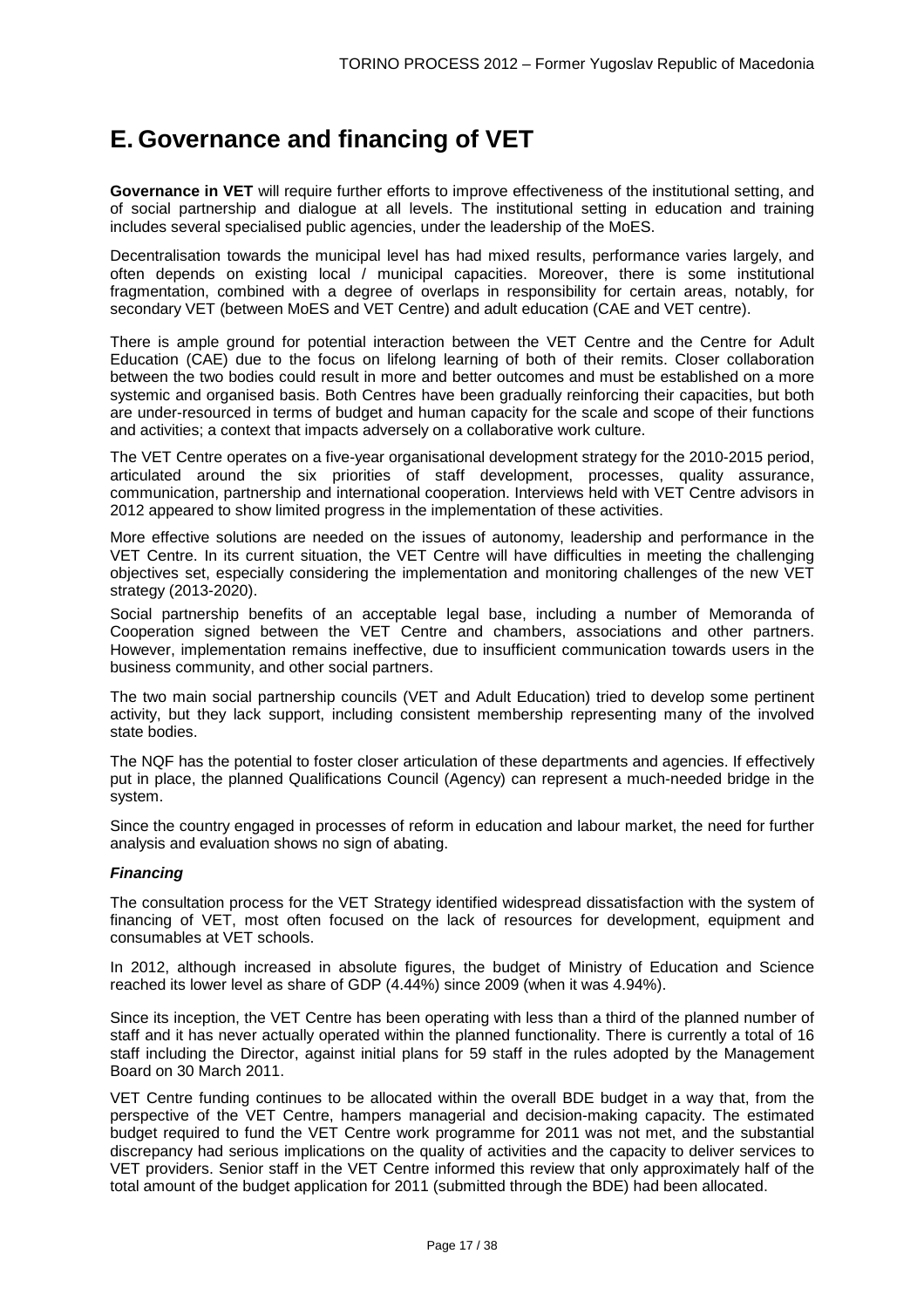The CAE has also always operated under strong budgetary constraints and with insufficient staff. By the end of 2011, new recruitment had brought total staff numbers to 12, still far short of the planned number of 43 posts. In addition, the temporary status of the majority of the staff does not contribute to their motivated performance at work.

The analysis underlying the VET strategy (2013-2020) (Ministry of Education and Science and ETF, 2013) identifies financing of VET as one of the most important concerns for all stakeholders. The current public VET financing system, merged with financing of general education, does not allow estimation of per student cost of initial VET (nationally and by sectors), which compromises informed decisions regarding changes regarding shifts in supply of VET various types of courses.

The municipalities receive block grants from the MoES, which are in general used for salaries, student transportation and heating costs, while development purposes are marginalised. The schools themselves cover part of the operational costs, from revenues of service provision. Municipalities are likewise dissatisfied with this methodology and are for changes likely to better respond to specific features of VET institutions, the local context, and the diverse ranges of cost of training.

In addition to state funding, VET receives additional funds through projects, most often implemented by international donors, and special funds from different Government ministries. Some schools organise income-generating activities, such as training for outside users, provision of diverse services and production and sale of products. Unfortunately, such practices are rare.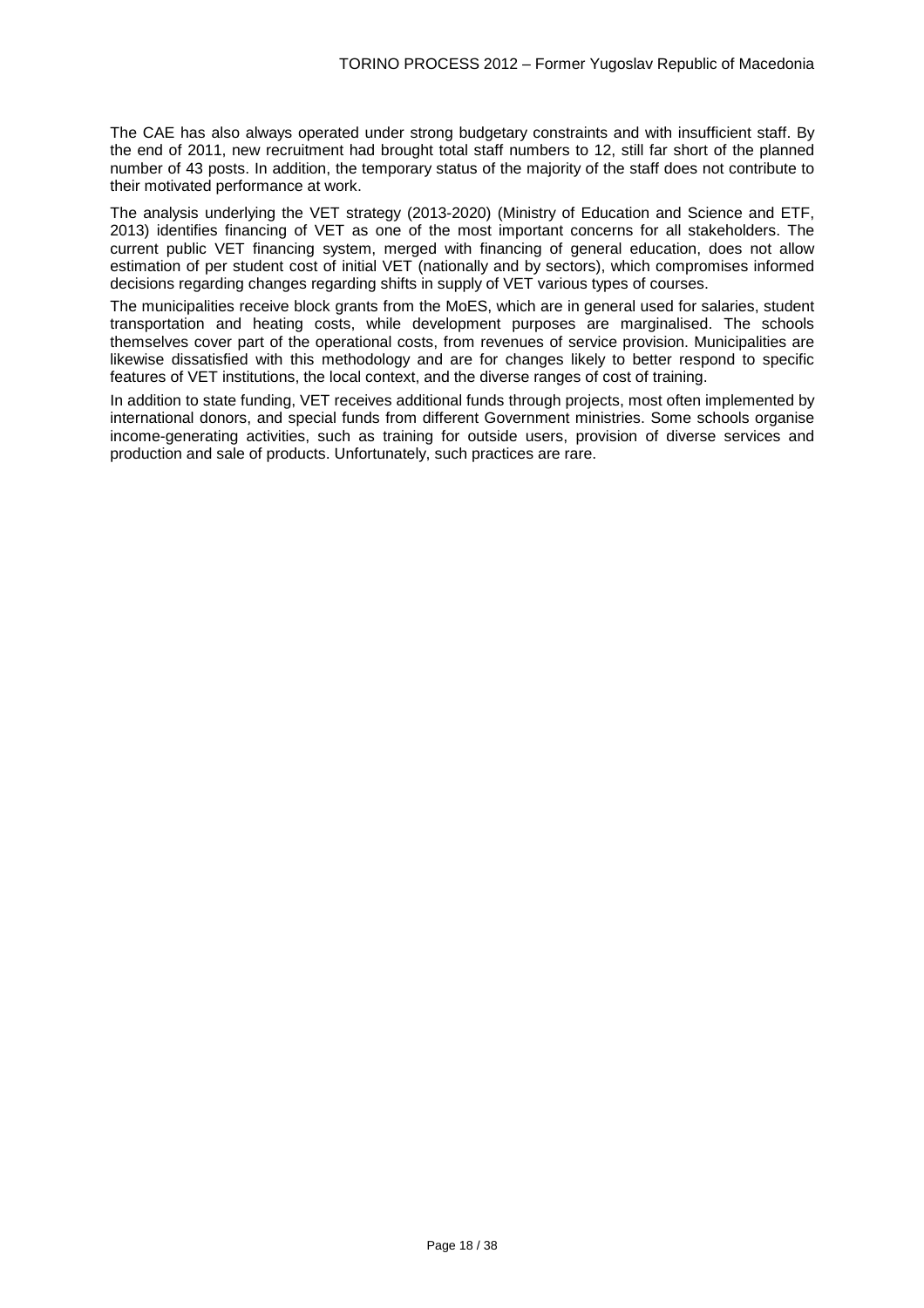# Annex 1: List of Key Indicators

# **FORMER YUGOSLAV REPUBLIC OF MACEDONIA State of play: 15.04.13**

# **1. POPULATION**

# **Table A1.1. Total population (million inhabitants)**

|              | 2007 | 2008 | 2009 | 2010 | 2011 |
|--------------|------|------|------|------|------|
| <b>Total</b> | 2.05 | 2.05 | 2.06 | 2.06 | 2.06 |

**Source:** The World Bank, 2013

## **Table A1.2. Annual population growth (%)**

|       | 2007 | 2008 | 2009 | 2010 | 2011 |
|-------|------|------|------|------|------|
| Total | 0.24 | 0.22 | 0.21 | 0.18 | 0.16 |

**Source:** The World Bank, 2013

# **Table A1.3. Population by age groups (%)**

|           | 2010 | 2011 |
|-----------|------|------|
| $0 - 14$  | 17.3 | 17.4 |
| $15 - 24$ | 14.9 | 15.0 |
| 25-54     | 43.3 | 44.1 |
| 55-64     | 11.0 | 11.7 |
| $65+$     | 13.6 | 11.8 |

**Source:** (2010) ETF calculation on UNPD, 2013; (2011) ETF calculation on SSO, 2012b.

## **Table A1.4. Dependency rates**

|                      | 2007 | 2008 | 2009 | 2010 | 2011 |
|----------------------|------|------|------|------|------|
| Total (0-14 and 65+) | 43.4 | 42.7 | 42.2 | 41.7 | 41.4 |
| <b>Young (0-14)</b>  | 27.1 | 26.3 | 25.6 | 25.0 | 24.4 |
| Old $(65+)$          | 16.3 | 16.4 | 16.6 | 16.7 | 16.9 |

**Source:** The World Bank, 2013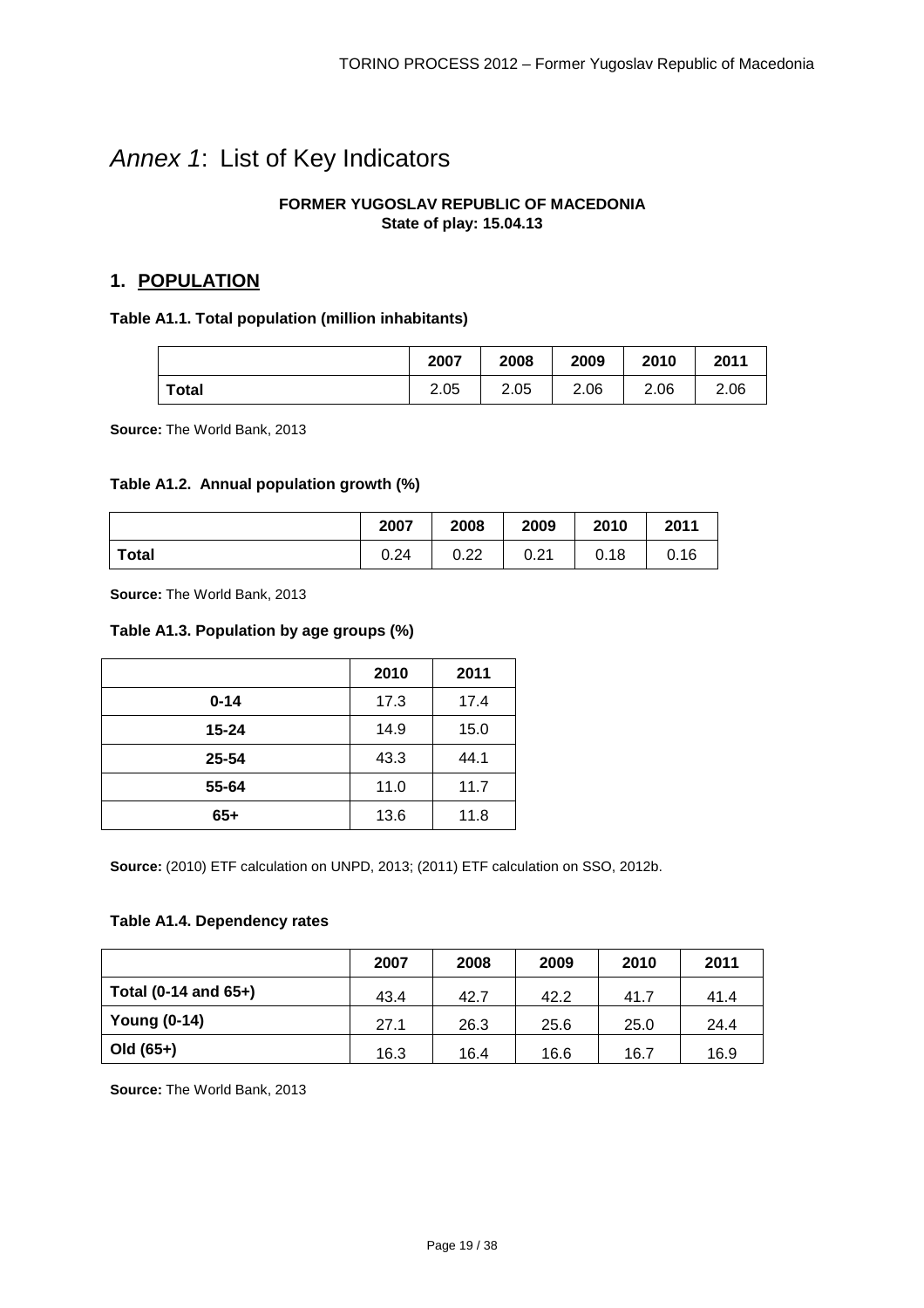# **2. LABOUR MARKET**

|                    | 2007 | 2008 | 2009 | 2010 | 2011 |
|--------------------|------|------|------|------|------|
| <b>Total</b>       | 100  | 100  | 100  | 100  | 100  |
| <b>Agriculture</b> | 18.3 | 19.7 | 18.5 | 19.1 | 18.7 |
| <b>Industry</b>    | 31.3 | 31.3 | 29.8 | 29.1 | 30.0 |
| <b>Services</b>    | 50.4 | 49.1 | 51.7 | 51.8 | 51.3 |

## **Table A2.1. Employed (15-79) by main sectors (NACE REV 1.1)**

**Source:** ETF calculation on SSO, 2012a, 2011a, 2010a, 2009a

## **Table A2.2. GDP by main sectors (Value added, % of GDP)**

|                    | 2007 | 2008 | 2009 | 2010 | 2011 |
|--------------------|------|------|------|------|------|
| <b>Total</b>       | 100  | 100  | 100  | 100  | 100  |
| <b>Agriculture</b> | 10.6 | 11.6 | 11.2 | 11.3 | 11.1 |
| <b>Industry</b>    | 31.0 | 29.8 | 27.5 | 27.8 | 27.5 |
| <b>Services</b>    | 58.5 | 58.7 | 61.4 | 60.9 | 61.4 |

**Source:** The World Bank, 2013

## **Table A2.3. Activity rates by gender (15-64), %**

|              | 2007 | 2008 | 2009 | 2010 | 2011 |
|--------------|------|------|------|------|------|
| <b>Total</b> | 62.8 | 63.5 | 64.0 | 64.2 | 64.2 |
| Men          | 74.8 | 76.6 | 77.6 | 77.7 | 76.8 |
| Women        | 50.4 | 50.2 | 50.0 | 50.4 | 51.2 |

**Source:** Eurostat, 2013

#### **Table A2.4. Employment rates by gender (15-64), %**

|              | 2007 | 2008 | 2009 | 2010 | 2011 |
|--------------|------|------|------|------|------|
| <b>Total</b> | 40.7 | 41.9 | 43.3 | 43.5 | 43.9 |
| Men          | 48.8 | 50.7 | 52.8 | 52.8 | 52.3 |
| Women        | 32.3 | 32.9 | 33.5 | 34.0 | 35.3 |

**Source:** Eurostat, 2013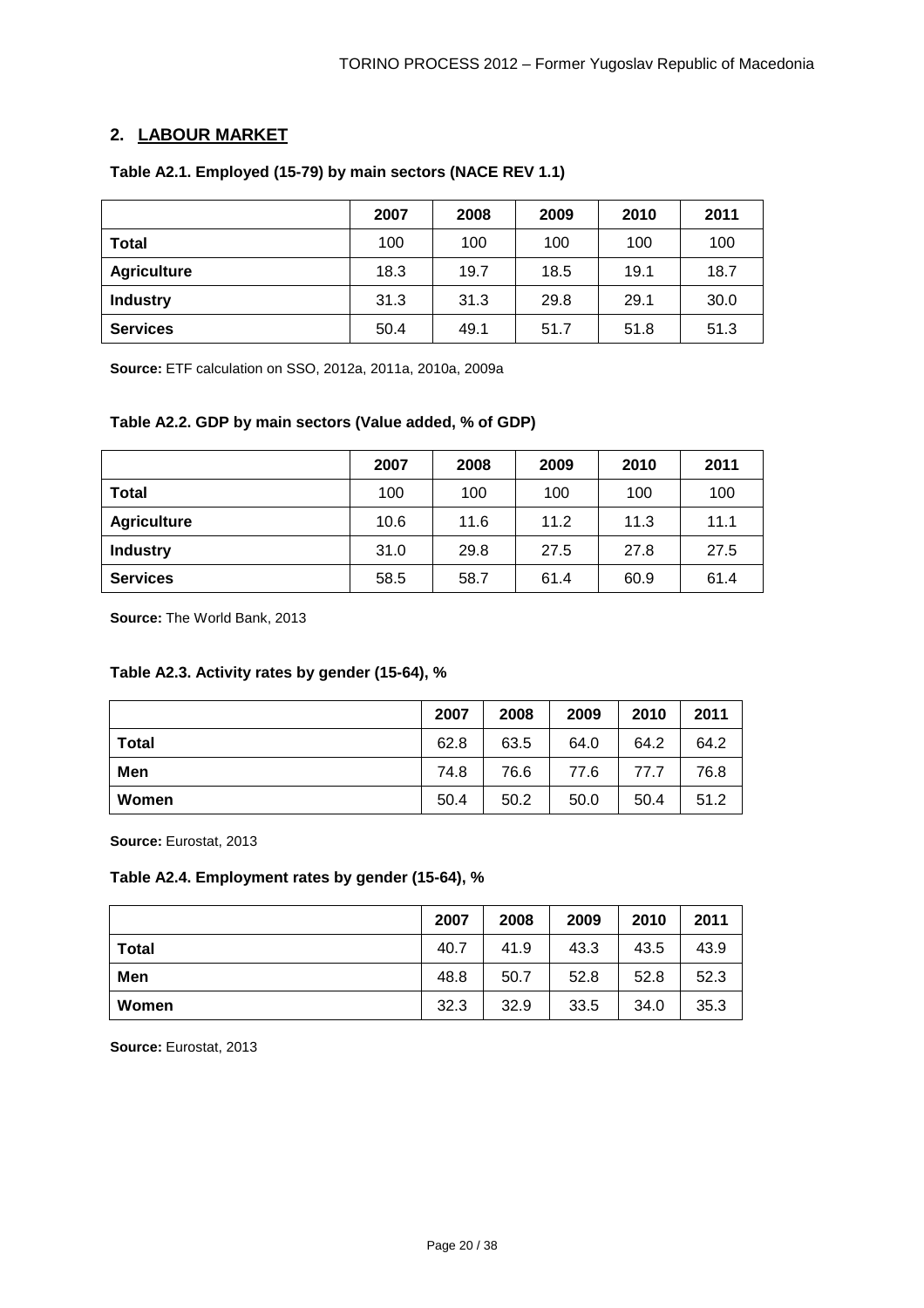|                  | 2007 | 2008 | 2009 | 2010 | 2011 |
|------------------|------|------|------|------|------|
| Total            | 100  | 100  | 100  | 100  | 100  |
| <b>ISCED 0-2</b> | 25.2 | 26.6 | 25.4 | 24.1 | 23.7 |
| <b>ISCED 3-4</b> | 54.8 | 55.0 | 54.3 | 54.3 | 52.9 |
| <b>ISCED 5-6</b> | 20.0 | 18.4 | 20.3 | 21.7 | 23.4 |

# **Table A2.5. Employment by education (15-64), %**

**Source:** ETF calculation on Eurostat, 2013

# **Table A2.6 Distribution of employment (15-79) by status and by gender (%), 2011**

|                             | Total | <b>Male</b> | <b>Female</b> |
|-----------------------------|-------|-------------|---------------|
| Total                       | 100   | 100         | 100           |
| <b>Employee</b>             | 71.8  | 69.2        | 75.7          |
| <b>Employer</b>             | 5.7   | 7.1         | 3.6           |
| Self employed               | 13.0  | 17.6        | 5.9           |
| <b>Unpaid family worker</b> | 9.6   | 6.1         | 14.9          |

**Sources:** SSO, 2012a

# **Table A2.7. Unemployment rates by gender (15-64), %**

|              | 2007 | 2008 | 2009 | 2010 | 2011 |
|--------------|------|------|------|------|------|
| <b>Total</b> | 35.2 | 34.0 | 32.3 | 32.2 | 31.4 |
| Men          | 34.8 | 33.7 | 32.0 | 32.1 | 31.9 |
| Women        | 35.8 | 34.3 | 32.9 | 32.5 | 31.0 |

**Source:** Eurostat, 2013

# **Table A2.8. Youth unemployment rates by gender (15-24), %**

|              | 2007 | 2008 | 2009 | 2010 | 2011 |
|--------------|------|------|------|------|------|
| <b>Total</b> | 57.7 | 56.4 | 55.1 | 53.7 | 55.3 |
| Men          | 57.4 | 55.7 | 52.7 | 53.9 | 55.5 |
| Women        | 58.2 | 57.4 | 59.4 | 53.3 | 54.8 |

**Source:** Eurostat, 2013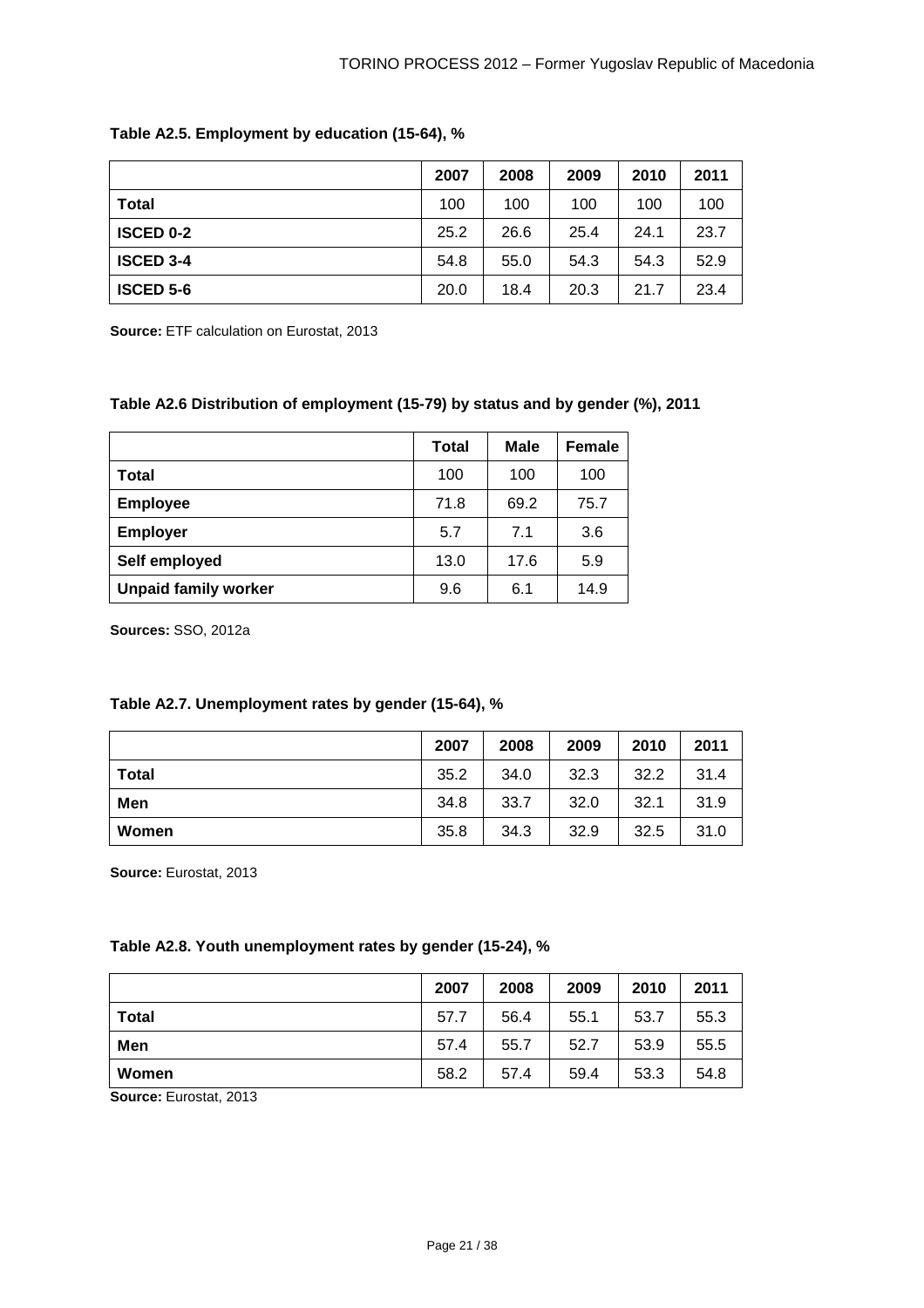|                 | 2007 | 2008 | 2009 | 2010 | 2011 |
|-----------------|------|------|------|------|------|
| % of unemployed | 84.8 | 84.9 | 81.6 | 83.1 | 82.6 |

# **Table A2.9. Long-term unemployment, 12 months and more (as % of total unemployed, 15-74)**

**Source:** ETF calculation on Eurostat, 2013

### **Table A2.10. Registered unemployed by gender, (000, 15+), at the end of the year**

|              | 2007 | 2008 | 2009 | 2010 | 2011* |
|--------------|------|------|------|------|-------|
| <b>Total</b> | 357  | 343  | 341  | 321  | 322   |
| Men          | 209  | 198  | 191  | 185  | 185   |
| Women        | 148  | 145  | 150  | 136  | 137   |

**Source:** CPESSEC, 2013 **Note:** \* Data refer to January 2011

#### **Table A2.11. The expenditure on active labour market provision (ALMP) as % of GDP**

|          | 2007 | 2008 | 2009       | 2010 | 2011 |
|----------|------|------|------------|------|------|
| % of GDP | m.d. | 0.1  | റ റ<br>∪.∠ | U.I  | 0.1  |

**Notes:** Data refer to allocated funds; 2011 value is calculated with respect to the planned GDP level; m.d. refers to missing values

**Source:** Ministry of Labour and Social Policy

| Table A2.12. The coverage of active labour market provision (% of the registered unemployed) |  |
|----------------------------------------------------------------------------------------------|--|
|                                                                                              |  |

|                            | 2007 | 2008  | 2009   | 2010  | 2011 (planned) |
|----------------------------|------|-------|--------|-------|----------------|
| No.                        | m.d. | 6.565 | 12,162 | 6.947 | 7.265          |
| % of registered unemployed | m.d. | 2.0   | 1.9    | 2.1   | m.d.           |

**Note:** m.d. refers to missing data

**Source:** Ministry of Labour and Social Policy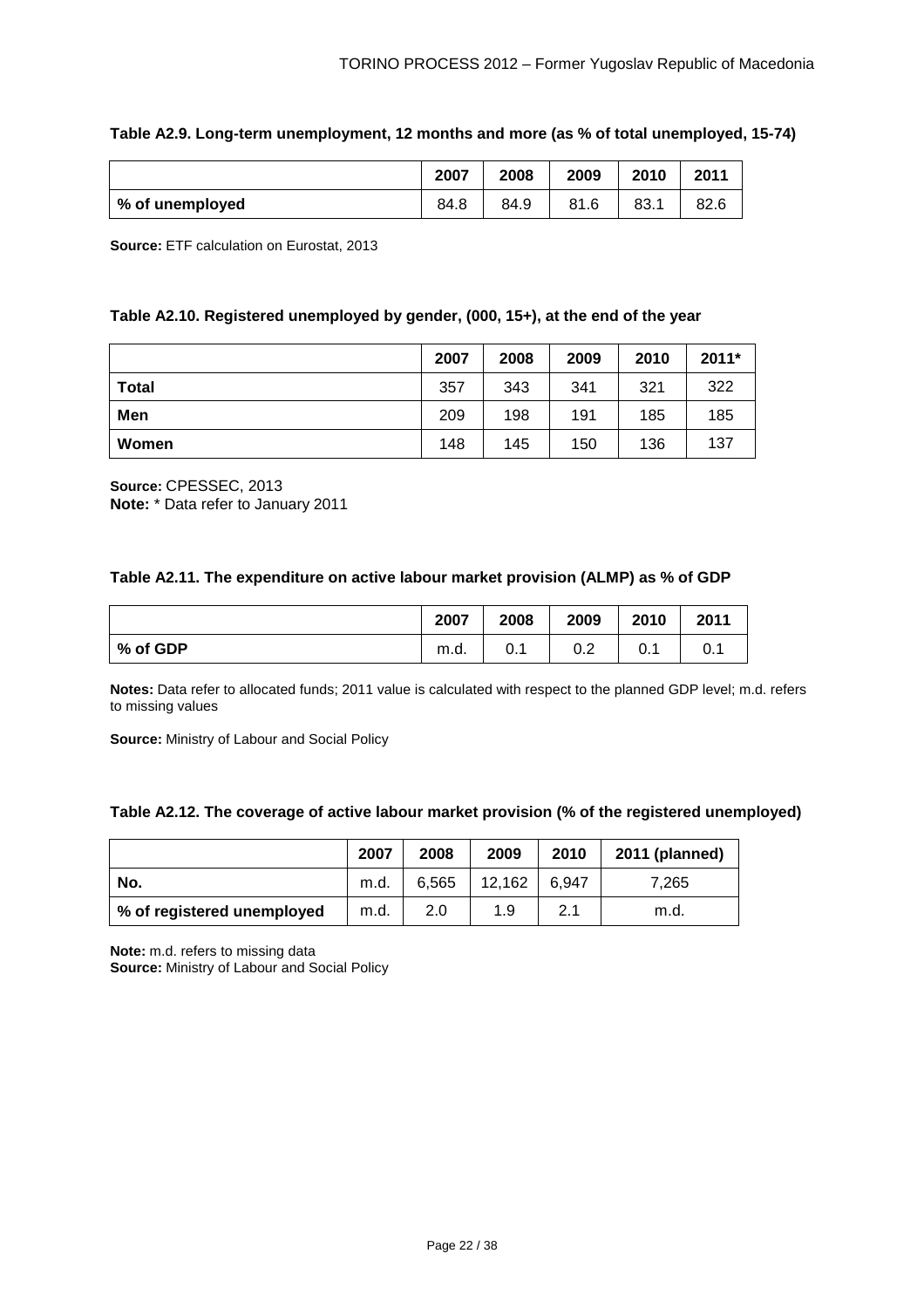|                                                  | <b>EU 27</b> | <b>EU 2020</b><br>objectives | MK.     |
|--------------------------------------------------|--------------|------------------------------|---------|
| <b>Employment rate (20-64) - 2012</b>            | 68.2         | 75%                          | 48.2*   |
| Employment rate (15-64)                          | 64.3         |                              | 43.9    |
| Female employment rate (15-64)                   | 58.5         |                              | 35.3    |
| Employment rate of older workers (55-64)         | 47.4         |                              | $35.4*$ |
| Employment in agriculture (% of total) (1)       | 4.6          |                              | 18.7    |
| Unemployment rate (15+)                          | 9.6          |                              | 31.4    |
| Female unemployment rate (15+)                   | 9.6          |                              | 30.8    |
| Youth unemployment rate (15-24)                  | 21.3         |                              | $55.3*$ |
| Unemployment rate of the elder workforce (55-64) | 6.8          |                              | $28.2*$ |
| Total long-term unemployment rate (%) (2)        | 4.1          |                              | $25.9*$ |

**Table A2.13. The Former Yugoslav Republic of Macedonia and EU Benchmarks - Labour Market (2011)** 

**Notes:** (1) Agriculture, forestry and fishing; (2) Long-term unemployed (12 months and more) as a percentage of the total active population

**Sources:** (EU27) Eurostat, 2013; (MK) SSO, 2012a (\* ETF calculation)

|  | Table A2.14. Employment rates by educational level (15-64), % |  |
|--|---------------------------------------------------------------|--|
|  |                                                               |  |

|                  | 2007 | 2008 | 2009 | 2010 | 2011 |
|------------------|------|------|------|------|------|
| <b>ISCED 0-2</b> | 24.8 | 26.2 | 27.2 | 26.6 | 27.3 |
| <b>ISCED 3-4</b> | 47.4 | 49.7 | 49.9 | 49.9 | 49.4 |
| <b>ISCED 5-6</b> | 69.8 | 70.1 | 70.6 | 70.7 | 68.4 |
| <b>Total</b>     | 40.7 | 41.9 | 43.3 | 43.5 | 43.9 |

**Source:** Eurostat, 2013

## **Table A2.15. Unemployment rates by educational level (15+), %**

|                  | 2007 | 2008 | 2009 | 2010 | 2011 |
|------------------|------|------|------|------|------|
| <b>ISCED 0-2</b> | 43.6 | 42.0 | 39.2 | 39.8 | 38.2 |
| <b>ISCED 3-4</b> | 35.2 | 33.1 | 32.3 | 32.1 | 31.6 |
| <b>ISCED 5-6</b> | 20.6 | 21.4 | 21.3 | 21.8 | 23.0 |
| <b>Total</b>     | 35.2 | 34.0 | 32.3 | 32.2 | 31.6 |

**Source:** Eurostat, 2013

**Note:** Difference in the figures between this version and the last one are due to adjustment done by Eurostat in its database.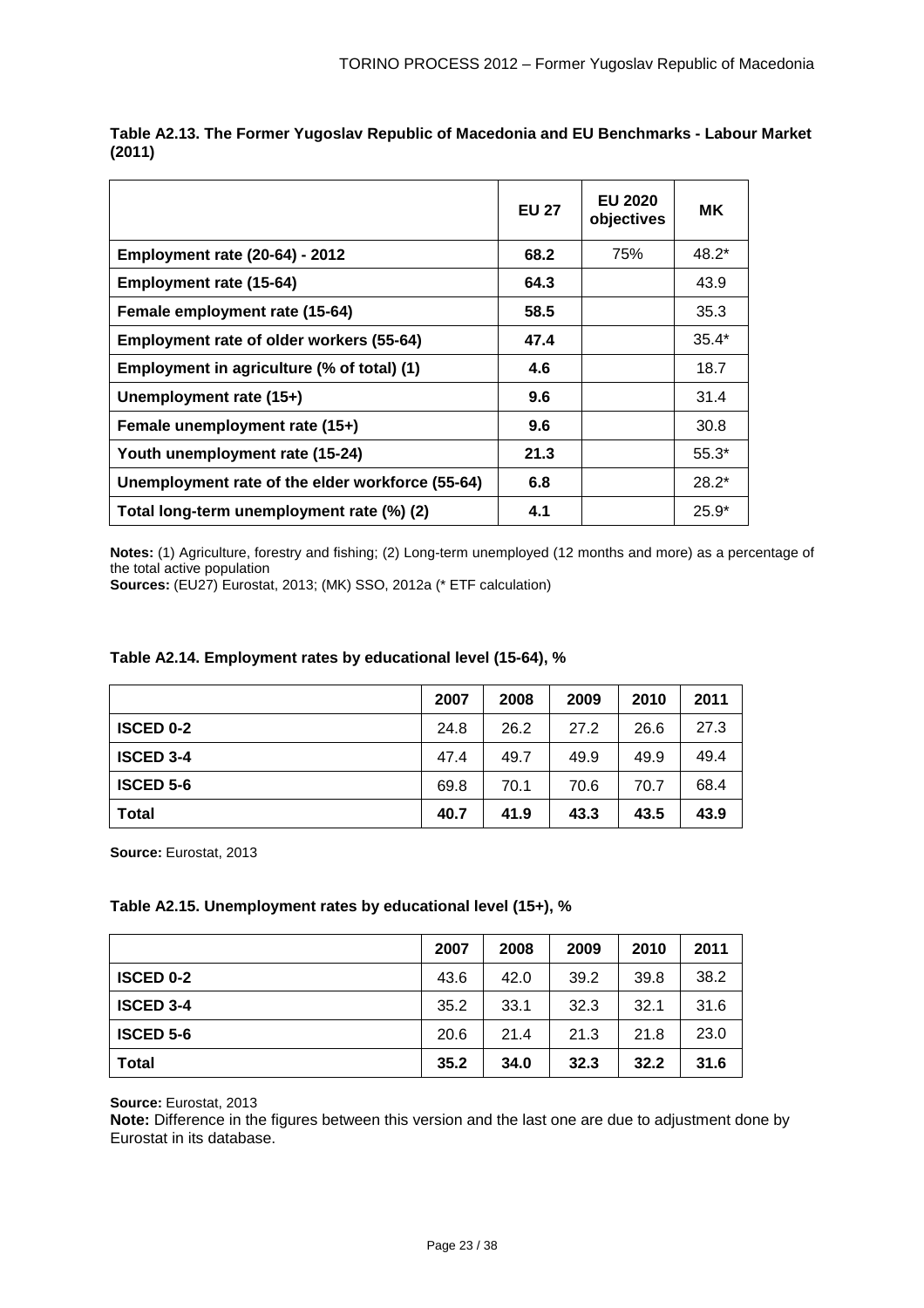|                                                     | 2007  | 2008   | 2009   | 2010   | 2011   |
|-----------------------------------------------------|-------|--------|--------|--------|--------|
| <b>Annual GDP growth</b>                            | 6.1   | 5.0    | $-0.9$ | 1.8    | 3.0    |
| GDP per capita in PPP (current<br>international \$) | 9.483 | 10.723 | 11.152 | 11.083 | 11.258 |

**Source:** The World Bank, 2013

**Note:** Difference in the figures between this version and the last one are due to adjustment done by the World Bank in its database.

# **Table A2.17: Competitiveness Index**

|                                        | 2010-2011 (out<br>of 139) | 2011-2012<br>(out of 133) | 2012-2013 | (out<br>of 144) |
|----------------------------------------|---------------------------|---------------------------|-----------|-----------------|
| Global                                 | Rank                      | Rank                      | Rank      | <b>Score</b>    |
| <b>Competitiveness</b><br><b>Index</b> | 79                        | 79                        | 80        | 4.0             |

**Source:** World Economic Forum, 2012a.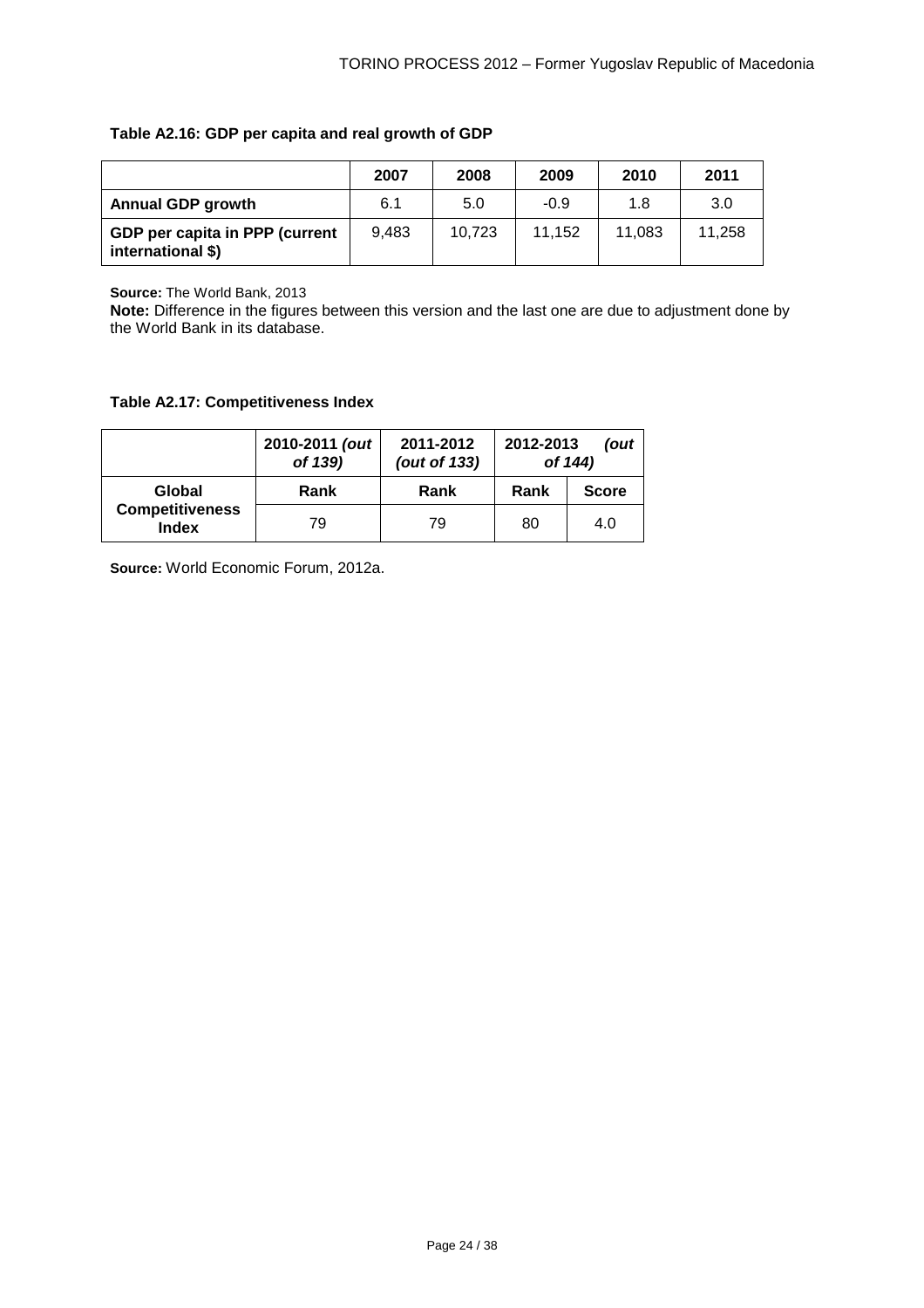# **3. EDUCATION**

**Table A3.1: Adult literacy rates by gender** 

|               | 2010* |
|---------------|-------|
| <b>Total</b>  | 97.3  |
| <b>Male</b>   | 98.7  |
| <b>Female</b> | 95.9  |

**Source:** UIS. 2013 (\*UIS estimates)

**Table A3.2. Budget of Ministry of Education and Science, including expenditure on education as % of GDP (MKD). 1 EUR = 61,62 MKD (05/05/2012)** 

|                                                                                                   | 2009            | 2010            | 2011            | 2012            |
|---------------------------------------------------------------------------------------------------|-----------------|-----------------|-----------------|-----------------|
| GDP                                                                                               | 410,734,000,000 | 434,112,000,000 | 449,632,000,000 | 490,156,000,000 |
| Central budget on all accounts and<br>users (budget bill, self-financing,<br>loans and donations) | 113,279,940,00  | 112,162,075,00  | 120,222,256,00  | 121,961,350,000 |
| <b>Total budget MES</b>                                                                           | 20,305,267,000  | 19,524,091,000  | 21,107,567,000  | 21,740,439,000  |
| As % of GDP                                                                                       | 4.94%           | 4.50%           | 4.69%           | 4.44%           |
| % of total budget of MES in the<br>total central budget                                           | 17.92%          | 17.41%          | 17.56%          | 17.83%          |
| <b>Budget Bureau for Development</b><br>of Education                                              | 175,724,000     | 128,523,000     | 127,067,000     | 132,265,000     |
| <b>Budget National Agency</b><br><b>European Education</b><br>Programmes and Mobility             | 24,657,000      | 21,817,000      | 20,165,000      | 20,210,000      |
| <b>TOTAL</b> budget for education                                                                 | 20,505,648,000  | 19,674,431,000  | 21,254,799,000  | 21,892,097,000  |
| % of GDP                                                                                          | 4,99%           | 4,53%           | 4,73%           | 4,47%           |

**Source:** Ministry of Education and Science, data provided in 2011 and in 2012.

|          | Table A3.3. Working age population (15-79) by educational attainment and gender, 2011 |  |
|----------|---------------------------------------------------------------------------------------|--|
| (shares) |                                                                                       |  |

|                                                  | Tota | Me<br>n | Female |
|--------------------------------------------------|------|---------|--------|
| Total                                            | 100  | 100     | 100    |
| <b>Without education</b>                         | 2.2  | 1.1     | 3.4    |
| Incomplete primary and lower secondary education | 8.0  | 5.4     | 10.6   |
| Primary and lower secondary education            | 31.4 | 28.5    | 34.3   |
| 3 years of upper secondary education             | 9.4  | 11.9    | 6.9    |
| 4 years of upper secondary education             | 34.4 | 38.2    | 30.6   |
| <b>Higher education</b>                          | 2.5  | 2.8     | 2.2    |
| University level education                       | 12.0 | 12.1    | 12.0   |

**Note:** University level education includes: university level education, Master's degree and PhD. **Source:** SSO, 2012a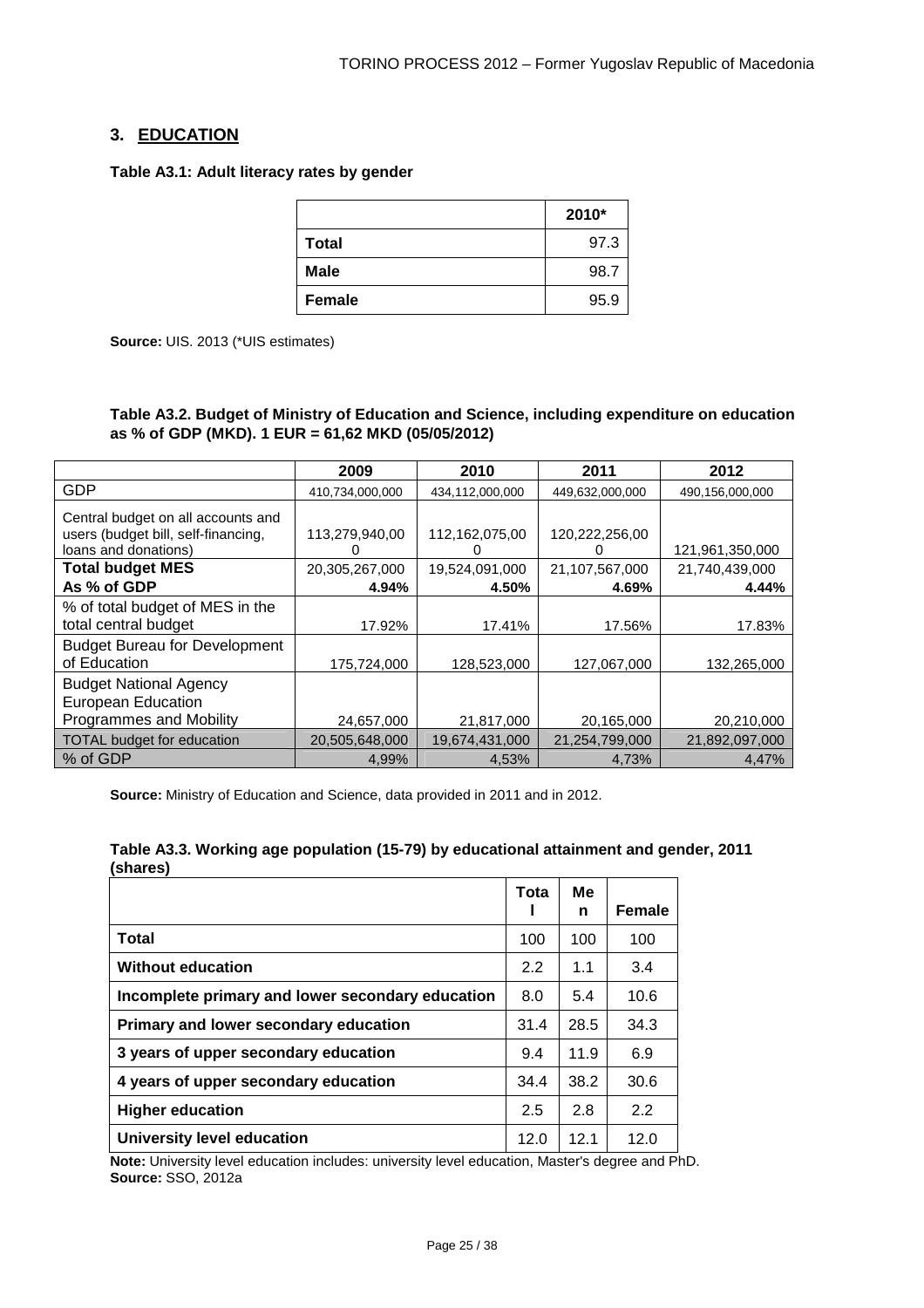|                        |        | 2008  | 2009  | 2010  | 2011     | 2012     |
|------------------------|--------|-------|-------|-------|----------|----------|
|                        | Female | 27.7  | 29.6  | 30.3  | 39.8     | 43.8     |
| <b>Pre-primary</b>     | Male   | 28.0  | 30.2  | 31.6  | 40.6     | 45.6     |
|                        | Total  | 27.9  | 29.9  | 31.0  | 40.2     | 44.8     |
|                        | Female | 118.2 | 110.7 | 105.7 | 118.8    | 118.2    |
| Primary                | Male   | 118.7 | 112.7 | 107.4 | 118.8    | 117.9    |
|                        | Total  | 118.4 | 111.8 | 106.5 | 118.8    | 118.0    |
|                        | Female | 120.5 | 112.0 | 113.8 | 95.5     | 92.7     |
| Lower secondary        | Male   | 96.8  | 112.0 | 115.0 | 96.4     | 93.7     |
|                        | Total  | 108.2 | 112.0 | 114.4 | 96.0     | 93.2     |
|                        | Female | 87.3  | 90.1  | 95.7  | 98.2     | 99.1     |
| <b>Upper secondary</b> | Male   | 83.8  | 88.2  | 92.1  | 97.0     | 96.5     |
|                        | Total  | 85.5  | 89.1  | 93.8  | 97.6     | 97.7     |
|                        | Female | 42.3  | 50.6  | 52.9  | $\cdots$ | $\cdots$ |
| <b>ISCED 5 and 6</b>   | Male   | 34.2  | 39.4  | 42.6  | $\cdots$ | $\cdots$ |
|                        | Total  | 38.2  | 44.9  | 47.6  | $\cdots$ | $\cdots$ |

| Table A3.4. Gross enrolment rates by education level and gender |  |
|-----------------------------------------------------------------|--|
|-----------------------------------------------------------------|--|

**Note:** "…" refers to missing data. Difference in the figures between this version and the last one are due to adjustment done by UNESCO in its database. **Source:** UIS, 2013

|  | Table A3.5. Macedonia and the EU benchmarks - Education and Training, 2012 |  |  |  |
|--|----------------------------------------------------------------------------|--|--|--|
|--|----------------------------------------------------------------------------|--|--|--|

|                                                                                                                                 | <b>EU 27</b>           | <b>EU 2020</b><br>objectives | МK                         |
|---------------------------------------------------------------------------------------------------------------------------------|------------------------|------------------------------|----------------------------|
| <b>Early school leavers</b><br>% of 18-24 with at most lower secondary<br>education and not in further education or training    | $12.9^\circ$<br>(2012) | 10%                          | $12.0^\circ$<br>(2012)     |
| <b>Tertiary educational attainment</b><br>% of 30-34 who have successfully completed<br>university or university-like education | $35.5^e$<br>(2012)     | 40%                          | $21.7^e$<br>(2012)         |
| Lifelong learning*<br>% of 25-64 participating in education and training                                                        | $9.1^{\circ}$ (2012)   | 15%                          | 3.9 <sup>e</sup><br>(2012) |
| Four-year-olds in education - Participation rate<br>(%)*                                                                        | 92.4<br>(2010)         | at least 95%                 | 29.6<br>(2010)             |

**Sources:** (EU27) Eurostat, 2013

**Notes:** m.d. refers to missing data; \* The indicators refers to the European Strategy and Co-operation in Education and Training.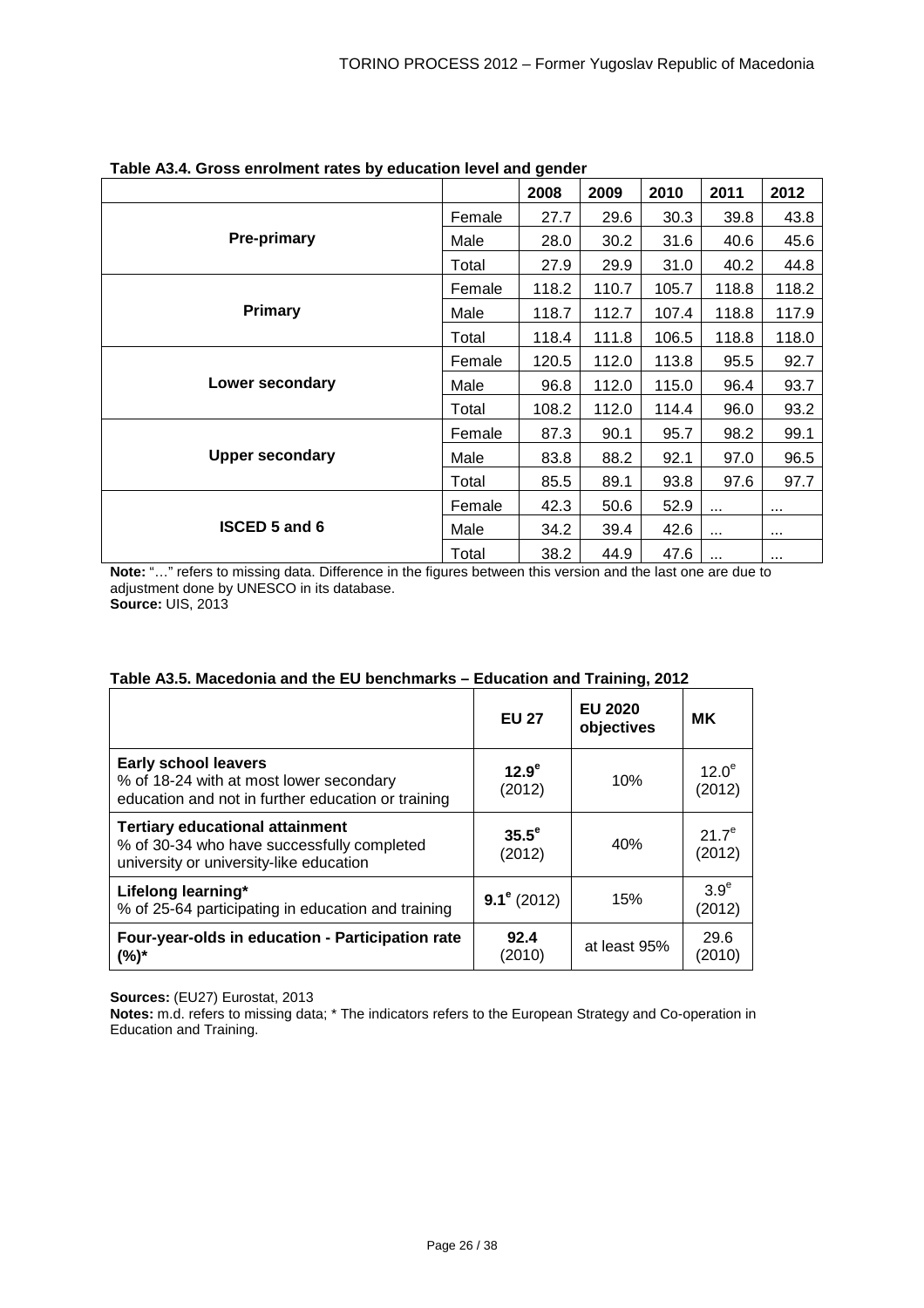|        | Former Yugoslav Republic Macedonia   |       |       |       |          | EU-27 average |       |       |       |          |
|--------|--------------------------------------|-------|-------|-------|----------|---------------|-------|-------|-------|----------|
|        | 2006                                 | 2009  | 2010  | 2011  | $2012^e$ | 2006          | 2009  | 2010  | 2011  | $2012^e$ |
|        | <b>Early school leaving</b>          |       |       |       |          |               |       |       |       |          |
| Total  | 22.8%                                | 16.2% | 15.5% | 13.5% | 12.0%    |               | 14.4% | 14.1% | 13.5% | 12.9%    |
| Female | 25.9%                                | 18.5% | 17.5% | 15.2% | 12.5%    |               | 12.5% | 12.2% | 11.6% | 11.1%    |
|        | <b>Tertiary education attainment</b> |       |       |       |          |               |       |       |       |          |
| Total  | 11.6%                                | 14.3% | 17.1% | 20.4% | 21.7%    | 28.9%         | 32.3% | 33.6% | 34.6% | 35.5%    |
| Female | 12.8%                                | 16.8% | 18.0% | 22.4% | 22.6%    | 31.5%         | 35.7% | 37.2% | 38.5% | 39.6%    |

# **Table A3.5.1: Progress in 2009-2010 of the education headline indicators of the EU-2020**

**Note:** This headline indicator has two components and is defined as follows: the share of early school leavers should be under 10% and at least 40% of 30-34 years old should have completed a tertiary or equivalent education. Definitions: (i) Early school leavers are not a synonym of school drop out, but are defined as: percentage of the population of age 18-24 with at most lower secondary education and not in further education or training; (ii) The share of the population aged 30-34 years who have successfully completed university or university-like (tertiary-level) education with an education level of 5-6 (ISCED 1997). e= Estimates

**Source**: Eurostat, 2013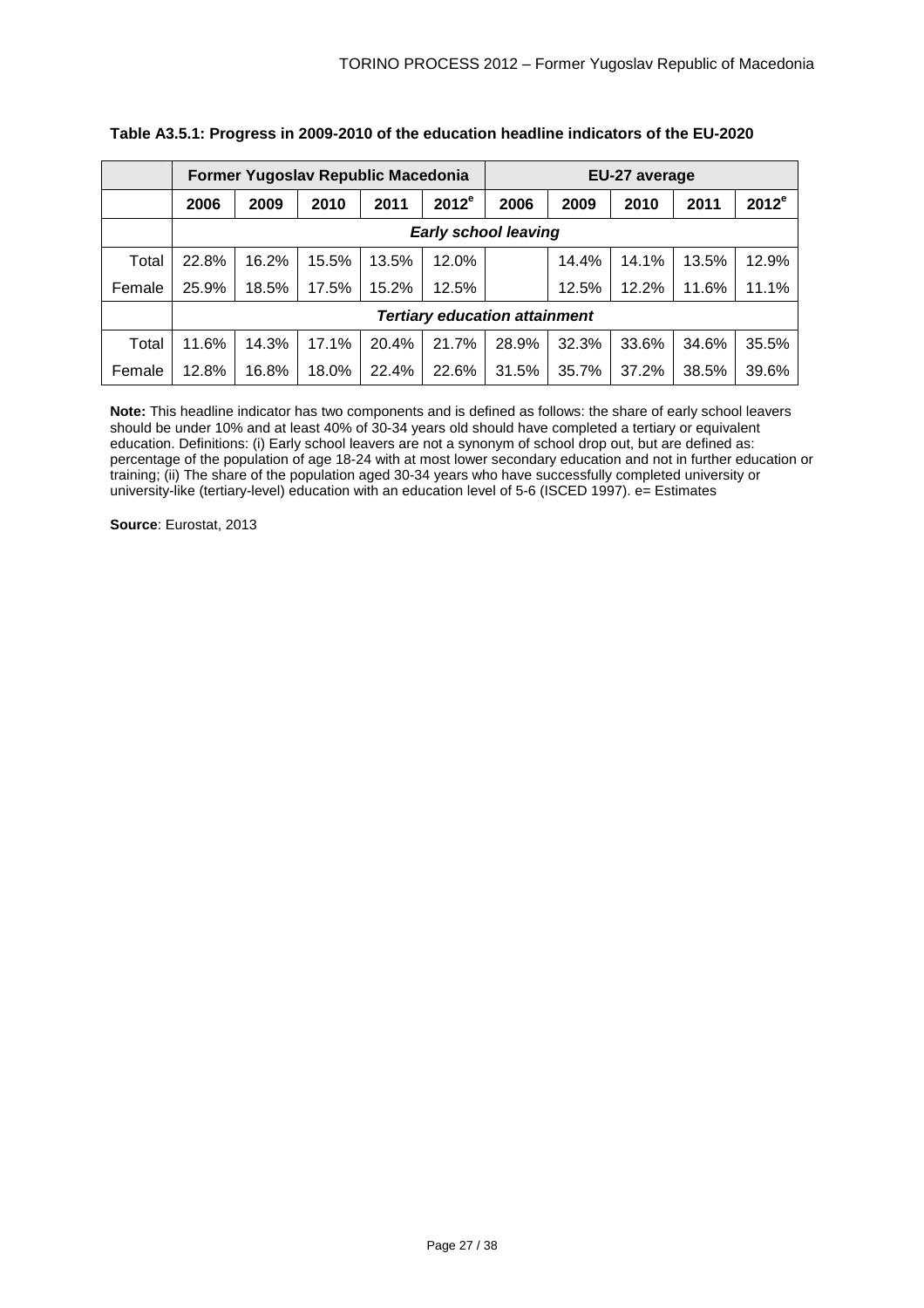## **Table A3.5.2: Summary of seven EU Education and Training 2020 (ET2020) benchmarks (14/04/2013)**

(i) **At least 95% of children between the age of four and the age of starting compulsory education should participate in early childhood education and care.** With 29.6% against the EU-27 average of 92.3%<sup>16</sup>, the country shows a very challenging situation. (ii) **The share of 15 years-olds with insufficient abilities in reading, mathematics and science should be less than 15%:** without any participation in PISA after 2000, it is not possible to establish the actual country performance as regards this benchmark. In 2013, the Ministry of Education and Science and the OECD have advanced negotiations in preparation for the country's participation in PISA 2015. The country performance in TIMSS 2011 ( $8<sup>th</sup>$  grade students, in maths and science) showed a visible decline in comparison with previous participation (2003). (iii) **The share of early leavers from education and training should be less than 10%**17: with a remarkable improvement of 10.8 percentage points between 2006 and 2012 (from 22.8 to 12.0%), the country performs better than the EU-27 average (12.9%). Unlike most EU countries, the female indicator is slightly worse than the male. (iv) **Share of the 30-34 year-olds with tertiary education should be at least 40**%: progress has been impressive between 2006 and 2012. With an increase by 10.3 percentage points, the country reached 21.7% (against the EU-27 average of 35.5%, 2012), and placed itself in situation comparable with many lower performing EU countries<sup>18</sup>. In line with trends elsewhere the female indicator is higher (22.6%). (v) **An average of at least 15% of adults (age group 25-64) should participate in lifelong learning**: at only one third of the EU average (3.3% as against 9.3%) although the country did register an increase from 2.3% to 3.3 in participation in adult learning between 2005 and 2009 (outperforming many other Southeast European countries as well as Turkey<sup>19</sup>). Data for 2010, however, showed a slight decline again to 3.2%, with women rating higher than men, at 3.4% to 3.1% respectively. (vi) **At least 20% of higher education graduates and 6% of 18-24 years-olds with an initial VET qualification should have had a period of study abroad**. The European Commission's Education and Training Monitor 2012 specifies that graduate data are not yet available for many countries and it is not possible to indicate the level at which the benchmark currently lies. Looking at enrolment data, the country performs relatively well, with 6.6% (2010) of all higher education students enrolled in another EU member state, EEA or candidate country<sup>20</sup>. (vii) **The share of employed graduates (20-34 year-olds) having left education and training no more than three years before the reference year should be at least 82%.** With its high unemployment rate and low employment rate, it is evident that the country has a long way to go to reach the benchmark. In 2011, the total country employment rate (population 20-64) was 48.4%

(and only 38.8% for females), which compares low with the EU-27 average of 75.2% (and 62.3%

l

females)21.

<sup>16</sup> European Commission, Education and Training Monitor 2012, SWD(2012) 373/2. Accessed: 18/03/2013, Available from: http://ec.europa.eu/education/news/rethinking\_en.htm

<sup>17</sup> http://epp.eurostat.ec.europa.eu/portal/page/portal/europe\_2020\_indicators/headline\_indicators 18

http://epp.eurostat.ec.europa.eu/tgm/refreshTableAction.do?tab=table&plugin=0&pcode=t2020\_41&language  $=$ en

<sup>19</sup> European Commission. 2001 c, pg 35. Bulgaria: 1.4%; Croatia: 2.3%; Romania: 1.5%; Slovakia: 2.8%; Turkey: 2.3%. Data source: Eurostat (LFS database), May 2010. This indicator refers to persons aged 25 to 64 who stated that they received education or training in the four weeks preceding the survey (numerator). The denominator consists of the total population of the same age group, excluding those who did not answer to the question 'participation to education and training'. Both the numerator and the denominator come from the EU LFS. The information collected relates to all education or training regardless of relevance to the respondent's current or possible future job.

<sup>20</sup> European Commission, Education and Training Monitor 2012, SWD(2012) 373/2. Accessed: 18/03/2013, Available from: http://ec.europa.eu/education/news/rethinking\_en.htm. Page 41.

<sup>21</sup>

http://epp.eurostat.ec.europa.eu/tgm/refreshTableAction.do?tab=table&plugin=0&pcode=t2020\_10&language  $=$ en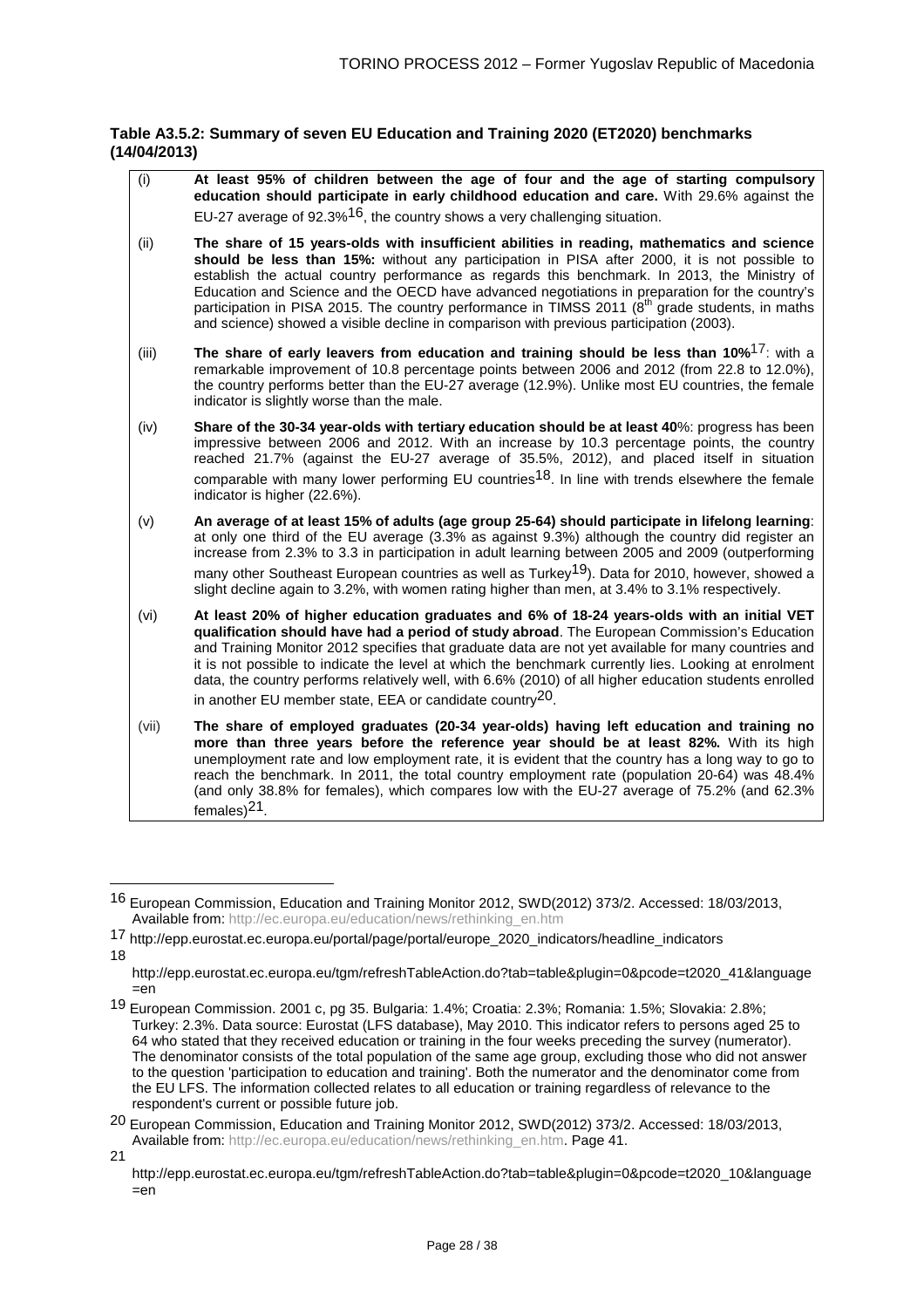|                             | 2007/2008 <sup>22</sup> | 2008/2009 <sup>23</sup> | $\overline{2009/2010^{24}}$ | $2010/2011^{25}$ | 2011/2012 <sup>26</sup> |
|-----------------------------|-------------------------|-------------------------|-----------------------------|------------------|-------------------------|
| <b>Type of education</b>    | Total                   | Total                   | Total                       | Total            | Total                   |
| Secondary education /       | 94545                   | 93843                   | 95343                       | 94155            | 93064                   |
| total                       |                         |                         |                             |                  |                         |
| General education           | 38214                   | 38373                   | 38527                       | 38013            | 37646                   |
| Art education               | 854                     | 1015                    | 1221                        | 1071             | 1080                    |
| <b>Vocational education</b> | 55477                   | 54455                   | 55595                       | 55071            | 54338                   |
| VET students as % of        | 58.7%                   | 58.0%                   | 58.3%                       | 58.49            | 58.39                   |
| total in secondary          |                         |                         |                             |                  |                         |
| education                   |                         |                         |                             |                  |                         |

**Source:**

\* State Statistical Office of the Republic of Macedonia, Statistical review : Population and Social statistics, 2.4.11.04/683

\*\*State Statistical Office of the Republic of Macedonia, Statistical review : Population and Social statistics, 2.4.12.04/718

#### **Table: A3.7 Graduated higher education students by fields of study**

| Total    | Natural      |               |                                                                               |              | Social     |
|----------|--------------|---------------|-------------------------------------------------------------------------------|--------------|------------|
| graduate | sciences and | Technical &   |                                                                               |              | sciences & |
|          | mathematics  | technological | Medical                                                                       | Biotechnical | humanities |
| students | (%)          | sciences (%)  | sciences (%)                                                                  | sciences (%) | (%)        |
| 3338     | 7,43%        | 20,31%        | 9,68%                                                                         | 4,25%        | 58,33%     |
| 5132     | 7,21%        | 12,84%        | 6,88%                                                                         | 5,87%        | 44,02%     |
| 7835     | 5,19%        | 11,68%        | 5,18%                                                                         | 4,77%        | 73,17%     |
| 10027    | 5,92%        | 12,06%        | 5,62%                                                                         | 2,96%        | 73,43%     |
| 9570     | 5,49%        | 16,26%        | 5,83%                                                                         | 3,95%        | 68,47%     |
| 9030     | 3,77%        | 14,91%        | 4,95%                                                                         | 3,36%        | 73,02%     |
| 9223     | 4,76%        | 17,11%        | 4,47%                                                                         | 2,31%        | 71,35%     |
|          |              |               | .<br>$\sim$ $\sim$ $\sim$ $\sim$ $\sim$ $\sim$ $\sim$<br>$\sim$ $\sim$ $\sim$ |              | 2.1217     |

**Source:** SSO, Graduated students, 2011, Statistical review 2.4.12.12/729

l

<sup>22</sup> SSO of the RM, Primary and secondary schools at the beginning of the school year (for 2008, 2009 and 2010 )

<sup>23</sup> Ibid, 2009.

<sup>24</sup> Ibid, 2010

<sup>25</sup> SSO of the RM, News release: Population and social statistics, 2.4.11.04/683

<sup>26</sup> SSO of the RM, News release: Population and social statistics, 2.4.12.04/718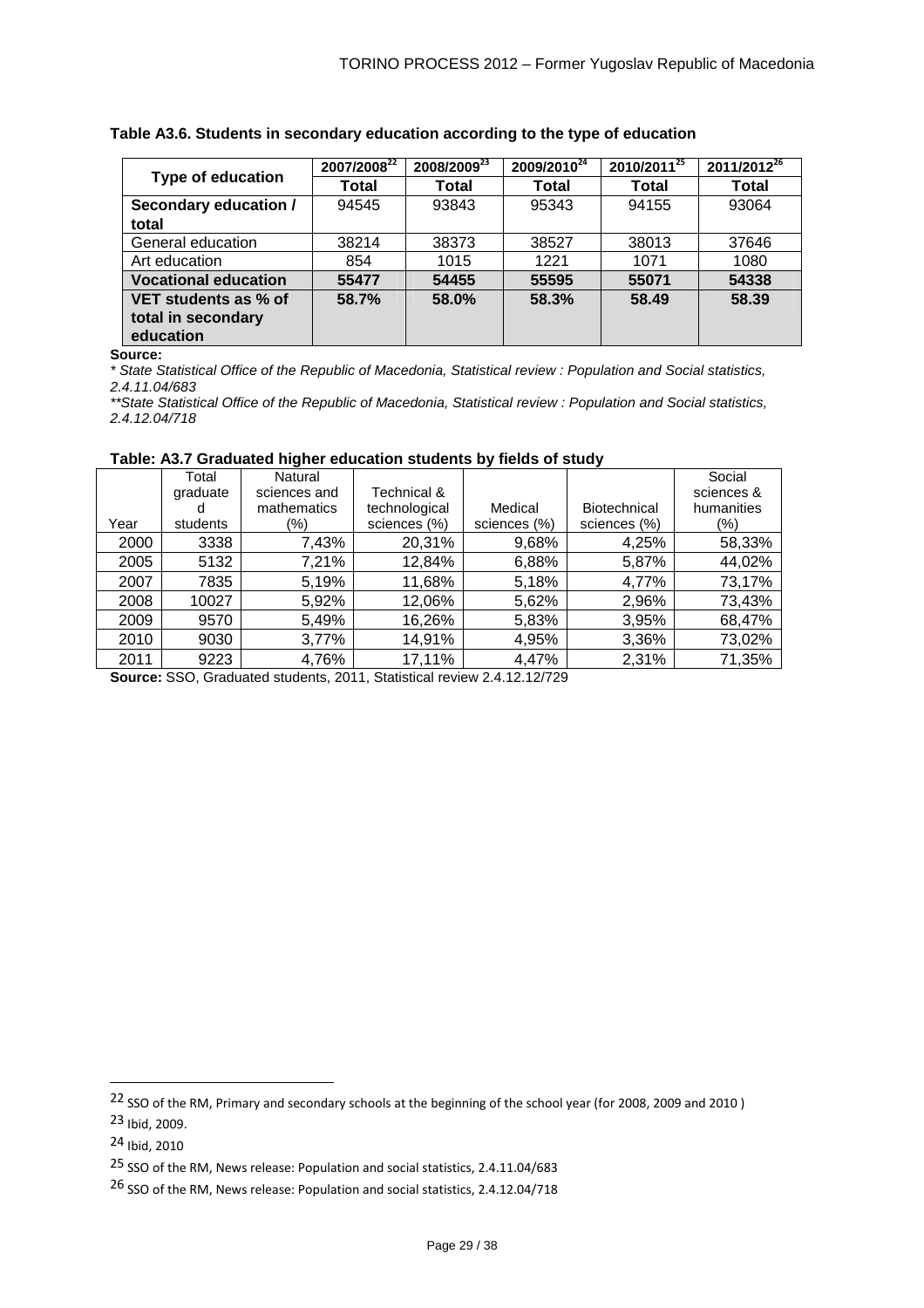#### **4. SOCIAL INCLUSION**

#### **Table A4.1. Poverty rates (70% of median equivalised expenditure), headcount (%)**

|                      | 2007 | 2008          | 2009                  | 2010 | 2011 |
|----------------------|------|---------------|-----------------------|------|------|
| % of poor population | 29.4 | າວ 7<br>، 20ء | <b>O</b> 4<br>◡ । . । | 30.9 |      |

**Source**: SSO, 2012c

#### **Table A4.2. Absolute poverty rates (\$2 a day per person, PPP), headcount (%)**

|                      | 2006     | 2007 | 2008 | 2009     | 2010 | 2011 |
|----------------------|----------|------|------|----------|------|------|
| % of poor population | 4.6<br>4 | m.d. | 4.0  | v<br>ບ.ບ |      |      |

Note: m.d. refers to missing data

**Source**: The World Bank, 2013

#### **Table A4.3. Gini index**

|                                  | 2006         | 2007 | 2008 | 2009                             | 2010 | 2011<br>ZU. |
|----------------------------------|--------------|------|------|----------------------------------|------|-------------|
| <b>.</b><br>. .<br>index<br>Gini | $\sim$<br>4ఎ | m.d. | ے.44 | $\sqrt{2}$<br>$\sqrt{2}$<br>40.∠ |      |             |

**Source:** The World Bank, 2013

#### **Table A4.4. Gender-related indexes**

|              |       | Gender<br>empowerment index | <b>Gender related</b><br>development index |  |
|--------------|-------|-----------------------------|--------------------------------------------|--|
| 2007         | Rank  | 35 (out of 93)              | 62 (out of 155)                            |  |
|              | Value | 0.625                       | 0.812                                      |  |
| 2008         | Rank  | m.d.                        | m.d.                                       |  |
|              | Value | m.d.                        | m.d.                                       |  |
| Rank<br>2009 |       | 35 (out of 109)             | m.d.                                       |  |
|              | Value | 0.641                       | m.d.                                       |  |

**Notes:** m.d. refers to missing data; gender-related development index aims to show the inequalities between men and women in the following areas: long and healthy life, knowledge, and a decent standard of living. It ranges between 0 (inequality) to 1 (equality); gender empowerment index measures the participation of women and men in political decision-making. It has four indicators: female members of the Legislature, female participation in selected positions in public and private sector, female participation in academic and technical work, and estimated incombe.

**Sources:** UNDP, 2009a, 2008a, 2007a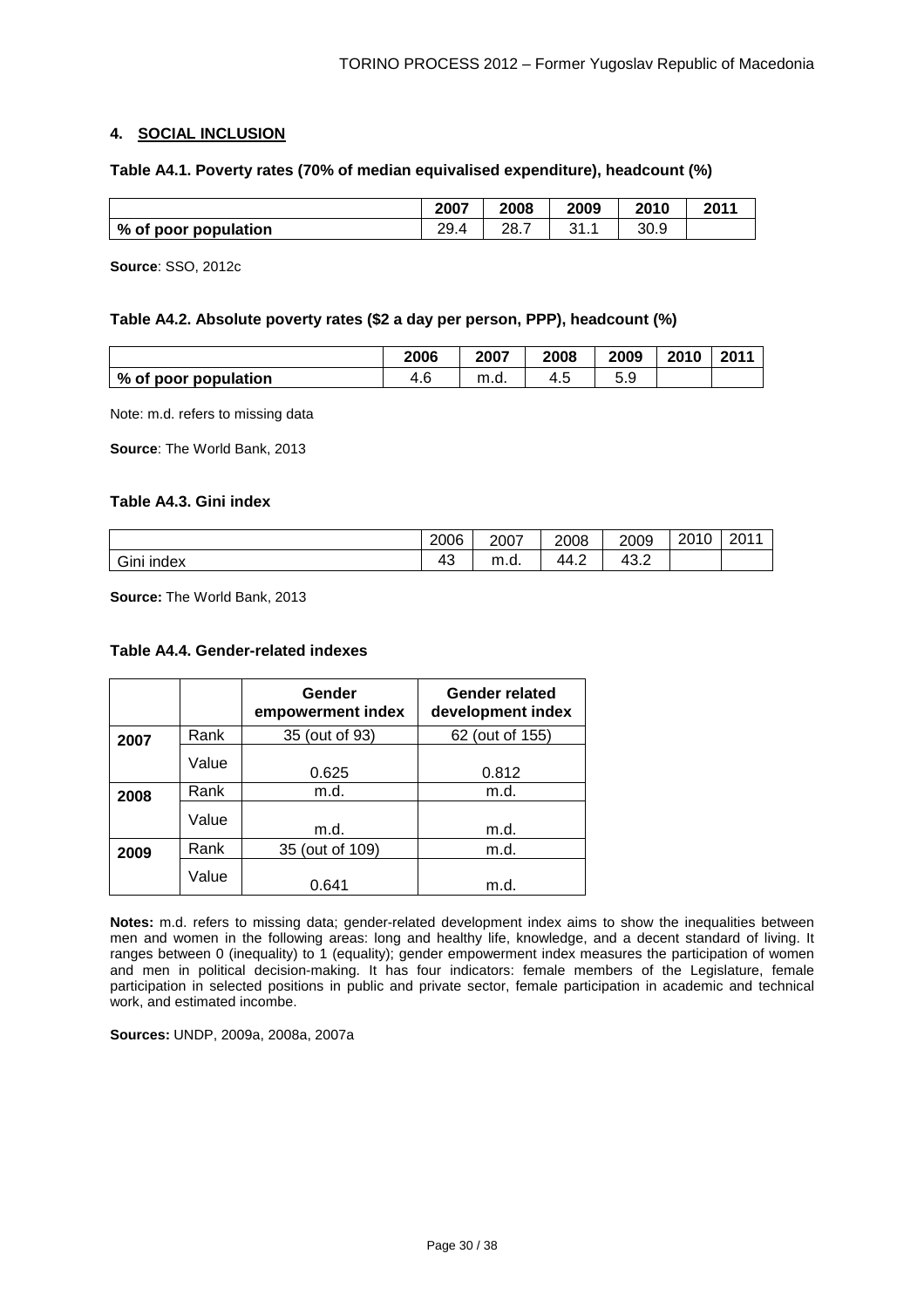|      |       | Gender gap index |
|------|-------|------------------|
| 2007 | Rank  | 35 (out of 128)  |
|      | Value | 0.697            |
| 2008 | Rank  | 53 (out of 130)  |
|      | Value | 0.691            |
| 2009 | Rank  | 53 (out of 132)  |
|      | Value | 0.695            |
| 2010 | Rank  | 49 (out of 134)  |
|      | Value | 0.700            |
| 2011 | Rank  | 53 (out of 135)  |
|      | Value | 0.697            |
| 2012 | Rank  | 61 (out of 135)  |
|      | Value | 0.697            |

# **Table A4.4.1. Gender-related indexes**

**Source**: World Economic Forum, 2012b

**Notes:** gender gap index examines the gap between men and women in four fundamental categories, i.e. economic participation and opportunity, educational attainment, health and survival and political empowerment. Its highest possible score is 1 (equality) and the lowest possible score is 0 (inequality).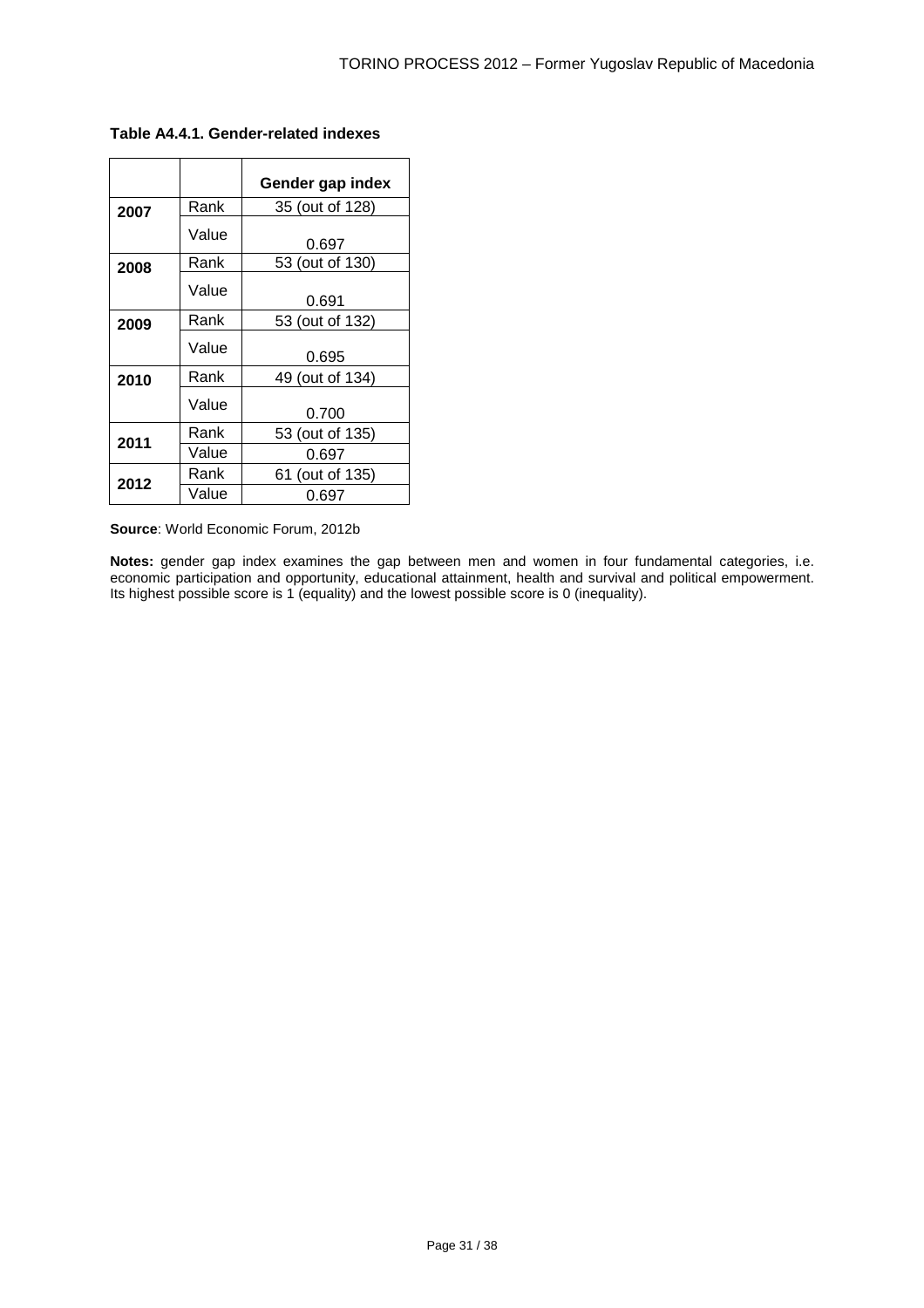# **Bibliography**

Bartlett, W., European Training Foundation (ETF), (2012), Skills matching and anticipation systems in transition and developing countries: Conditions and Challenges, ETF (unpublished).

CEDEFOP, (2011), Development of National Qualifications Frameworks in Europe, Working paper No 12, Oct 2011, Office for Official Publications of the European communities, Luxembourg. Accessed on 21 Jan 2012, available at: http://www.cedefop.europa.eu/EN/publications/19313.aspx

CEDEFOP (2012), Trends in VET policy in Europe Progress towards the Bruges Communique, Working paper 16. Accessed on 04 Apr 2013, available at: http://www.cedefop.europa.eu/EN/publications/20814.aspx

CPESSEC, 2013: Centre of Public Employment Services of Southeast European Countries. Online Database. Available at: http://www.cpessec.org/statistics.php#table1 (Accessed on 26/03/2013).

Council of the European Union (2009), Council conclusions of 12 May 2009 on a strategic framework for European cooperation in education and training (ET 2020) 2009/C 119/02. Accessed 31 Jan 2012, available at: http://eur-lex.europa.eu/LexUriServ/LexUriServ.do?uri=CELEX:52009XG0528%2801%29:EN:NOT

Council of the European Union (2012), Eighth meeting of the Stabilisation and Association Council between the Former Yugoslav Republic of Macedonia and the EU, JOINT PRESS RELEASE, Brussels 23 Jan 2012. Accessed 20 Feb 2012, available at:

http://www.consilium.europa.eu/uedocs/cms\_data/docs/pressdata/EN/foraff/127481.pdf

Crnković-Pozaić, S., (2011), How to improve activation measures in IPA countries, unpublished draft presented at ETF workshop on 16 Feb 2011.

CRPM, (2008), Constraints to Labour Force Participation in Macedonia: A qualitative approach among women from less represented ethnic groups, Skopje: World Bank.

EBRD-World Bank, (2010), Business Environment & Enterprise Performance Surveys. BEEPS at-a-glance 2008 FYR Macedonia. Accessed 06 Nov 2011, available at:

http://web.worldbank.org/WBSITE/EXTERNAL/COUNTRIES/ECAEXT/EXTECAREGTOPANTCOR/0,,contentMD K:20720934~pagePK:34004173~piPK:34003707~theSitePK:704666,00.html

Employment Service Agency of the Republic of Macedonia, (2009), National Report on the Skills Needs Analysis of the Labour Market in the Republic of Macedonia for 2009/2010, Skopje

European Commission, (2011a), Pre-Accession Economic Programmes of candidate countries: EU Commission Assessments, Occasional Papers 80, Directorate-General for Economic and Financial Affairs: Brussels. Available at: http://ec.europa.eu/economy\_finance/publications/occasional\_paper/2011/pdf/ocp80\_en.pdf

European Commission, (2011b), The Former Yugoslav Republic of Macedonia 2011 Progress Report, Commission Staff Working Paper accompanying the document Communication from the Commission to the European Parliament and the Council Enlargement Strategy and Main Challenges 2011-2012. Brussels, 12.10.2011 SEC(2011) 1203 FINAL. Available at:

http://ec.europa.eu/enlargement/pdf/key\_documents/2011/package/mk\_rapport\_2011\_en.pdf

European Commission, (2011c), Progress Towards the common European objectives in education and training (2010/2011) Indicators and Benchmarks, Commission Staff Working Document. Accessed 02 Nov 2011, available at: http://ec.europa.eu/education/lifelong-learning-policy/doc/report10/report\_en.pdf

European Commission, (2011d), Accompanying document to the Communication from the Commission to the European Parliament, the Council, the European Economic and Social Committee and the Committee of the Regions - Education and Training for a smart, sustainable and inclusive Europe - analysis of the implementation of the Strategic Framework for European cooperation in education and training (ET2020) and the European and national levels, Commission Staff Working Document COM. Draft.

http://www.parlement.com/9353000/1f/j9vvhy5i95k8zxl/vivi63r8tvsp

European Commission, OECD, European Training Foundation and EBRD (2009), Progress in the Implementation of the European Charter for Small Enterprises in the Western Balkans, 2009 SME Policy Index. Available at:

http://www.oecd.org/daf/privatesectordevelopment/westernbalkansprogressintheimplementationoftheeuropeanch arterforsmallenterprises2009smepolicyindex.htm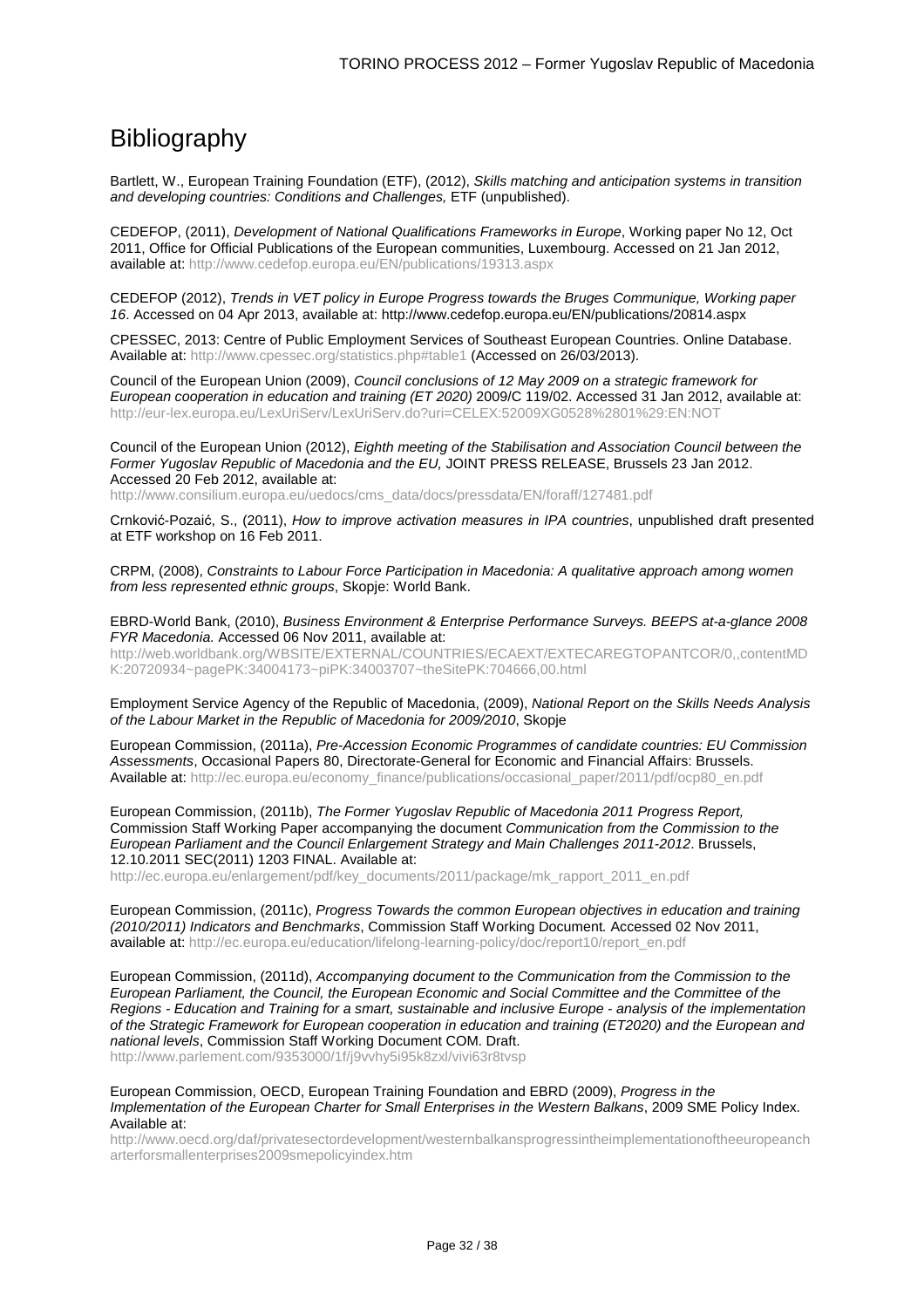European Parliament and Council, (2006), Recommendation 2006/962/EC of 18/12/2006 on key competences for lifelong learning. Accessed 29 Jan 2012, available at: http://eurlex.europa.eu/LexUriServ/LexUriServ.do?uri=OJ:L:2006:394:0010:0018:EN:PDF

#### European Training Foundation (ETF), (2010a), Business and Education Former Yugoslav Republic of Macedonia. Accessed 06 Nov 2011, available at:

http://www.etf.europa.eu/web.nsf/pages/Education\_&\_business\_cooperation\_- \_former\_Yugoslav\_Republic\_of\_Macedonia\_EN

#### European Training Foundation (ETF), (2010b), Collaborative evaluation of the impact of the reformed four-year secondary vocational education. Working paper. Turin. Non-published

#### European Training Foundation (ETF), (2013), Human Resources Review of the Former Yugoslav Republic Macedonia, Turin, 2013 (forthcoming)

Eurostat, 2013 : Eurostat Online Database, 2013. Available at : http://epp.eurostat.ec.europa.eu/portal/page/portal/statistics/search\_database (Accessed on 26/03/2013).

Eurostat, Employment Database, Female Employment. Accessed on 24 May 2011, available at: http://epp.eurostat.ec.europa.eu/tgm/refreshTableAction.do?tab=table&plugin=1&pcode=tsiem010&language=en

Eurostat, Headline Indicators. Accessed on 3 December 2012, available ar: http://epp.eurostat.ec.europa.eu/portal/page/portal/europe\_2020\_indicators/headline\_indicators

Eurostat, Labour Market Statistics. Accessed on 27 May 2011, available at: http://epp.eurostat.ec.europa.eu/cache/ITY\_OFFPUB/KS-30-09-149-EN-C/EN/KS-30-09-149-EN-C-EN.PDF

Eurostat, (2010), Unemployment rate by age group, accessed on 25 Oct 2011, available at: http://epp.eurostat.ec.europa.eu/portal/page/portal/employment\_unemployment\_lfs/data/main\_tables

Eurostat, Statistics in Focus, 8/2011, EU-27 Employment and Unemployment Levels Stable. Accessed on 20 May 2011, available at: http://epp.eurostat.ec.europa.eu/cache/ITY\_OFFPUB/KS-SF-11-008/EN/KS-SF-11-008-EN.PDF

Eurostat. Early leavers from education and training by sex. Accessed 05 Jul 2012, available at: http://epp.eurostat.ec.europa.eu/tgm/refreshTableAction.do?tab=table&plugin=1&pcode=t2020\_40&language=en

Eurostat, Headline indicators EU 2020. Accessed 05 Nov 2011, available at: http://epp.eurostat.ec.europa.eu/portal/page/portal/europe\_2020\_indicators/headline\_indicators

Eurostat, Tertiary educational attainment by sex, age group 30-34. Accessed 05 Jul 2012, available at: http://epp.eurostat.ec.europa.eu/tgm/table.do?tab=table&init=1&plugin=1&language=en&pcode=t2020\_41

Feiler, L., Holmes, K. and Viertel, E., European Training Foundation (ETF), (2009), ETF Country Analysis: The Former Yugoslav Republic of Macedonia, Working Paper. Accessed on 30 May 2011, available at: http://www.etf.europa.eu/pubmgmt.nsf/(getAttachment)/4CBE5E83D05AEC8BC12576660034C4C8/\$File/NOTE7 XJDA8.pdf

Government of the Republic of Macedonia, (2002), National Strategy for Poverty Reduction in the Republic of Macedonia, Skopje: Government of the Republic of Macedonia,

Government of the Republic of Macedonia, (2009), Report on the Progress towards Millennium Development Goals, Skopje: UNDP. Available at:

http://www.undp.org.mk/content/Publications/MDG%20Report%2009%20ENG.pdf

Government of the Republic of Macedonia, (2011), Programme for the work of the Government in the period 2011-2015. Education. Accessed 30 Jan 2012, available at: http://vlada.mk/?q=node/271&language=en-gb

ILO, (2012), Skills Policies for Economic Diversification in the Former Yugoslav Republic of Macedonia Enhancing Local Skills Policies for the Food and Tourism Sector. Accessed 10 April 2013. Available at: http://www.ilo.org/employment/areas/trade-and-employment/WCMS\_171956/lang--en/index.htm

IMF, (2011), FYR Macedonia - 2011 Article IV Consultation- Concluding Statement of the Mission, Skopje, December 13, 2011. Accessed 25 Jan 2012, available at: http://www.imf.org/external/np/ms/2011/121311.htm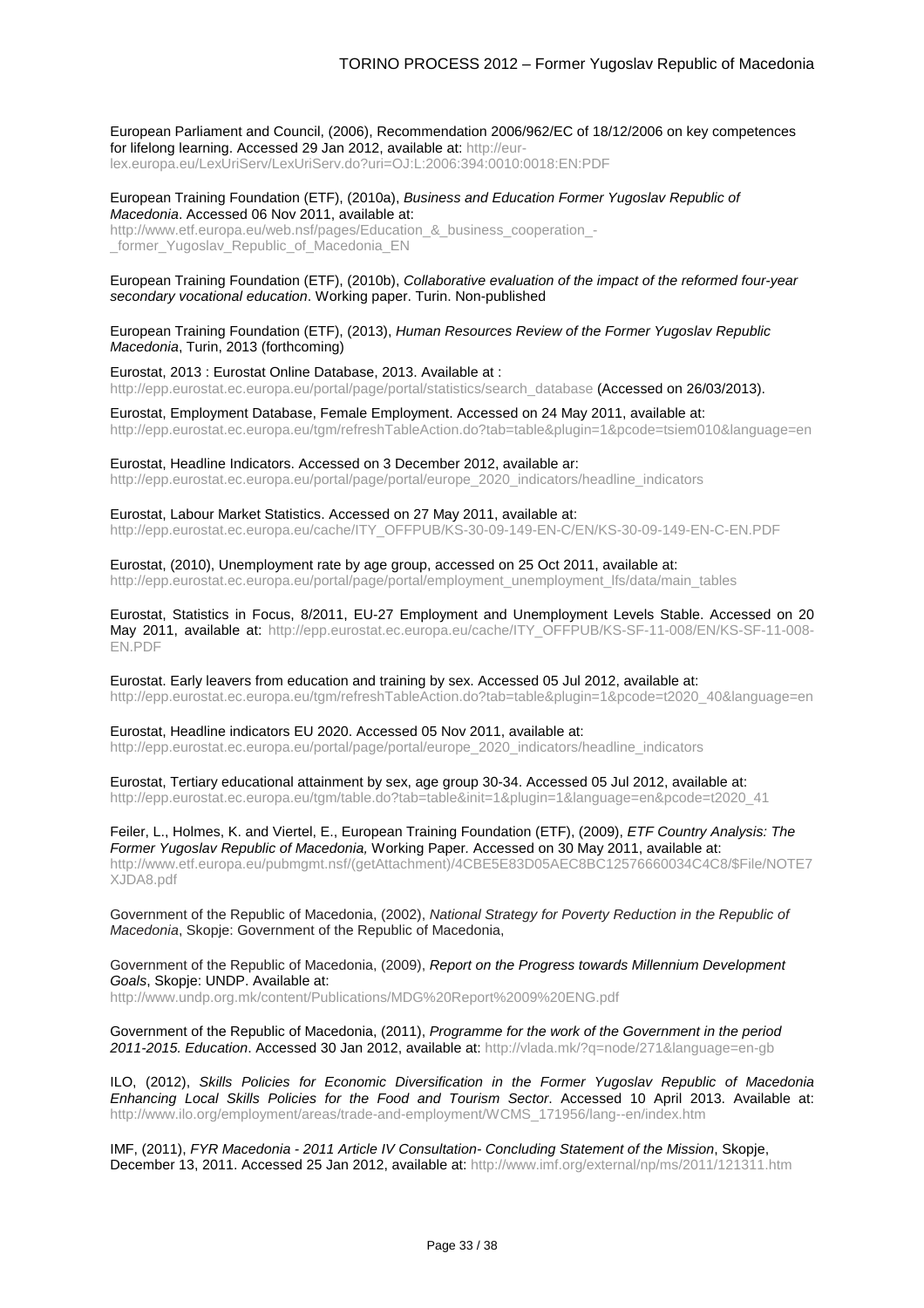InSoC, (2010), MK Decade Watch 2010: Roma Activists assess the Progress of the Decade for Roma Inclusion 2005-2015, Skopje: INSOC. Available at:

http://www.romadecade.org/files/downloads/Decade%20Watch%202010/Decade%20Watch\_2010\_Macedonia\_ EN.pdf

Institute of Education Sciences (IES), (1999), Trends in International Mathematics and Science Study (TIMSS), Mathematics and Science Achievement of Eight-Graders in 1999. Accessed 02 Nov 2011, available at: http://nces.ed.gov/timss/results99\_1.asp

Institute of Education Sciences (IES), (2003a), Trends in International Mathematics and Science Study (TIMSS). Differences in average mathematics scale scores of eighth-grade students, by country: 1995, 1999, and 2003. Accessed 02 Nov 2011, available at: http://nces.ed.gov/timss/TIMSS03Tables.asp?Quest=4&Figure=7

Institute of Education Sciences (IES), (2003b), Trends in International Mathematics and Science Study (TIMSS). Differences in average science scale scores of eighth-grade students, by country: 1995, 1999, and 2003. Accessed 02 Nov 2011, available at: http://nces.ed.gov/timss/TIMSS03Tables.asp?Quest=4&Figure=8

International Crisis Group, (2011), Macedonia: Ten Years after the Conflict, Europe Report N 212. Accessed 25 Feb 2012, available at: http://www.crisisgroup.org/en/regions/europe/balkans/macedonia/212-macedonia-tenyears-after-the-conflict.aspx

Jackman, R. and Corbanese, V., (2007) Evaluation of Active Labour Market Measures and Employment Programme in Macedonia, UNDP, August 2007.

Kjosev, S., (2010a), Republic of Macedonia, European Employment Observatory, Quarterly Report, March 2010.

Kjosev, S., (2010b), Republic of Macedonia, European Employment Observatory, Quarterly Report, June 2010.

Kjosev, S., (2010c), Republic of Macedonia, European Employment Observatory, Quarterly Report, September 2010

Kjosev, S., (2010d), EEO Review: Self-Employment, July 2010.Available at: http://www.eu-employmentobservatory.net/resources/reviews/FYROM-SERvw2010.pdf

Kjosev, S., (2010e), EEO Review: Youth Employment Measures 2010. Birmingham: GHK Consulting

Kostadinov, A., (2009), Labour Market Policies in Macedonia, Skopje: Centre for Economic Analyses.

Kuddo, A., (2009), Labor Laws in Eastern European and Central Asian Countries: Minimum Norms and Practices, Washington D.C.: World Bank.

Macedonian Platform Against Poverty, (2011), Report on Poverty and Social Exclusion in R. Macedonia for 2010, Skopje: Macedonian Platform Against Poverty.

Ministry of Education and Science, (2005), National Programme for the Development of Education in the Republic of Macedonia 2005-2015 with accompanying programme documents. Skopje: MoES

Ministry of Education and Science, (2008), Development and state of the adult learning and education (ALE) – National report. Accessed 28 Nov 2011, available at:

http://www.unesco.org/fileadmin/MULTIMEDIA/INSTITUTES/UIL/confintea/pdf/National\_Reports/Europe%20- %20North%20America/The\_former\_Yugoslav\_Republic\_of\_Macedonia.pdf

Ministry of Education and Science, State Education Inspectorate, (2009), Indicators for quality of work among schools - working version, Skopje: USAID. Available at: http://www.mon.gov.mk/DPI/download/Indikatori\_mk.pdf

Ministry of Education and Science, State Education Inspectorate, (2010), Quality of the educational process in the primary and secondary schools in the Republic of Macedonia 2009/10. Skopje: MoES.

Ministry of Education and Science, State Education Inspectorate, (2011), School performance quality indicators, Skopje: MoES.

Ministry of Education and Science and European Training Foundation (2013), Better skills for better future Strategy for Vocational Education and Training in a lifelong learning context 2013-2020 with action plan, forthcoming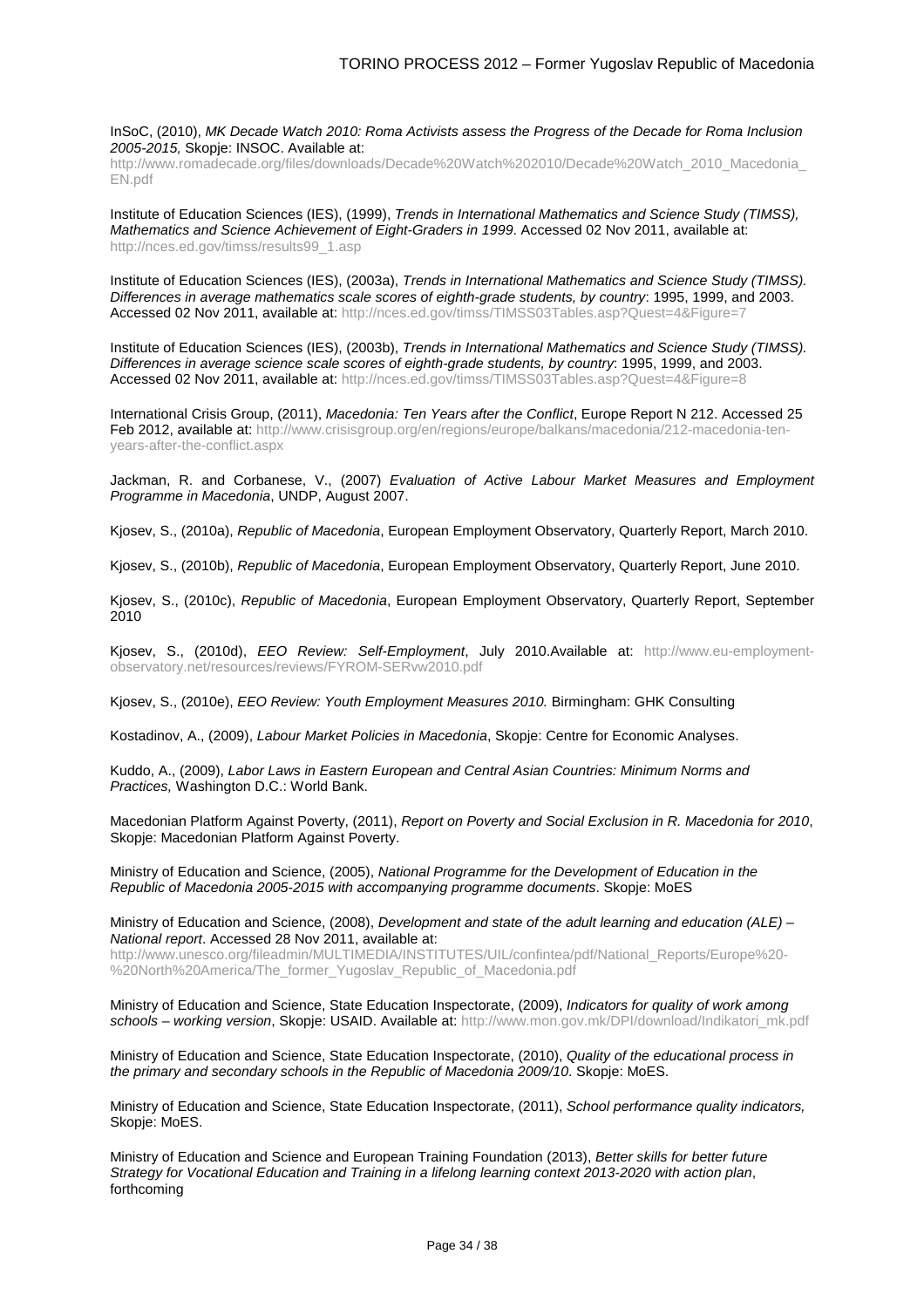Ministry of Labour and Social Policy, (2007), Multi Annual Operational Programme Human Resources Development 2007-2013. Skopje: MoLSP

Ministry of Labour and Social Policy, (2010a) National Action Plan for Employment 2011. Skopje: MoLSP

Ministry of Labour and Social Policy, (2010b), National Strategy for Alleviation of Poverty and Social Exclusion. Skopje: MoLSP

Ministry of Labour and Social Policy, (2010c), Operational Plan of Active Programs and Measures for Employment for 2010. Skopje: MoLSP

Ministry of Labour and Social Policy, (2010d), Report on the Impact Assessment of the Active Labour Market Measure: Formalization of existing Businesses implemented as a part of the Governmental Operational Plan for ALMM for 2008. Skopje: MoLSP

Ministry of Labour and Social Policy, (2011a) National Strategy for employment 2015, Skopje: MoLSP. Available at: http://www.mtsp.gov.mk/WBStorage/Files/nsvrabotuvanje.pdf

Ministry of Labour and Social Policy, (2011b), National Employment Action Plan of the Republic of Macedonia 2011-2013 . Skopje: MoLSP Ministry of Labour and Social Policy, (2011c), National Strategy for Employment of the Republic of Macedonia 2015. Skopje: MoLSP

Mojsoska-Blazevski, N., (2011), Supporting strategies to recover from the crises in South Eastern Europe: the case of FYR Macedonia, unpublished paper.

Mojsoska-Blazevski, N., et al, (2009) Labour Market Performance of the former Yugoslav Republic of Macedonia

National Centre for Education Statistics (NCES), (2007), The Reading Literacy of U.S. Fourth-Grade Students in an International Context Results From the 2001 and 2006 Progress in International Reading Literacy Study (PIRLS). Supplemental tables. Accessed 29 Oct 2011. Available at: http://nces.ed.gov/pubsearch/pubsinfo.asp?pubid=2008017

Nesporova, A., (2011), Employment Recovery and Job Quality in Eastern Europe and Central Asia, ILO. Available at: https://ec.europa.eu/employment\_social/anticipedia/document/show.do?id=3119

Novkovska, B., (2009), Measuring Non-Standard and Informal Employment in the Republic of Macedonia. Accessed on 24 May 2011, available at: http://www.wiego.org/reports/statistics/nov-2008/Novkovska.pdf

OECD, (2001), PISA 2000 Technical report. Accessed 30 Oct 2011, available at: http://www.oecd.org/document/7/0,3746,en\_32252351\_32236159\_33688711\_1\_1\_1\_1,00.html

OECD, (2003), Literacy skills for the World of Tomorrow: Further Results from PISA 2000. Accessed 30 Oct 2011, available at:

http://www.oecd.org/document/21/0,3746,en\_32252351\_32236159\_33688661\_1\_1\_1\_1,00.html

OECD, (2010), Investment Reform Index 2010: Monitoring Policies and Institutions for Direct Investment in South-East Europe**,** Paris: OECD Publishing. Accessed 02 Nov 2011, available at: doi: 10.1787/9789264079588 en..

OECD, (2011), Education at a Glance, Paris: OECD Publishing. Accessed 02 Nov 2011, available at: http://www.oecd.org/document/2/0,3746,en\_2649\_39263238\_48634114\_1\_1\_1\_1,00.html

OECD, AHELO (2011), Accessed 02 Nov 2011, available at: http://www.oecd.org/edu/highereducationandadultlearning/Brochure%20Ahelo.pdf

#### OECD, PIAAC, Accessed 02 Nov 2011, available at:

http://www.oecd.org/document/28/0,3746,en\_2649\_33723\_44429596\_1\_1\_1\_1,00.html

Petroska-Beska, V., et al, (2007), Advancing Education of Roma in Macedonia, Roma Education Fund http://demo.itent.hu/roma/portal/downloads/Education%20Resources/Macedonia\_report.pdf

Quintini, G., (2011), Over-qualified or under-skilled? Over-Qualified or Under-Skilled: A Review of Existing Literature, OECD Social, Employment and Migration Working Papers No. 121, Parisn Accessed on 29 November 2012, available at: http://www.oecd.org/els/48650026.pdf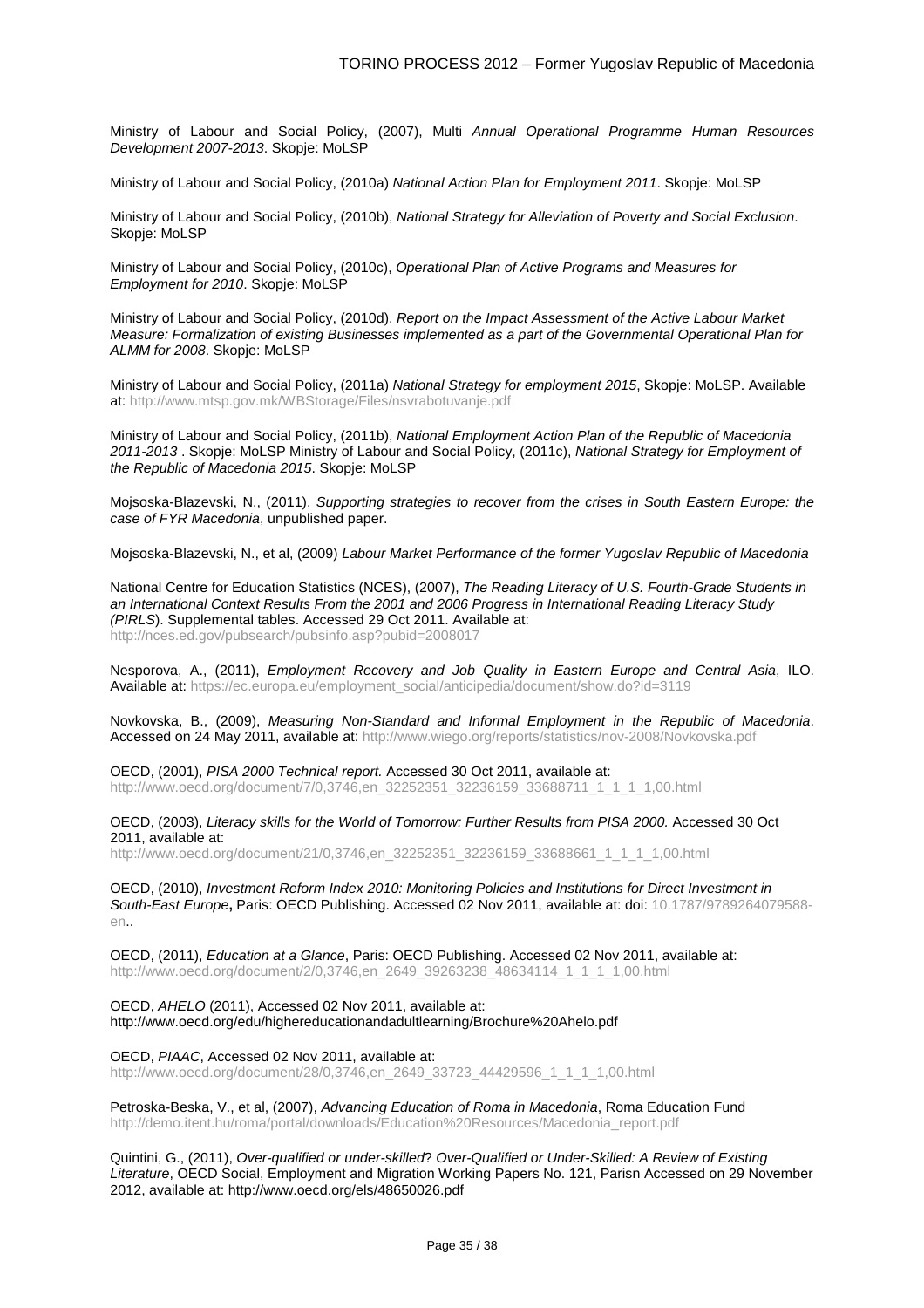State Statstical Office, (2013), Macedonia in figures 2012. Skopie: State Statistical Office. Non published

State Statistical Office, (2012a): Republic of Macedonia, State Statistical Office, Labour Force Survey 2011, Skopje, 2012.

State Statistical Office, (2012b), Macedonia in Figures 2011. Skopje: State Statistical Office. Accessed 22 Aug 2012, available at: http://www.stat.gov.mk/PrikaziPublikacija\_1\_en.aspx?rbr=333

State Statistical Office (2012c), Monthly statistical bulletin, XIX, No. 01, 2012, ISSN 1857-7504. Skopje: State Statistical Office. Accessed 20 Feb 2012, available at: http://www.stat.gov.mk/Publikacii/Bilten\_01\_2012\_A.pdf

State Statistical Office, (2012d) Population. Skopje: State Statistical Office. Accessed: 20 Feb 2012, available at: http://www.stat.gov.mk/OblastOpsto\_en.aspx?id=2

State Statistical Office, (2012e): Republic of Macedonia, State Statistical Office, Population estimates as of 30.06.2011 and 31.12.2011 by sex and age, In municipalities and statistical regions (NUTS 3 - 2007), Skopje, 2012.

State Statistical Office, (2012f), Women and Men in Macedonia. Skopje: State Statistical Office. Accessed: 21 Feb 2013: http://www.stat.gov.mk/PrikaziPublikacija\_1\_en.aspx?rbr=334

State Statistical Office, (2012g): Republic of Macedonia, State Statistical Office, Macedonia in Figures 2012, Skopje, 2012.

State Statistical Office, (2011a): Republic of Macedonia, State Statistical Office, Labour Force Survey 2010, Skopje, 2011.

State Statistical Office, (2011b), Population. Accessed 30 Oct 2011, available at: http://www.stat.gov.mk/OblastOpsto\_en.aspx?id=2

State Statistical Office, (2011c), Statistical review: Population and social statistics. Accessed 02 Nov 2011, available at: http://www.stat.gov.mk/PrikaziPoslednaPublikacija\_en.aspx?id=11

State Statistical Office, (2011d), Statistical Yearbook 2011. Skopje: State Statistical Office. Accessed 06 Nov 2011, available at: http://www.stat.gov.mk/PrikaziPublikacija\_1\_en.aspx?rbr=246

State Statistical Office, (2010a): Republic of Macedonia, State Statistical Office, Labour Force Survey 2009, Skopje, 2010.

State Statistical Office, (2010b), 'News release No 2.1.11.07 - Primary, lower secondary and upper secondary schools at the end of the school year 2009/2010', Skopje: State Statistical Office.

State Statistical Office, (2010c), Women and Men in the Republic of Macedonia, Skopje: State Statistical Office. Accessed 02 Nov 2011, available at: http://www.stat.gov.mk/PrikaziPublikacija\_en.aspx?id=23&rbr=78

State Statistical Office, (2009a): Republic of Macedonia, State Statistical Office, Labour Force Survey 2008, Skopje, 2009.

The Bruges Communiqué (2010) on enhanced European Cooperation in Vocational Education and Training for the period 2011-2020. 07/12/2010. Accessed: 30 Nov 2012, available at: http://ec.europa.eu/education/lifelonglearning-policy/doc/vocational/bruges\_en.pdf

Twinning project (2012), Results of the Twinning project "Support to the Modernisation of the Education and Training System", Skopje, forthcoming

UIS, 2013: UNESCO Institute for Statistics. Online Database, 2013. Available at: http://stats.uis.unesco.org/unesco/TableViewer/document.aspx?ReportId=143&IF\_Language=eng (Accessed on 26/02/2013).

UNPD, (2013): United Nations, Department of Economic and Social Affairs, Population Division (UN). Online Database, 2013. Available at: http://www.un.org/esa/population/ (Accessed on 26/02/2013).

UNDP, (2009): United Nations Development Programme, Human Development Report 2009, New York, 2009

UNDP, (2008): United Nations Development Programme, Human Development Report 2008, New York, 2008

UNDP, (2007a), Evaluation of Active Labour Market Policies and Employment Programme in Macedonia

UNDP, (2007b): United Nations Development Programme, Human Development Report 2007, New York, 2007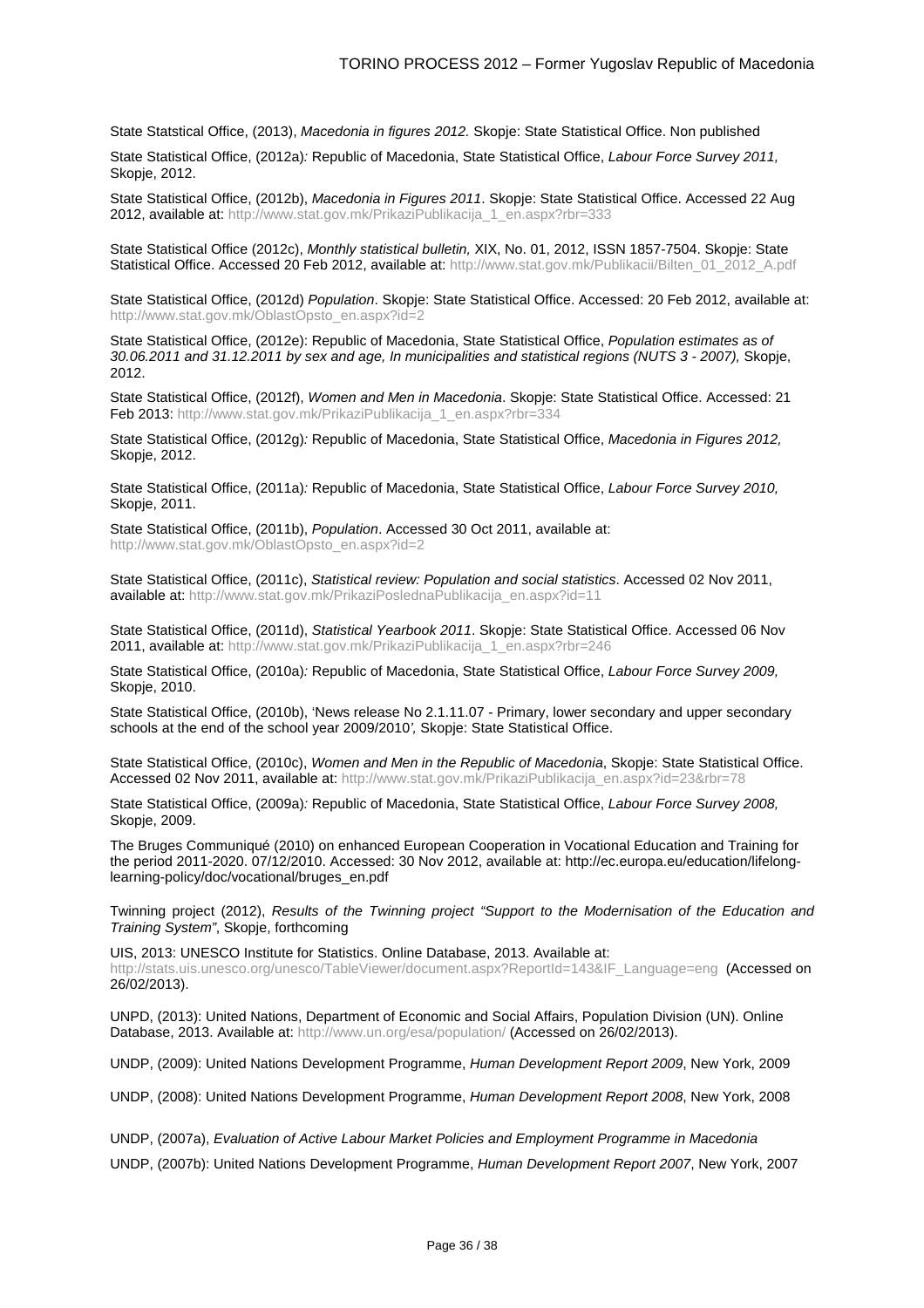UNDP/UNFPA, (2008), Study about persons with disabilities in Macedonia, FINAL REPORT. Available at: http://www.undp.org.mk/content/projects/Final%20Report%20on%20Persons%20with%20Disabilities%20SGIC% 20Joint%20P.pdf

UNESCO, (2011), GLOBAL EDUCATION DIGEST 2011 Comparing Education Statistics Across the World. Accessed 02 Mar 2012, available at:

http://www.uis.unesco.org/Library/Documents/global\_education\_digest\_2011\_en.pdf

UNICEF, (2010), The well-being of children and young people in difficult economic times, Skopje: UNICEF.

UNIFEM, (2009), The Position of Women and Men with Disabilities in the Labour Market, Skopje: UNIFEM

US Department of State, (2012), Background note: Macedonia. Accessed 20 Feb 2012, available at: http://www.state.gov/r/pa/ei/bgn/26759.htm

USAID Macedonia (2009), Performance assessment of the Vocational Education and Training Centre: findings and recommendations draft final report, Skopje.

USAID Macedonia (2011), Exit Evaluation Report, Skopje: USAID

USAID, (2009) Taking Steps to A 21<sup>st</sup> Century Workforce: Macedonia. Available at:

http://macedonia.usaid.gov/Documents/Macedonia%20WFD%20report%20April%202009.pdf

USAID, (2011), Macedonia Gap Analysis. Available at:

http://transition.usaid.gov/locations/europe\_eurasia/wp/mcp\_gap\_analyses-macedonia\_march\_2011.pdf

VET Centre, (2007), Education plans, Skopje, 2007. Accessed 02 Feb 2012, available at:

http://www.csoo.edu.mk/index.php?option=com\_content&task=blogcategory&id=33&Itemid=133

VET Centre, (2010), Towards excellence in institutional performance: Strategy for development of the Vocational Education and Training Centre 2010-2015, Skopje: VET Centre. Accessed 02 Feb 2012, available at: http://www.csoo.edu.mk/eng/index.php?option=com\_content&task=blogcategory&id=58&Itemid=168

World Bank, (2008), Active Labor Market Programs in FYR Macedonia: A Policy Note, Human Development Sector Unit Europe and Central Asia: World Bank,. Accessed 30 May 2011, available at: http://siteresources.worldbank.org/MACEDONIAEXTN/Resources/MK.ALMP.doc

World Bank, (2009), FYR Macedonia - Poverty, Jobs and Firms: An Assessment for 2002-2006, Report No. 48510-MK, Poverty Reduction and Economic Management Unit Europe and Central Asia Region: World Bank.

World Bank, (2010a), Country Partnership Strategy for Former Yugoslav Republic of Macedonia for the period FY11-FY14. Report No. 54928-MK, SEE Country Unit: World Bank. http://siteresources.worldbank.org/MACEDONIAEXTN/Resources/CPS.pdf

World Bank, (2010b), Demand for Skills in FYR Macedonia, Working Paper 70114, World Bank.

World Bank, (2011b), Macedonia, former Yugoslav Republic of. Education Modernization Project: P066157 - Implementation status & results report: Sequence 15. Available at: http://web.worldbank.org/external/projects/main?pagePK=51351038&piPK=51351152&theSitePK=40941&projid= P066157

World Bank, (2012), Skills Not Just Diplomas Managing Education for Results in Eastern Europe and Central Asia. Washington: World Bank. Accessed 02 Nov 2011, available at: http://siteresources.worldbank.org/ECAEXT/Resources/101411\_FullReport.pdf

World Bank, (2013), Doing Business 2013 Economy profile: Macedonia FYR, Accessed 15 Jan 2013, available at: http://www.doingbusiness.org/data/exploreeconomies/macedonia-fyr/

World Bank, 2013: World Development Indicators Online Database, 2013. Available at: http://databank.worldbank.org/data/views/variableselection/selectvariables.aspx?source=world-developmentindicators (Accessed on 26/02/2013).

World Economic Forum, (2010), Global Competitiveness Report 2010-2011, Geneva: WEF. Accessed on 1 Jun 2011, available at: http://www3.weforum.org/docs/WEF\_GlobalCompetitivenessReport\_2010-11.pdf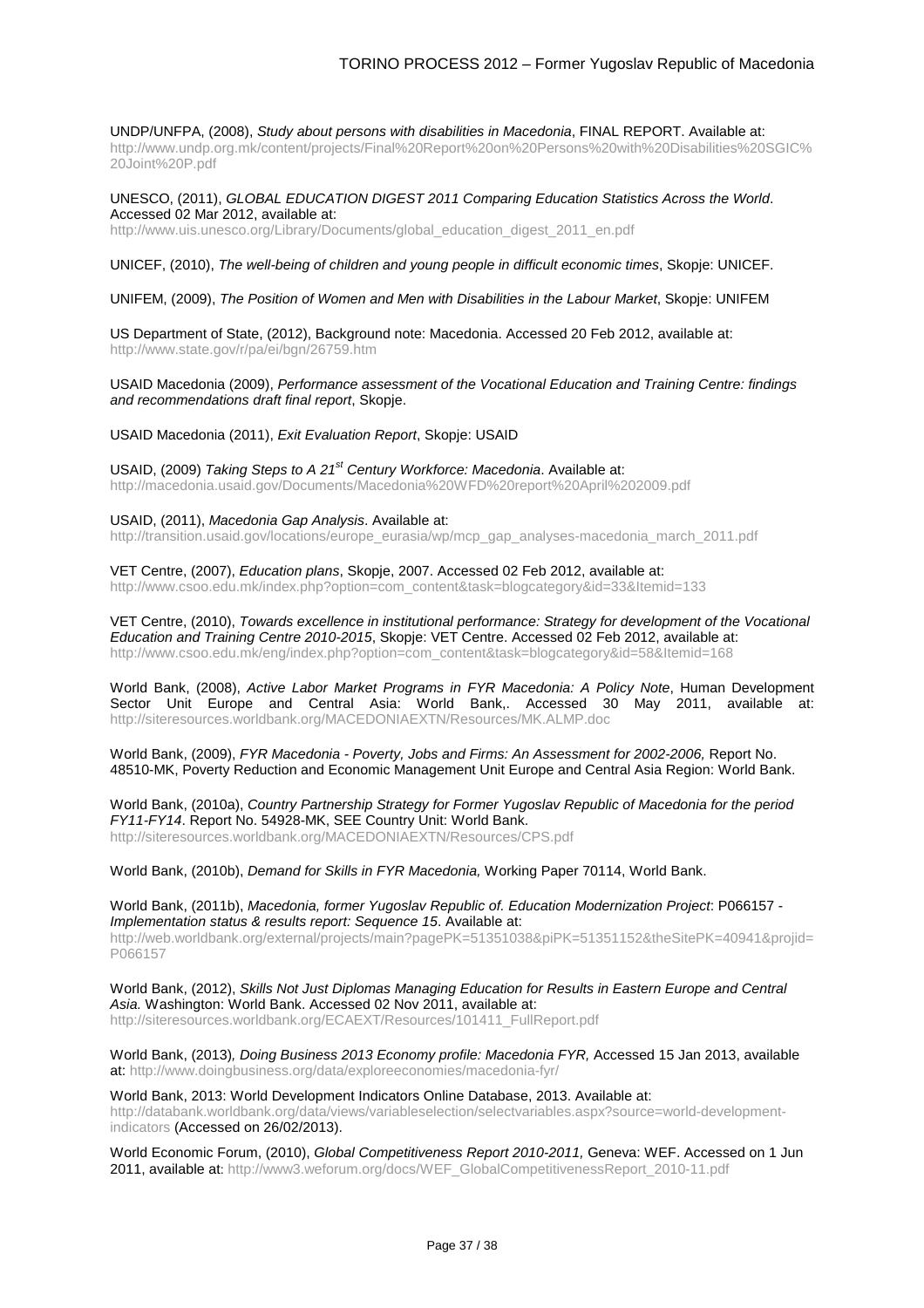World Economic Forum, 2012a: World Economic Forum, The Global Competitiveness Report 2012-2013, Geneva, 2012.

World Economic Forum, 2012b: World Economic Forum, The Global Gender Gap Report 2012, WEF, Geneva, 2012.;